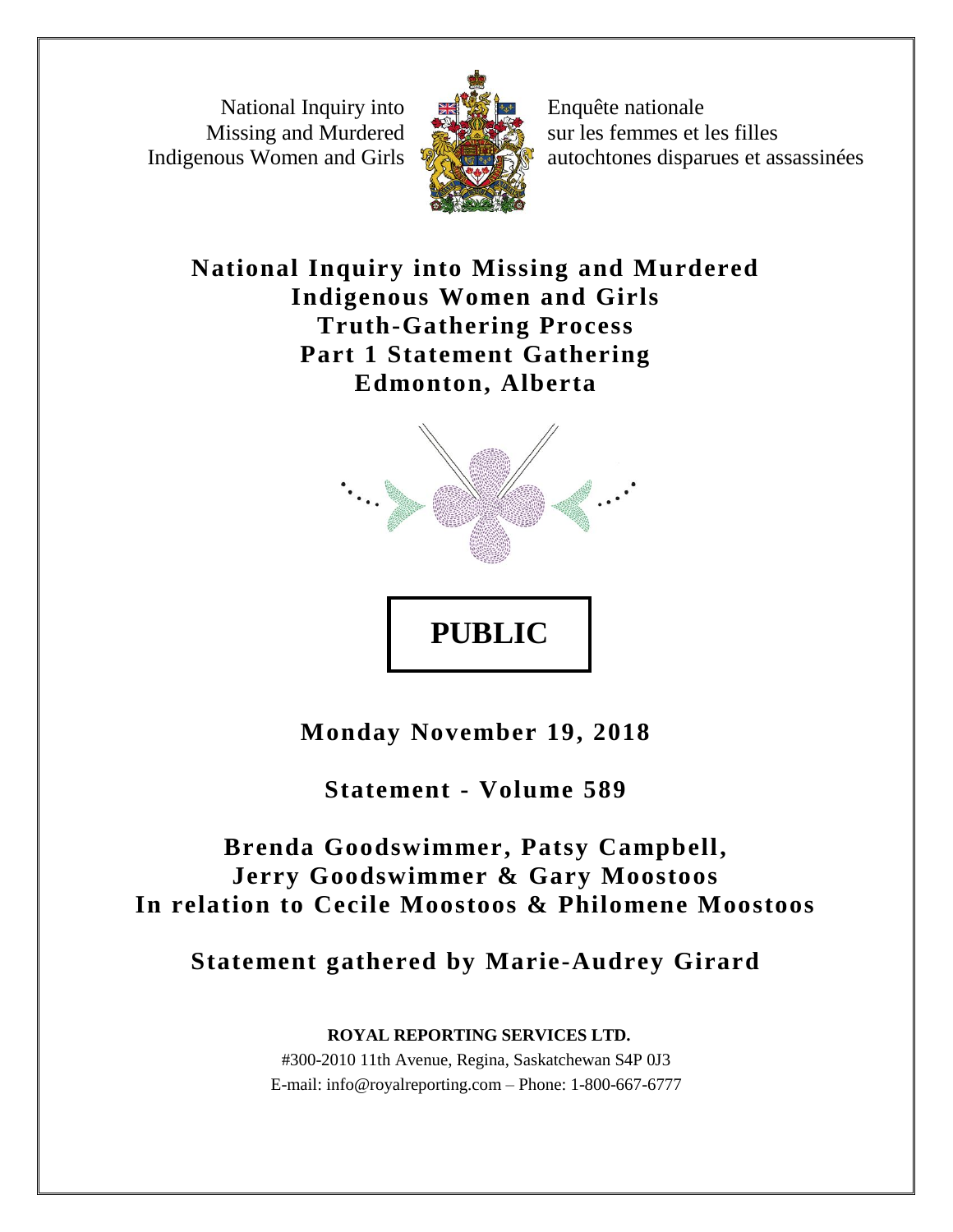#### **II TABLE OF CONTENTS**

| Statement Volume 589<br>November 19, 2018<br>Witnesses: Brenda Goodswimmer, Patsy Campbell |             |
|--------------------------------------------------------------------------------------------|-------------|
| Jerry Goodswimmer & Gary Moostoos                                                          | <b>PAGE</b> |
| Testimony of Brenda Goodswimmer, Patsy Campbell et al 1                                    |             |
| Reporter's Certification 85                                                                |             |

**Statement Gatherer: Marie Audrey Girard**

**Documents submitted with testimony:** 

- 1. Letter from Edmonton Police Service, dated October 8, 1992
- 2. Funeral card of Philomene Moostoos
- 3. Letter to Dr. Chester Cunningham from Patsy Manichoose, dated March 11, 1993
- 4. Certificate of Medical Examiner for Philomene Moostoos
- 5. Newspaper Articles (3) regarding death of Philomene Moostoos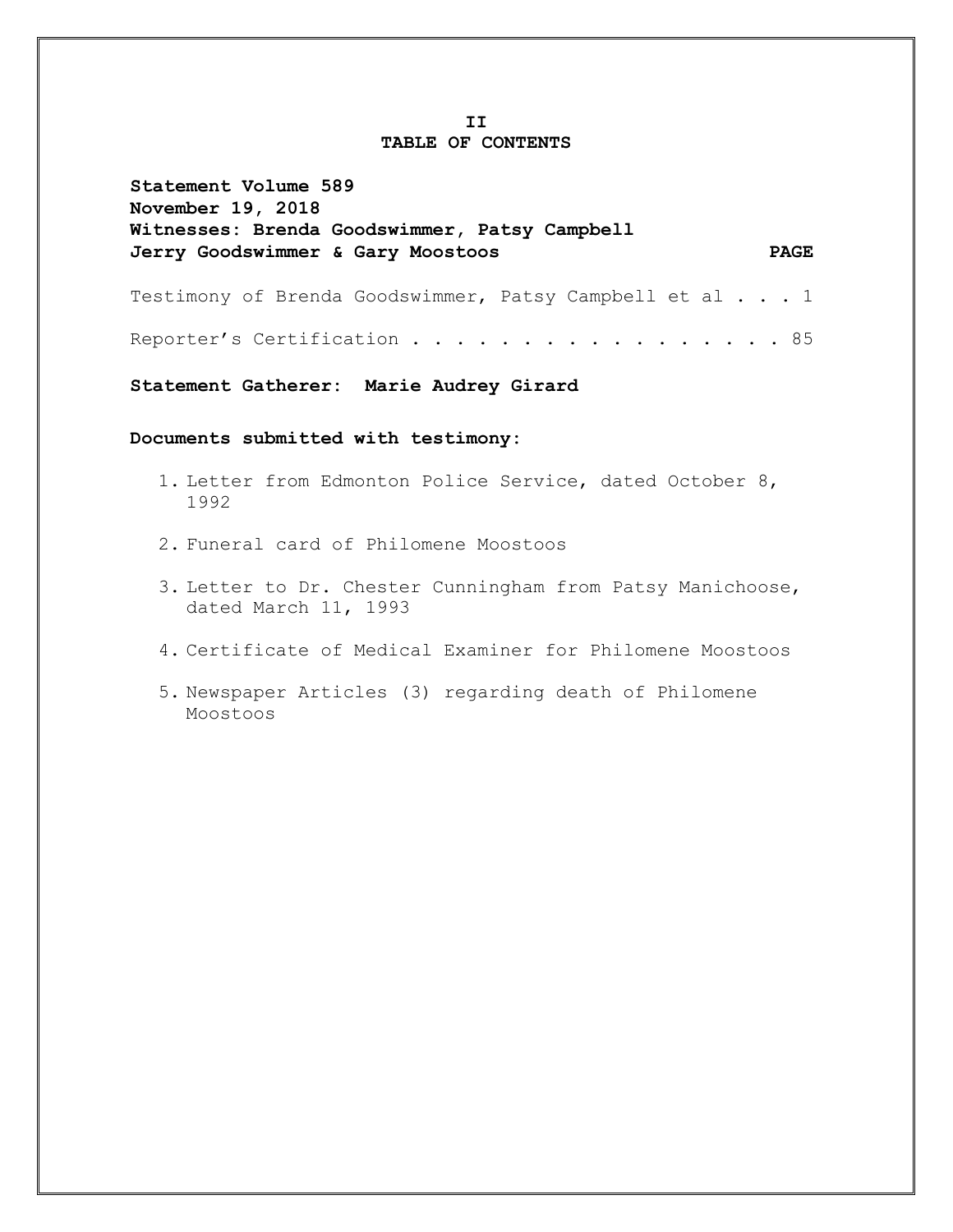**Statement – Public 1 Goodswimmer, Campbell et al (Cecile & Philomene Moostoos)**

 Edmonton, Alberta --- Upon commencing on Monday, November 19, 2018 at 12:44 p.m. **MS. MARIE AUDREY GIRARD:** Well, good afternoon. Thank you for being with us this afternoon. Before I start, I would like to know if you agree that we are video-recording and audio-recording this session? **MS. BRENDA GOODSWIMMER:** I give permission. **MS. PATSY CAMPBELL:** Yes. **MS. MARIE AUDREY GIRARD:** Okay. Thank you very much. My name is Marie Audrey. I work with the National Inquiry. We are in Edmonton at -- the time is 12:44, and we are Monday, November 19. I would like to ask everybody that is in the room to introduce themselves, please. **MS. BRENDA GOODSWIMMER:** Brenda Goodswimmer from Sturgeon Lake. **MS. MARIE AUDREY GIRARD:** Thank you. **MS. PATSY CAMPBELL:** Patsy Campbell, Sturgeon Lake. **MR. JERRY GOODSWIMMER:** Jerry Goodswimmer. And I also have a Bachelors of Social Work, and I'm also a close relative of this young ladies. **MS. MARIE AUDREY GIRARD:** Okay. Thank you. **MR. GARY MOOSTOOS:** And I'm Gary Moostoos.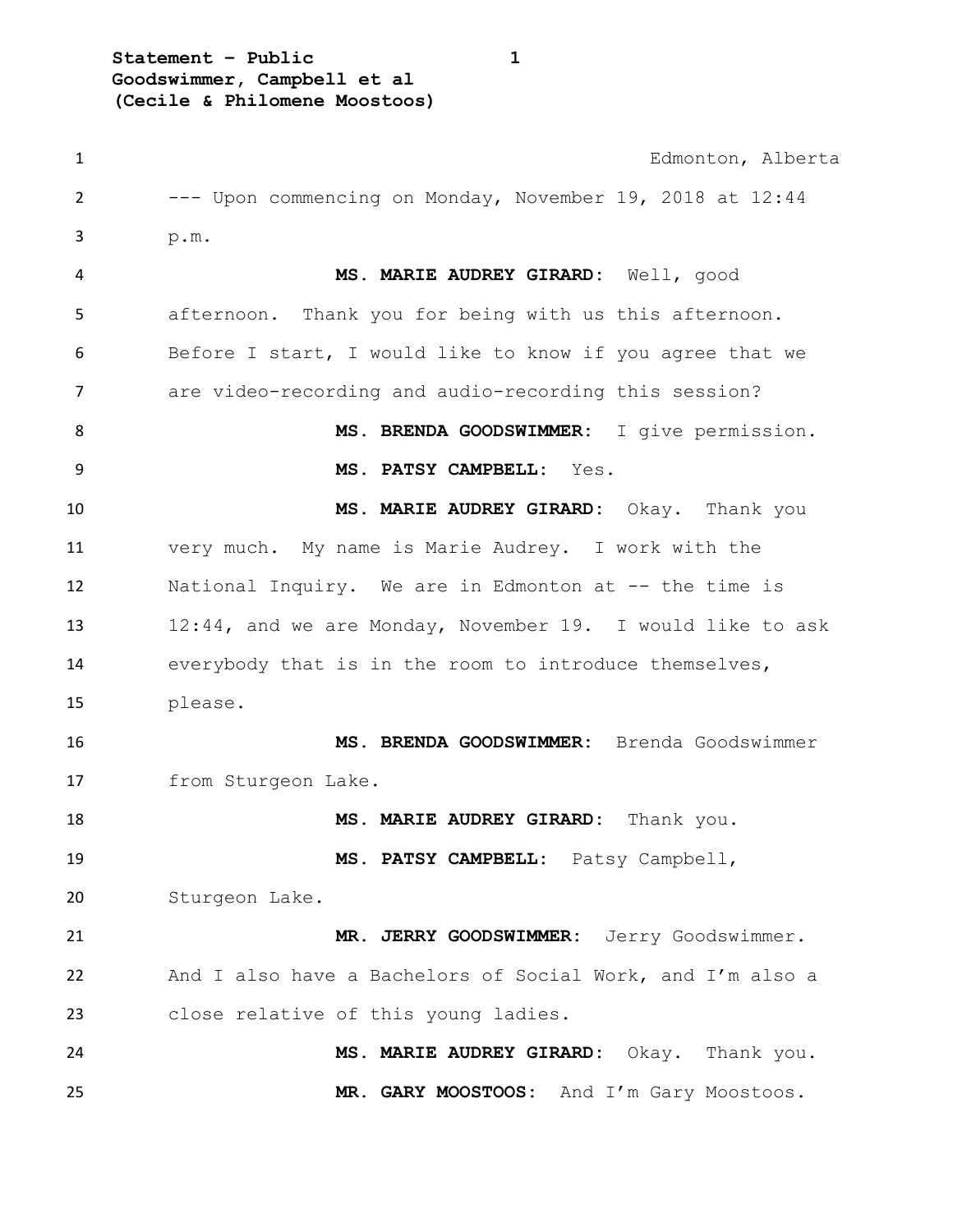### **Statement – Public 2 Goodswimmer, Campbell et al (Cecile & Philomene Moostoos)**

 I'm here as a support, and also related to -- to two young ladies here, and my aunt was the one that they'll be mentioning today. **MS. MARIE AUDREY GIRARD:** Oh, I see. **MR. GARY MOOSTOOS:** And my cousin as well. **MS. MARIE AUDREY GIRARD:** Okay. Thank you 7 for being here. Well, if you're ready, I think I would like to start with my first question, which is for you. What would you like to share with us today? **MS. BRENDA GOODSWIMMER:** My whole life story, I guess. And what I went through when my mother got murdered -- **MS. MARIE AUDREY GIRARD:** M'hm. **MS. BRENDA GOODSWIMMER:** -- and my sister got murdered, what I went through. And I'll share a bunch of stuff that I have written here. **MS. MARIE AUDREY GIRARD:** Perfect. What was 18 the name of your mother and your sister? **MS. BRENDA GOODSWIMMER:** Cecile Moostoos, and Philomene Moostoos. **MS. MARIE AUDREY GIRARD:** So would you like to share with us what happened to Cecilia (sic) and Philomene? **MS. BRENDA GOODSWIMMER:** Cecile. **MS. MARIE AUDREY GIRARD:** Cecile. Sorry.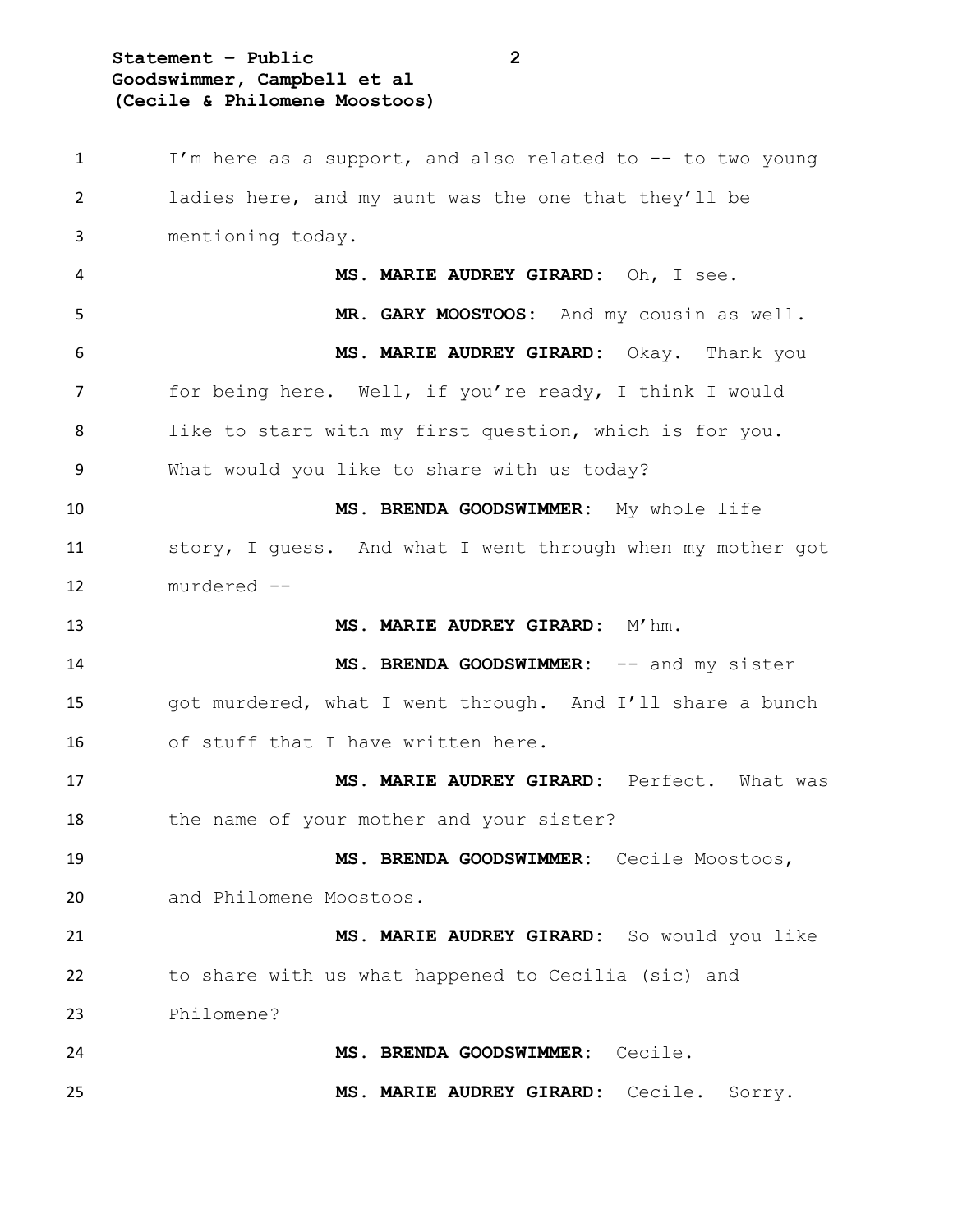**Statement – Public 3 Goodswimmer, Campbell et al (Cecile & Philomene Moostoos)**

| $\mathbf{1}$   | MS. BRENDA GOODSWIMMER: Yeah.                               |
|----------------|-------------------------------------------------------------|
| $\overline{2}$ | MS. MARIE AUDREY GIRARD: Sorry about that.                  |
| 3              | MS. BRENDA GOODSWIMMER: Okay. In 1977, she                  |
| 4              | was murdered in Edmonton, but I'll filled a little bit, I   |
| 5              | quess, where -- she had moved to Edmonton in probably 1976. |
| 6              | And there, she had found a job working in an old folks'     |
| 7              | home. And she had come to visit in -- oh, boy. My           |
| 8              | daughter was -- my first baby was 14 months old. So that's  |
| 9              | the last of the photo I had of her when she had come to     |
| 10             | visit Sturgeon Lake --                                      |
| 11             | MS. MARIE AUDREY GIRARD: M'hm.                              |
| 12             | MS. BRENDA GOODSWIMMER: -- to come visit --                 |
| 13             | visit us. And I already had a home in 1976 'cause my --     |
| 14             | no, let's see. Yeah, '76. 'Cause my daughter was born       |
| 15             | March 8th, 1976. She was 14 months old when my mom came to  |
| 16             | visit.                                                      |
| 17             | And so when we got that phone call of her                   |
| 18             | being murdered, it was -- the RCMP came to Sturgeon to talk |
| 19             | to my step-dad. And, at the time, I already had my first    |
| 20             | home in a three-bedroom trailer that the band gave me and   |
| 21             | my husband, but he -- we weren't married then. So I had     |
| 22             | the trailer. The RCMP paid my step-dad's way to -- on the   |
| 23             | bus, Greyhound bus, to come identify my mother in Edmonton. |
| 24             | How they found out was through a friend from Edmonton,      |
| 25             | Ronnie (phonetic) Powder was his name, that he was supposed |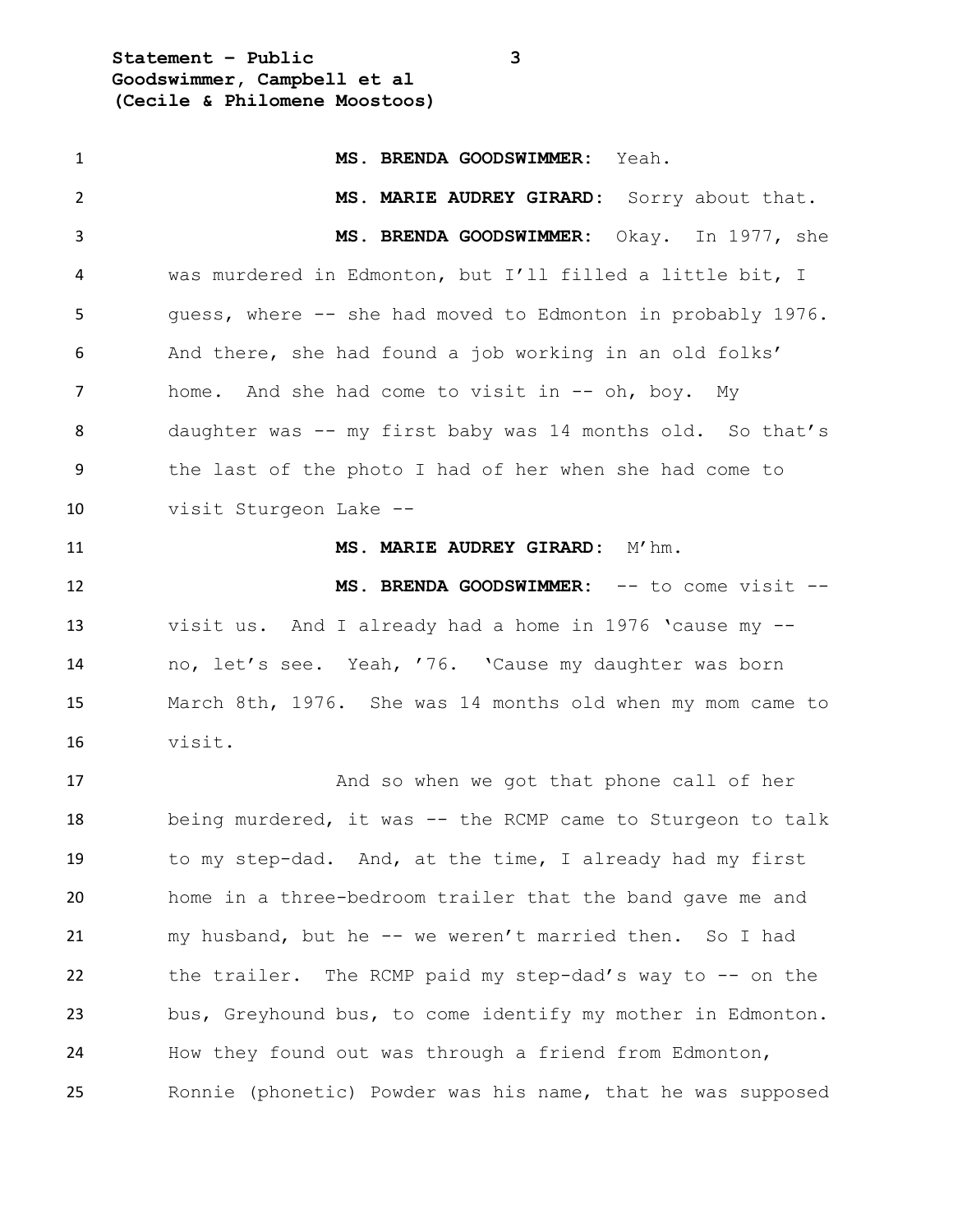#### **Statement – Public 4 Goodswimmer, Campbell et al (Cecile & Philomene Moostoos)**

 to go identify one of his family members at the morgue. And there, he was the one who recognized my mom and said, "This lady's from Sturgeon Lake." So from what we found out, she was in the morgue for a week, and they didn't know who this body was until that guy came and noticed it was my mom from Sturgeon. So my step-dad came on the bus. Came 7 back the next day on the bus. And then we had the -- the wake and funeral and stuff.

 I was -- I'm the oldest in the family, I was 19 at the time. So I took in my siblings, Patsy, [Brother 11 1], [Brother 2], and Philomene. And I have the notes here. I was 19, the oldest; [Brother 1] was 16 years old; Patsy was 13 years old; [Brother 2] was 7; Philomene was 6. So as the oldest, so I -- it's my job, I guess, you know, to take them in, take care of them. Then my aunt, [Aunt 1] came three times -- finally, three times she came. She kept coming to say, you know, "This is too many for you. I'll take Philomene. I'll take care of her for you." And I didn't want to let her go. But finally, that third time -- 'cause I knew already, like, I was -- it was overwhelming for me to take care of all these siblings, plus, I was just a new mother. So I let her go. And when she got murdered, I got the blame.

 I shouldn't of let her go. My step-dad blamed me, but I was young. And -- so we kept on with life, you know,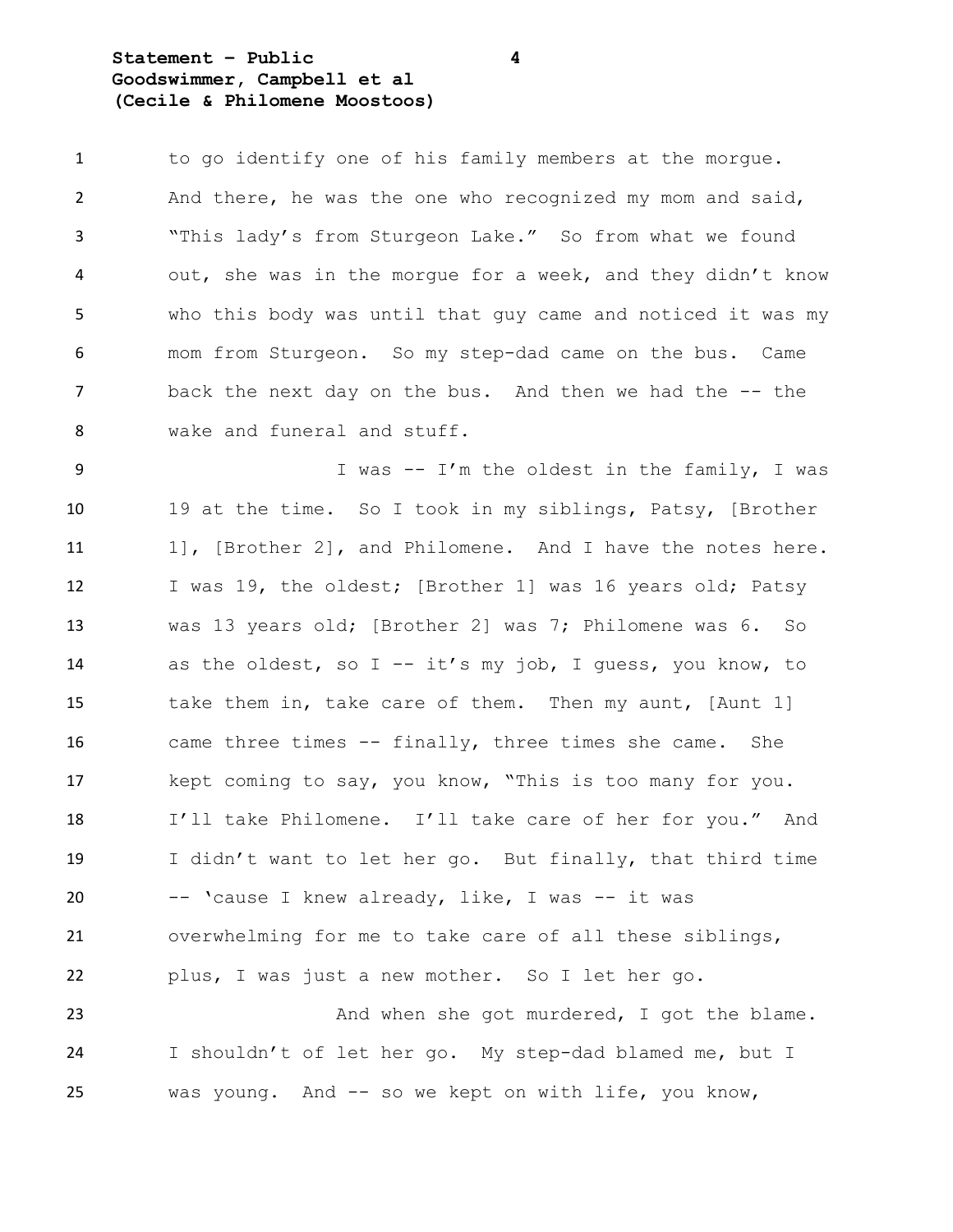**Statement – Public 5 Goodswimmer, Campbell et al (Cecile & Philomene Moostoos)**

 taking care of my siblings. And my aunt had promised she'd let us see her, which she didn't. And she never brought her to visit us. She kept her to herself. And so I went on trying -- trying the best I could in that three-bedroom trailer to raise my siblings until, you know, [Brother 1] was old -- older. So he left, went on his own to make his own life.

 Then Patsy went on his -- her own. Then she -- she got pregnant at a young age. She came to Unwed Mothers Home in Edmonton. And at the time, my grandfather was hospitalized in Edmonton. And I -- I phoned my grandfather in Edmonton Hospital, I said, "Patsy's going to 13 give up the baby," you know, "at -- at the Unwed Mothers Home." Then -- 'cause my grandparents had raised me and Patsy when we were young 'cause my mother was always sick. She had T.B., she was in and out of the hospital. 'Cause growing up, we were always in foster homes. So my grandfather was mad. He said, "No. Go get her." So I came on the bus. I came on the bus with my baby, [R.], then I come and picked up Patsy and [C.]. Then I raised 21 [C.] for a few years with, eventually, my -- my -- yeah, my step-dad was with us at the trailer. How we all fit in 23 that three-bedroom trailer, I don't know, but we managed. And so I took care of [C.]. I have pictures, lots of albums of [C.]. growing up. To this day, she's 39; is it?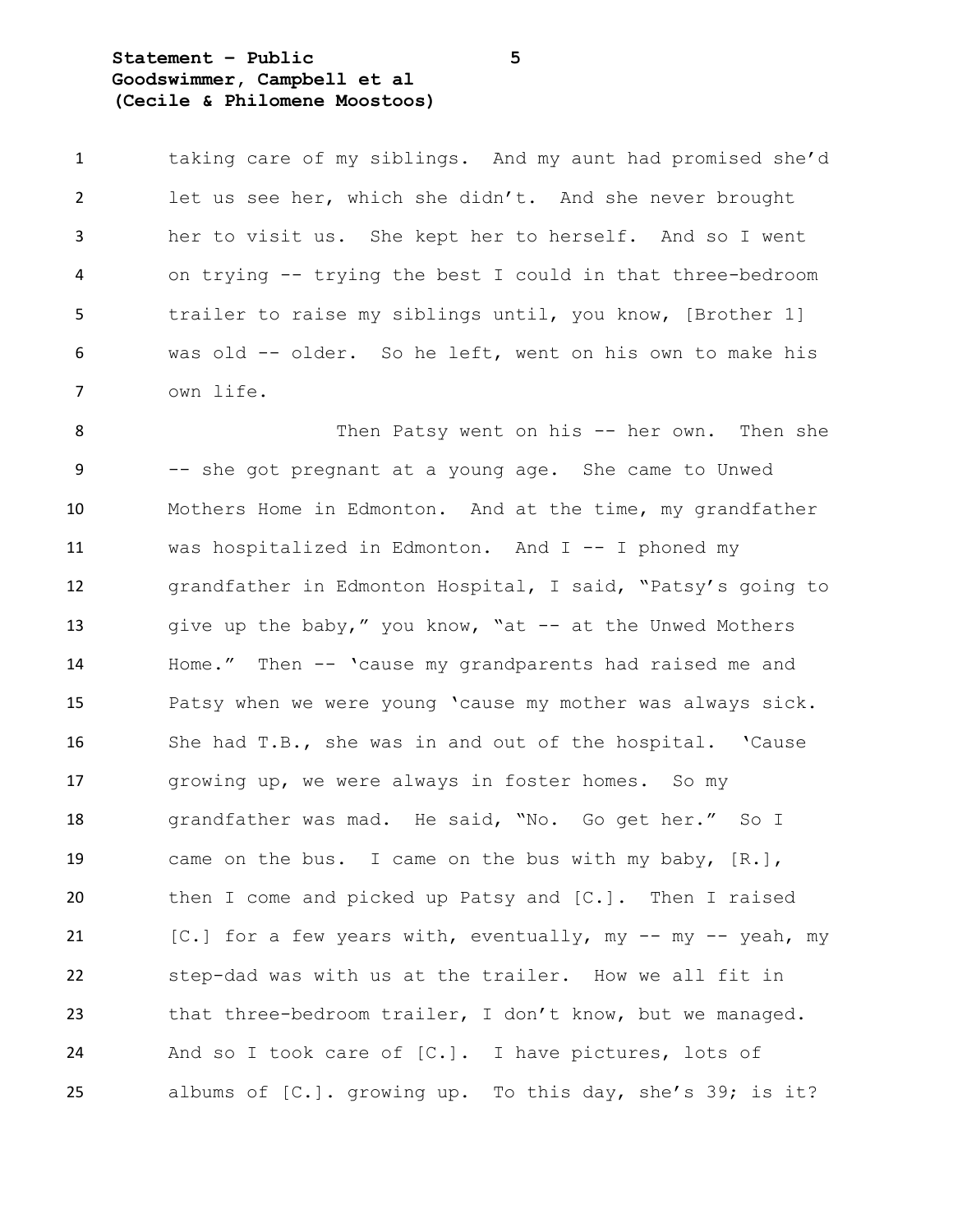**Statement – Public 6 Goodswimmer, Campbell et al (Cecile & Philomene Moostoos)**

 **MS. PATSY CAMPBELL:** Forty. **MS. BRENDA GOODSWIMMER:** Forty years old. She still calls me mom. She calls me mom, calls her, mommy. 5 And so with my mom dying, I used to have anger 'cause I was just overwhelmed by the responsibility, 7 the work, the caring, the cooking, the cleaning. I used to cry myself to sleep, mad at my mom for dying. I'd go drink. I'd have anger. I'd beat up women. Then I'd go back home, do my responsibilities, you know, taking care of my siblings. And a lot of times, I wanted to kill myself 'cause this was too much work for me -- a lot of work raising my siblings. But I tried my best. 14 And, like, [month] 1978, [month and date], was when my daughter was born. And that's the day my mom's death certificate -- 'cause when they finally found out who she was, so on her death certificate, she died [month and 18 date]. But that was a time  $I - - my - it$  so happened a year later my -- my daughter was born, [month and date], right on the day my mom's death certificate. And so my step-dad would babysit when I -- me and my late husband would go drinking. My step-dad never allowed no other babysitters. He was over-protective of my kids, so he'd

babysit.

And in 1981, me and my late husband decided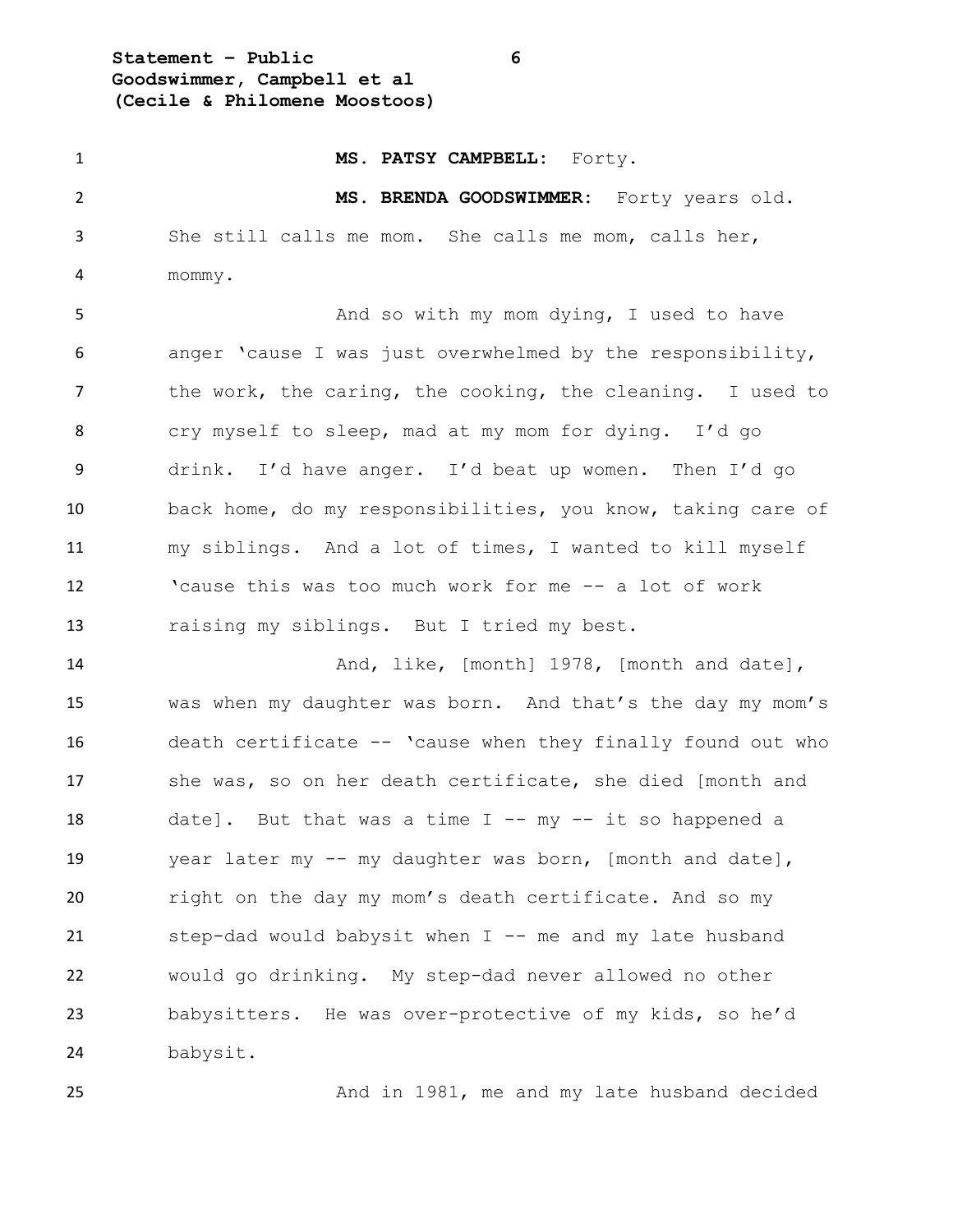### **Statement – Public 7 Goodswimmer, Campbell et al (Cecile & Philomene Moostoos)**

1 to get married. Well, we were shacking up for six years. So 1981, August 21st, I got married. My grandfather walked me down the aisle, gave me away. And then he got sick with cancer, so I took care of him in our trailer for two years until his death. He died in 1983. And by then, though, my step-dad was given a home at the old folks' home, so he had his own place. And [Brother 1] stayed at their -- his mom's place, Jerry's mom's. Then he eventually had his own girlfriend, family, and stuff. And [Brother 2], he -- he left the trailer when he was 18.

11 And after my grandfather's death, that was a -- even a big -- I held onto his death for 15 years. Where, with my mom, I didn't really get to know my mom as much as everybody else. Like, you probably know your mom right from birth. Me, I was always in different homes. 16 And we were in foster homes too, and -- off and on reserve.

17 And in 1991, that's when my sister turned 18 18. She -- she left that home, my auntie's place, when she turned 18, went on her own. Went to see my sister, visit her. So we planned that time, October 31st, Halloween's her birthday, we were going to have a big dinner at my place 'cause we were so happy that we got to see her now. That she's 18, she can do what she wants, and my aunt can't hold -- hold her hostage, or whatever. And she didn't show up at my place.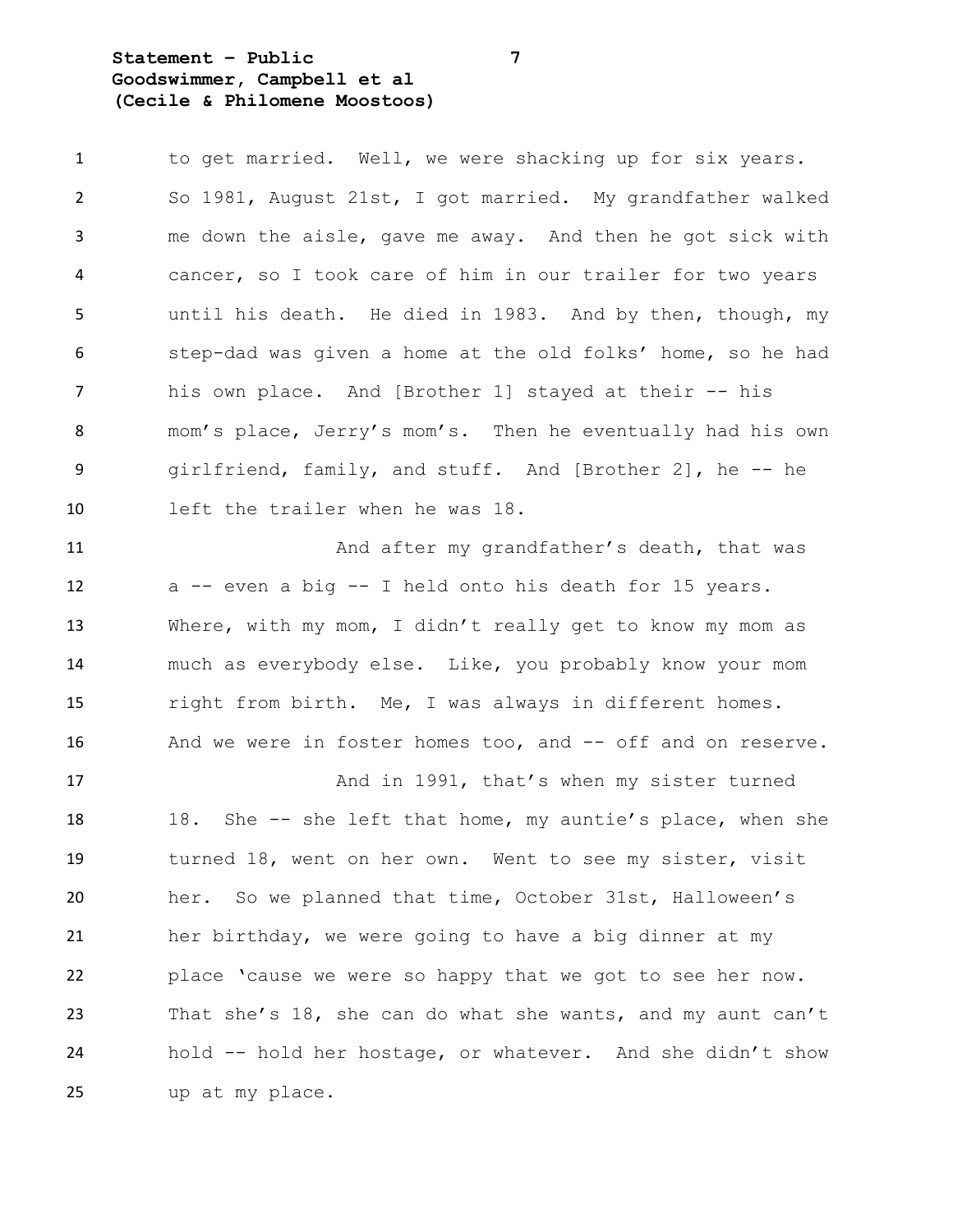**Statement – Public 8 Goodswimmer, Campbell et al (Cecile & Philomene Moostoos)**

1 The Cause what -- when we had that get 2 together, the plan was you -- we -- you guys come to my house for your birthday, Christmas time, we'll go to Patsy's in Grande Prairie. She lived in Grande Prairie at the time. Christmas came, no Philomene. And she went all over Grande Prairie asking, "Where's Philomene? Has anybody seen her?" She didn't show up. She posted posters, you know, "Has anybody seen her? Phone Patsy." And she eventually did a missing person with the RCMP. And my sister will talk all about the RCMP investigators and all that. She's got all the documents. But, you know, with my mom's death, like, it was -- it -- I feel so angry when I hear these people mistreating their moms, not helping them, and I long to have a mother which I never had. Then the responsibilities 16 that I had to go through. And -- and one day in '91, after my sister's death, I know I needed help somehow. I couldn't live on -- go on living, suicidal, and angry, and still trying to live -- continue living without my mom, and mad at my mom, and mad at the world, mad at everybody. And so I'd go to these workshops, attend community workshops to -- to heal me.

 Then my mother-in-law was the one that said, "Come to church with me." And then I was mad at God too, like, for taking my mom away, so I never, ever prayed.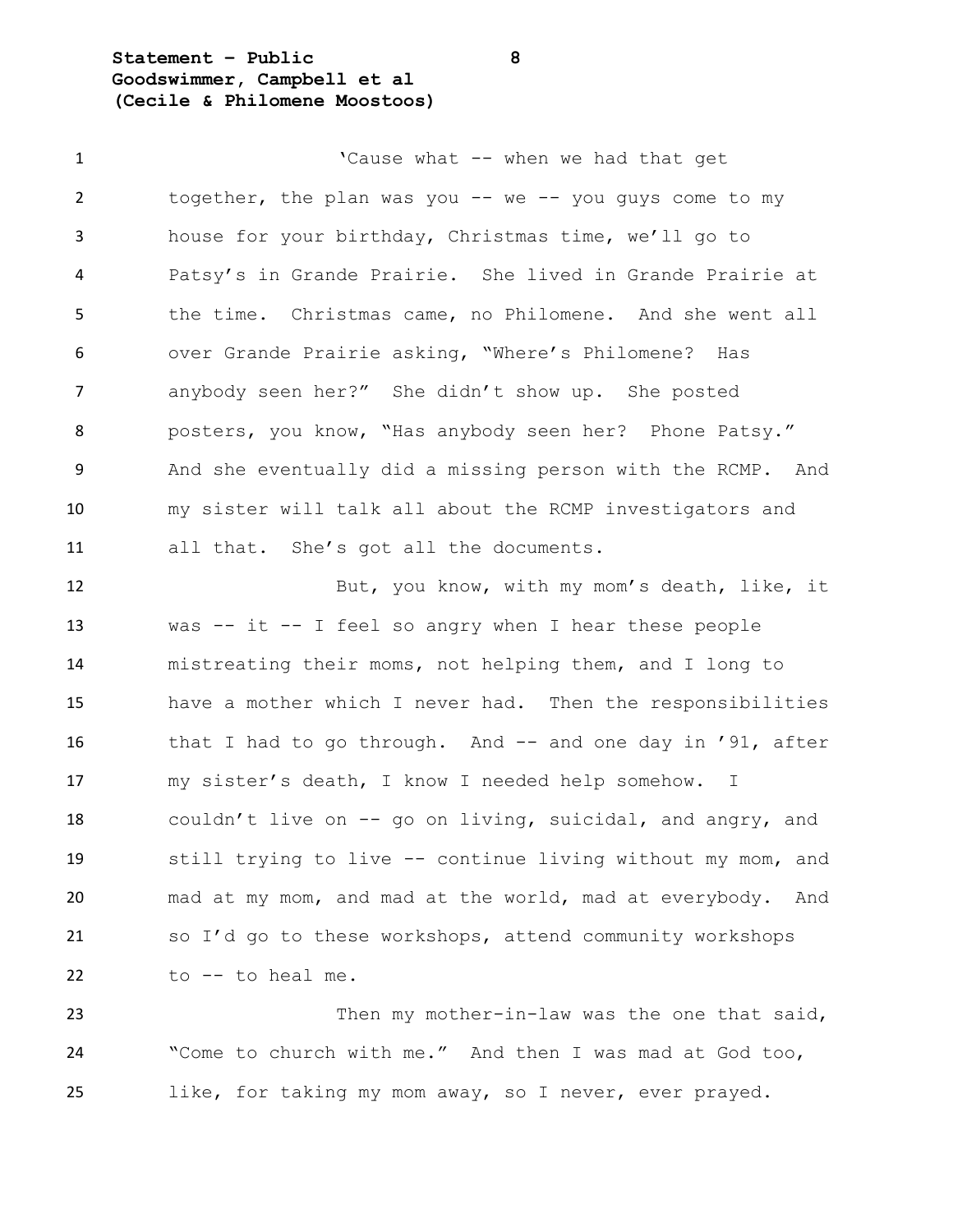### **Statement – Public 9 Goodswimmer, Campbell et al (Cecile & Philomene Moostoos)**

1 Then I went to church, and that's what helped me was finding God in my life to help me, to take away the pain, 3 take away the anger, take away -- and the other part that I was so mad at was the justice system. That nothing was ever done. They could have tried harder, but they didn't. 6 And so I went -- kept going to church. Then 7 one day, something said in your -- my heart, "Go to the 8 grave. Go forgive your mom." So I went to the graveyard all by myself. I didn't tell nobody. I went to the grave and forgave her. And I cried, and I talked to her, and as if things has got ripped from my heart, just that heaviness, this -- everything I just wanted to fly in the graveyard there. I just released -- everything got released after that. So went -- went home feeling a little more, you know, go on with my life.

 And -- and then 2003, 2003 -- hey, I got so much notes here. 2003, I got struck with cancer. I had to have surgery, chemo, radiation. And there too, like, that was the hardest thing to go through chemo for eight rounds. Third -- 33 radiation treatments. I had to come to Edmonton for six weeks, leave my family. My husband stayed and watched the kids 'cause I had -- I have four children. I have four children: three girls, one boy. Today, my 24 children are  $-$  [R.] is 40 years old  $-$  no, 42; [L.] is 40; [A.] is 36 and -- no, 30 -- 30 -- 35 I think; and [J.]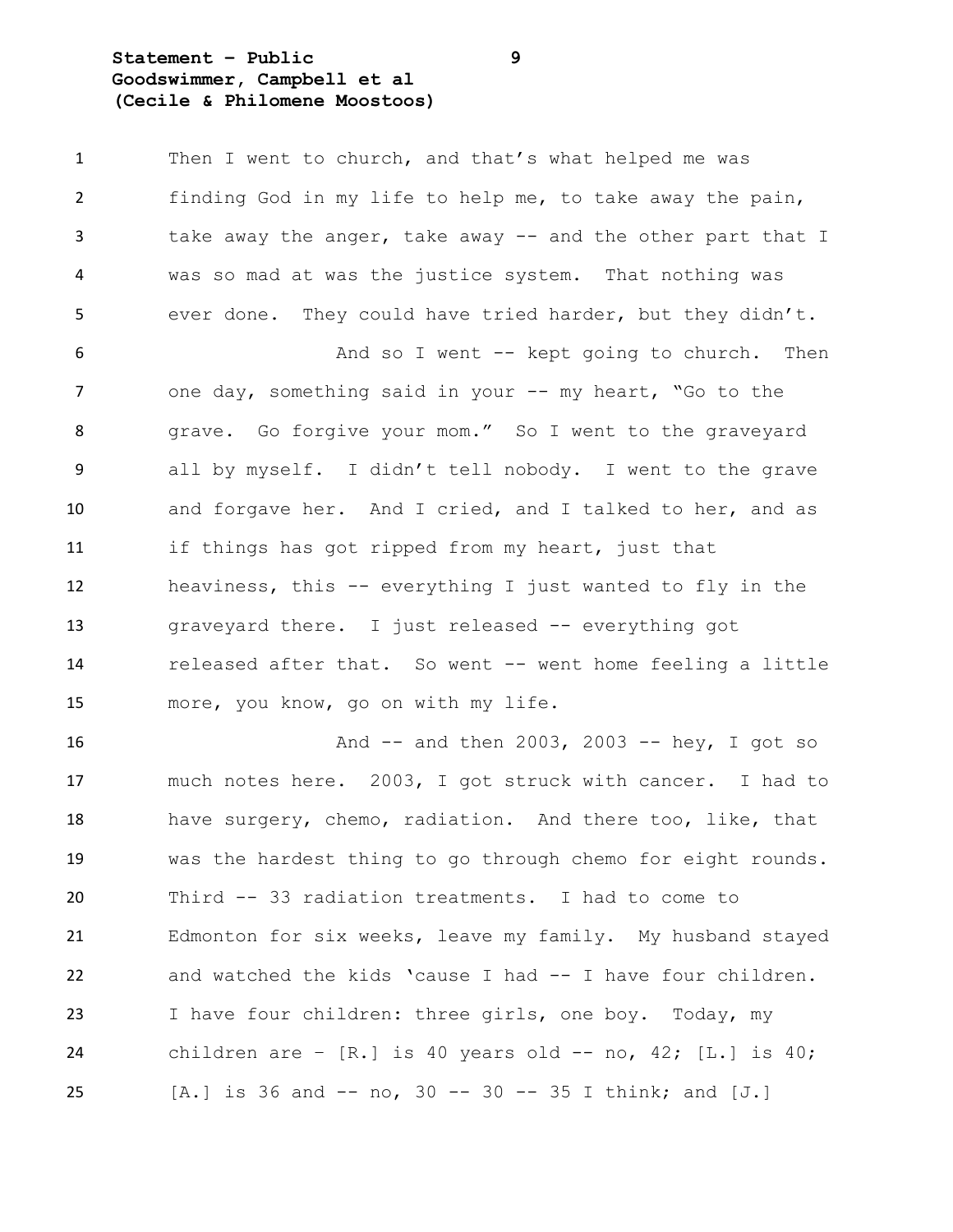**Statement – Public 10 Goodswimmer, Campbell et al (Cecile & Philomene Moostoos)**

 (phonetic) is 33. Let's see, [J.] and [A.] are three years apart. **MS. PATSY CAMPBELL:** What year was he born? **MS. BRENDA GOODSWIMMER:** '86 and '83. **MS. MARIE AUDREY GIRARD:** Thirty-one, then. **MS. PATSY CAMPBELL:** Yeah. **MS. MARIE AUDREY GIRARD:** For '86. 8 MS. PATSY CAMPBELL: Thirty-one. **MS. BRENDA GOODSWIMMER:** Okay. Thirty-one and thirty-three. So [A.] will be 34 this January. 11 So I had cancer, and that was a big trauma in our life. And the whole community, like, I did a lot of volunteering in the community. If there was weddings, funerals, I was always there. And I was the rock of the community, the rock of my whole family. If there was my cousins -- 'cause my mother had a sister and a brother. My aunt had died in '83. The only living relative I have 18 right now is my uncle, he's 82. But everybody used to turn to me for this, for a -- advice, for whatever. I was the rock of the family. And to get struck by cancer and -- but I fought it. I had a fighting spirit. I thought, you know, I went through a lot in my life, so I thought, you 23 know, what? I fought it and -- through prayers, and I pulled through. And I was on stage 4 cancer. And one of the Elders brought me medicine off the land to take. And I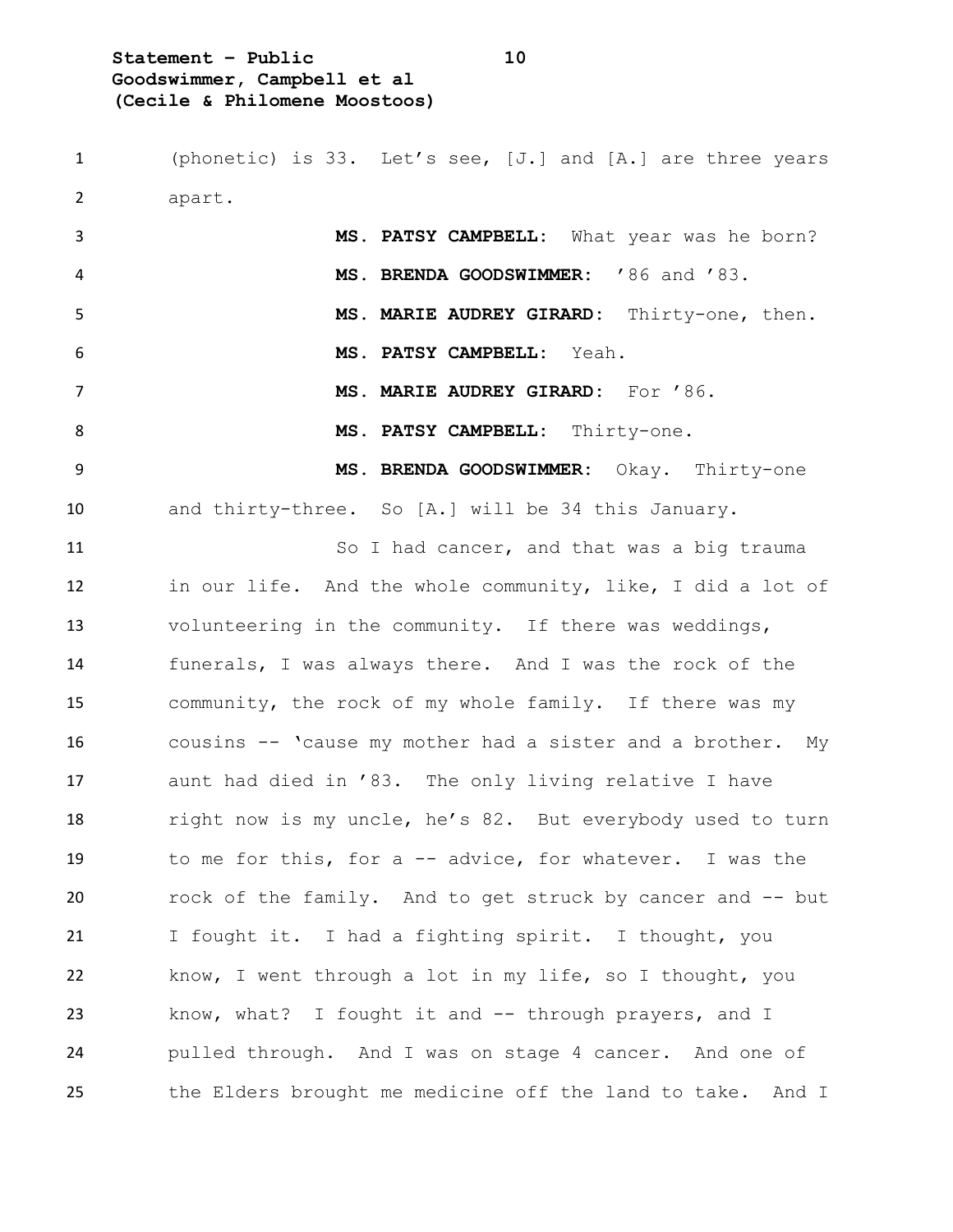**Statement – Public 11 Goodswimmer, Campbell et al (Cecile & Philomene Moostoos)**

 honestly know that's what saved me was that medicine. That was in 2003.

 My late husband was in politics for 16 years. He died as a politicianer (phonetic). He passed away in 2010. And that was another devastating thing in our life. I was totally lost without him. I drank for a year and a half when -- 'cause I had quit drinking after 8 finding God and, you know, 'cause without -- I can't say it, spirituality, you're going to be totality lost.

**MS. MARIE AUDREY GIRARD:** M'hm.

 **MS. BRENDA GOODSWIMMER:** So when he passed away, I just let God go. I was mad at God for taking my husband. And I drank for a year and a half, and the community, the Elders, were just worried about me. But I woke up and come out of the alcohol, quit drinking. And 16 then, you -- you know, I had grandchildren to think of, my children. So -- but still, you know, it still hurts. My mom's not here and my sister's not here.

 And when this Missing Murdered Woman movement come around, me and my sister got invited to come to the one in Edmonton when they brought the vamps. So two of my friends, are friends from the reserve, but they live in Edmonton, one of them was working in that movement, Missing Murdered -- she made vamps for my mom and my 25 sister. We -- we took a -- event. There was so many, I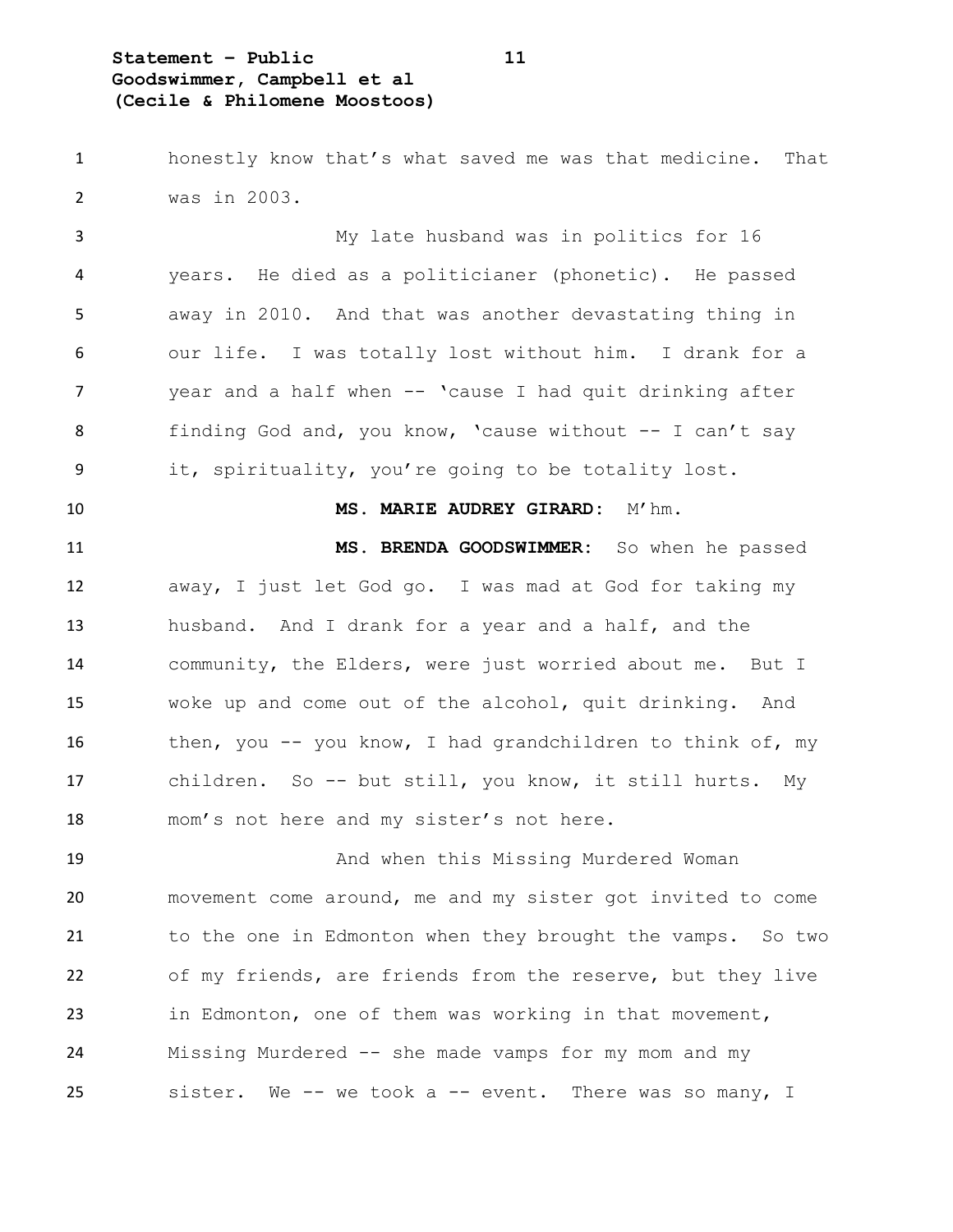**Statement – Public 12 Goodswimmer, Campbell et al (Cecile & Philomene Moostoos)**

1 think about 1700 vamps. When we walked in, they were with us. It was so powerful. It was like walking into a -- a wake. Like, we have wakes when somebody dies. It just felt -- it just felt like we were going into a wake with 5 all these dead woman -- missing, murdered -- you know, murdered woman. We went to that. Then we went to another event in Grande Prairie last year, I think. Was it last year? Spring? **MS. PATSY CAMPBELL:** Yeah. **MS. BRENDA GOODSWIMMER:** We went to another one there. And I went to another one here in Valleyview about six weeks ago. There, I talked and shared about my mom and my sister 'cause we have so many in the community 14 that got -- had got murdered 40 years ago, 50 years ago, some still missing that haven't been found to this day. So when Patsy phoned me to see if I'd want to come, at first, I wanted to back away and not re-open my wounds just when I'm healing. 19 Plus, her son just -- we just buried my

 sister's son from suicide. And our hearts are torn apart right now. It's worse. But I said, "No. I got to go. I got to come support my sister." So hopefully, our story's -- is going to help. So justice system will listen, and try to help these missing, murdered woman. Work harder, get money, funding, whatever, to -- to help to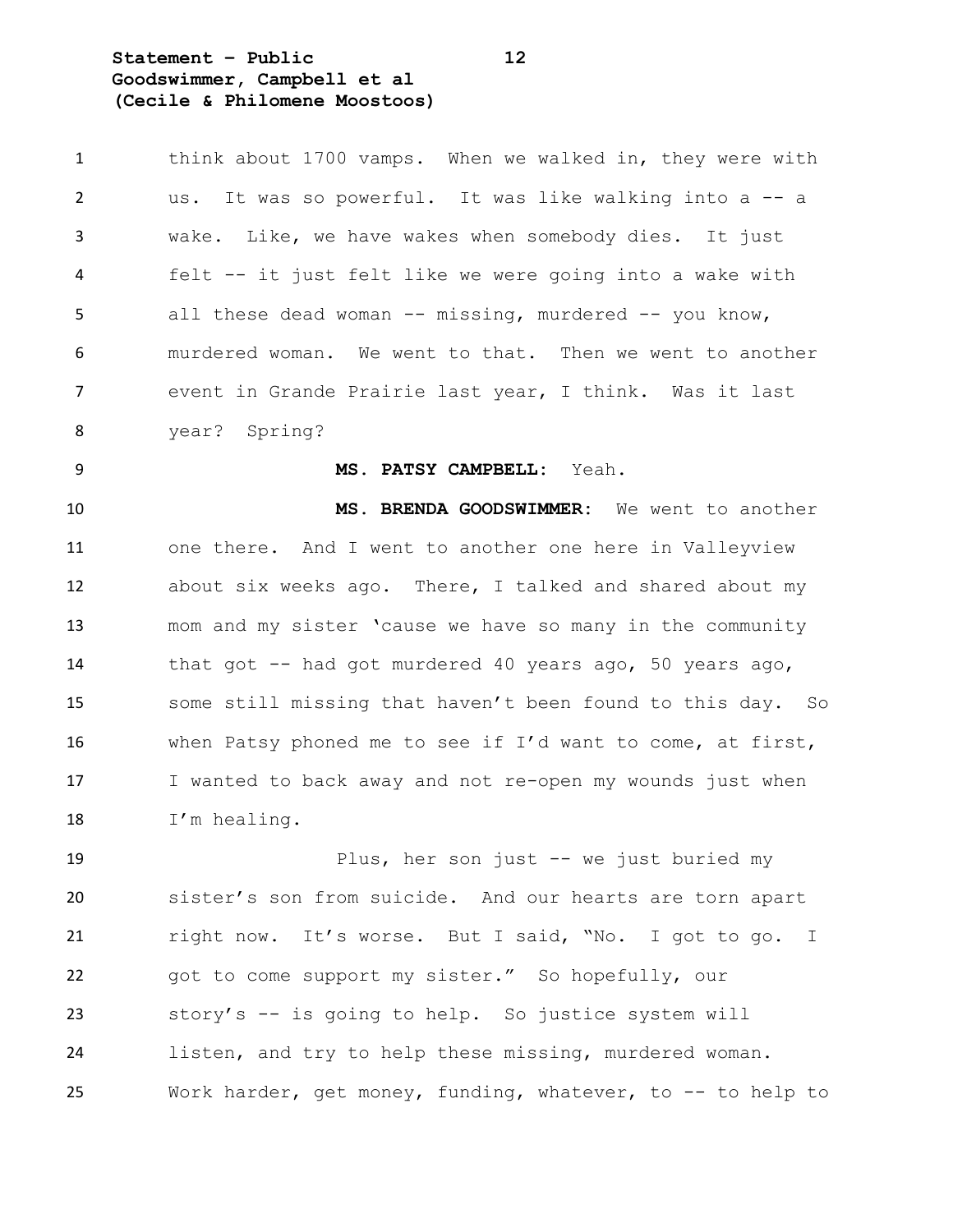**Statement – Public 13 Goodswimmer, Campbell et al (Cecile & Philomene Moostoos)**

solve all these unsolved mysteries.

 So hopefully, our story here today is going to help because I would say I've been through hell and back, and I'm a survivor. I would say I'm a warrior. I didn't give up. I just tried to fight as much as I can. Help out people 'cause I've experienced it all. And I don't know what else to say. But it'd be nice if all of us hurting with the missing, murdered, if I could -- we could meet others, give them hugs. Meet others to let them know they're not alone. Have some kind of an event where we could meet other -- other Aboriginals 'cause some Aboriginals aren't as -- as -- some are so shy. And I'd say we're -- in our community, we're -- we got voices and we're strong. And maybe, some way, we could help others, 15 fought for them, advocate for them, or -- you know. I guess, that's all.

 **MS. MARIE AUDREY GIRARD:** Brenda, I'm just wondering if I can take you back to the start of your statement when you were talking about what happened to your mother -- mother, sorry. Can you give us a little bit more details about what happened to her?

 **MS. BRENDA GOODSWIMMER:** 'Cause all -- all we were told was she was murdered. **MS. MARIE AUDREY GIRARD:** M'hm.

**MS. BRENDA GOODSWIMMER:** Murdered. And it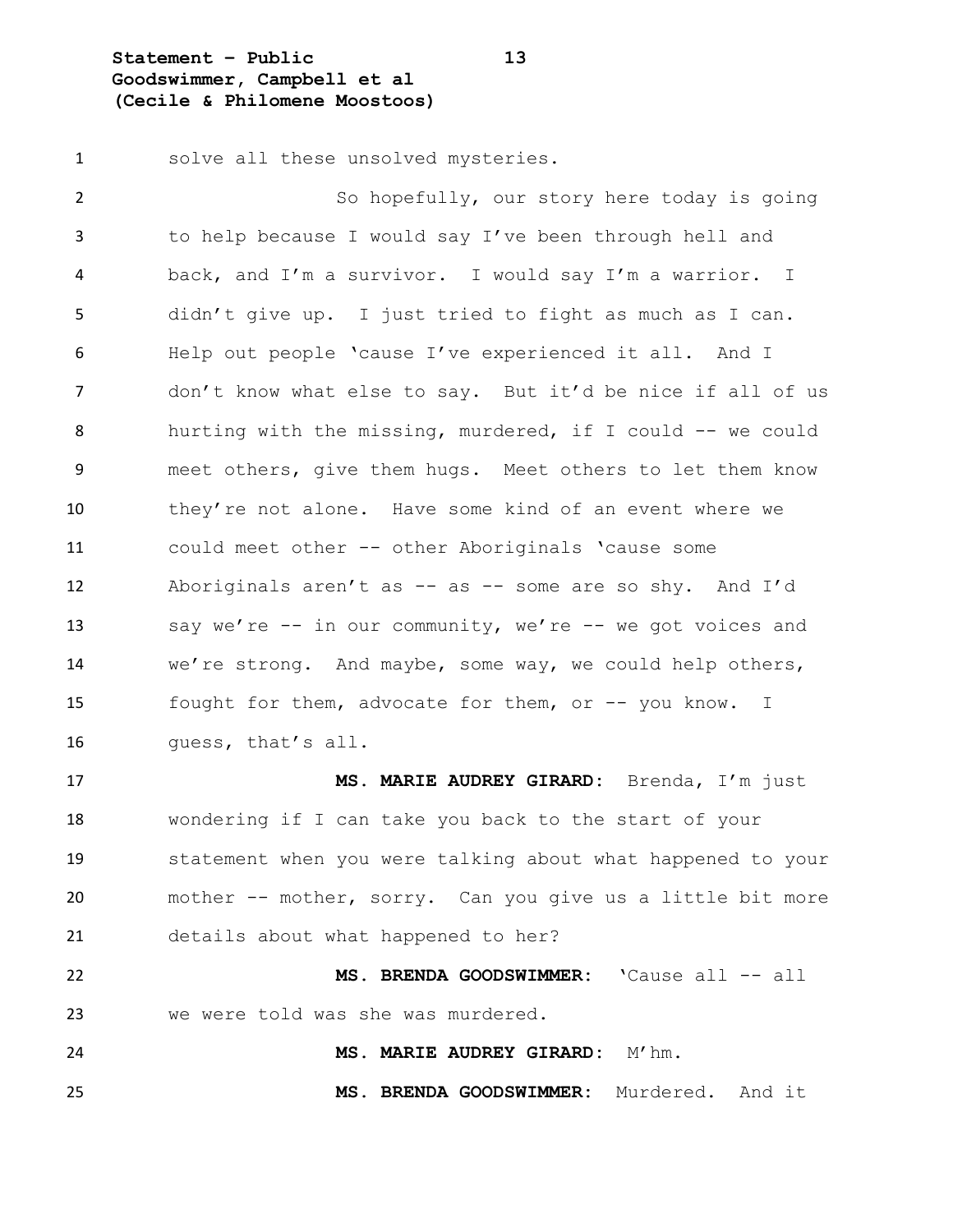**Statement – Public 14 Goodswimmer, Campbell et al (Cecile & Philomene Moostoos)**

| $\mathbf{1}$ | was my auntie $-$ my auntie was the one who told us that,   |
|--------------|-------------------------------------------------------------|
| 2            | plus, the RCMP when they come and said it could be your --  |
| 3            | your mother. All I was told, she was murdered and -- and I  |
| 4            | regret that. Like, I was young. Why didn't I come to        |
| 5            | Grande -- Edmonton and do more, you know? But I was young.  |
| 6            | And today, if it would have happened, I'd be right there,   |
| 7            | you know, coming to Edmonton and, you know, push the        |
| 8            | investigators, whoever I have to deal with. I would do      |
| 9            | anything now. But I was young and $-$ -                     |
| 10           | MS. MARIE AUDREY GIRARD: I see, yeah.                       |
| 11           | MS. BRENDA GOODSWIMMER: Yeah.                               |
| 12           | MS. MARIE AUDREY GIRARD: And do you know if                 |
| 13           | anyone was charged with the murder of your mother?          |
| 14           | MS. BRENDA GOODSWIMMER: Yes, he was.                        |
| 15           | MS. MARIE AUDREY GIRARD: Yes?                               |
| 16           | MS. BRENDA GOODSWIMMER: Yes, he was. She                    |
| 17           | has all the documents.                                      |
| 18           | MS. MARIE AUDREY GIRARD: Okay. And can you                  |
| 19           | tell us a little bit about Philomene? What -- what          |
| 20           | happened to her as well, if you have any details?           |
| 21           | MS. BRENDA GOODSWIMMER:<br>With her, when --                |
| 22           | she went missing for six months. It was through the news    |
| 23           | and the radio that this couple walking down a walking trail |
| 24           | discovered something plastic wrap -- this plastic bag and   |
| 25           | blankets, it was wrapped --                                 |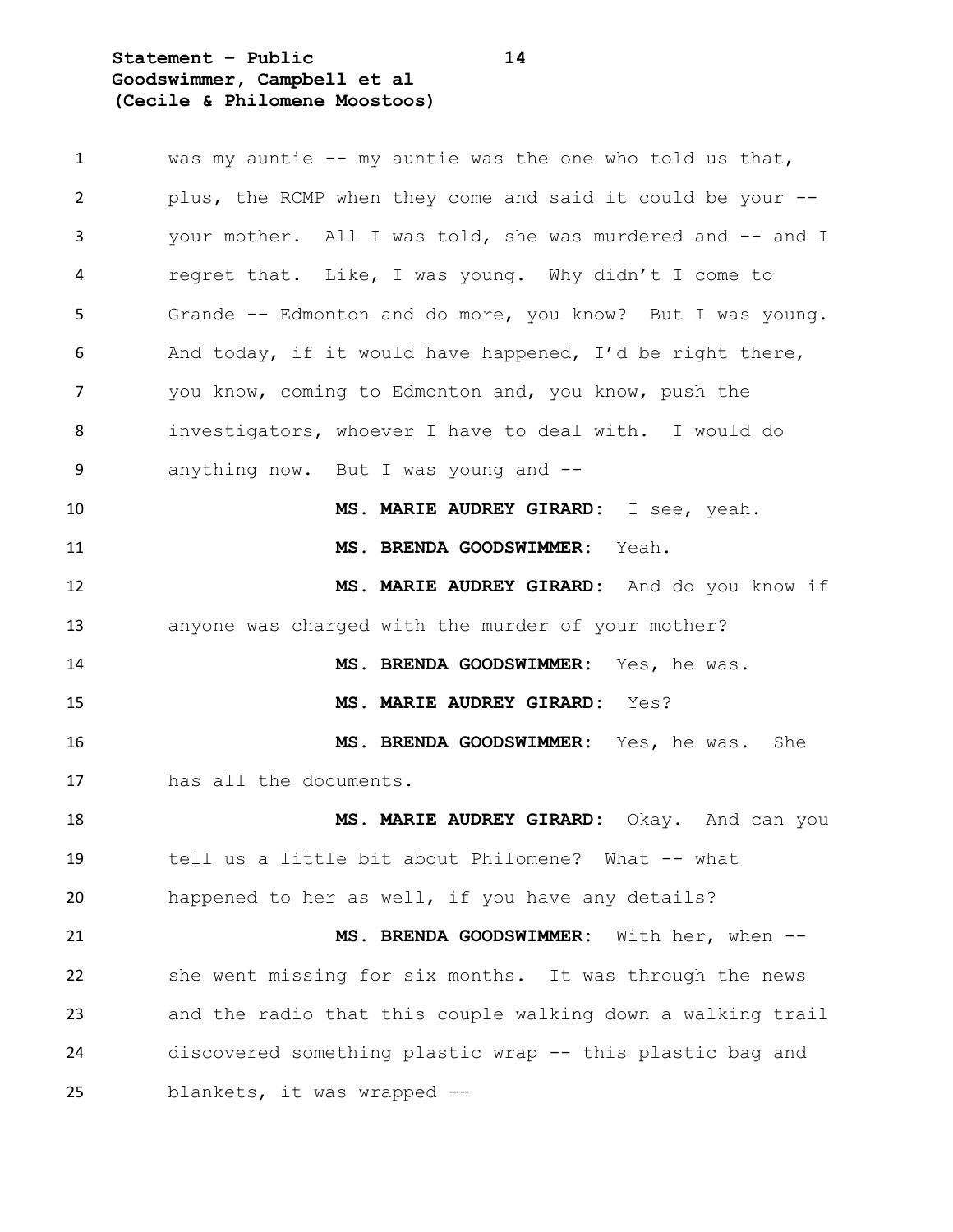**Statement – Public 15 Goodswimmer, Campbell et al (Cecile & Philomene Moostoos)**

| $\mathbf{1}$ | MS. MARIE AUDREY GIRARD: M'hm.                               |
|--------------|--------------------------------------------------------------|
| 2            | MS. BRENDA GOODSWIMMER: -- leaning against                   |
| 3            | this old building. And they went to go check it, and they    |
| 4            | felt, like, they -- a knee. So that's when they called the   |
| 5            | RCMP in --                                                   |
| 6            | MS. MARIE AUDREY GIRARD: M'hm.                               |
| 7            | MS. BRENDA GOODSWIMMER: -- here. Here, it                    |
| 8            | was my sister. And then she -- she did all the phone         |
| 9            | calls, and -- for that. She'll share all that --             |
| 10           | MS. MARIE AUDREY GIRARD: Okay.                               |
| 11           | MS. BRENDA GOODSWIMMER: -- about my sister.                  |
| 12           | And we went to $--$ the hearings of $--$ my sister's hearing |
| 13           | about the -- the guy that got charged.                       |
| 14           | MS. MARIE AUDREY GIRARD: M'hm.                               |
| 15           | MS. BRENDA GOODSWIMMER: And we went there                    |
| 16           | one week listening to all the witnesses on the witness       |
| 17           | stand. But there wasn't enough evidence to charge that       |
| 18           | guy. So I had anger with that one too. But then, you         |
| 19           | know, I wanted to retaliate. I wanted $-$ then I just $-$    |
| 20           | finally, just said to my sister, "No. Let -- let's let it    |
| 21           | go. Let's forgive him. God will deal with him." Like,        |
| 22           | that's -- that's how I dealt with her.                       |
| 23           | MS. MARIE AUDREY GIRARD: M'hm.                               |
| 24           | MS. BRENDA GOODSWIMMER: Said, "He'll pay                     |
| 25           | for it at the end." Which he -- he just passed away here     |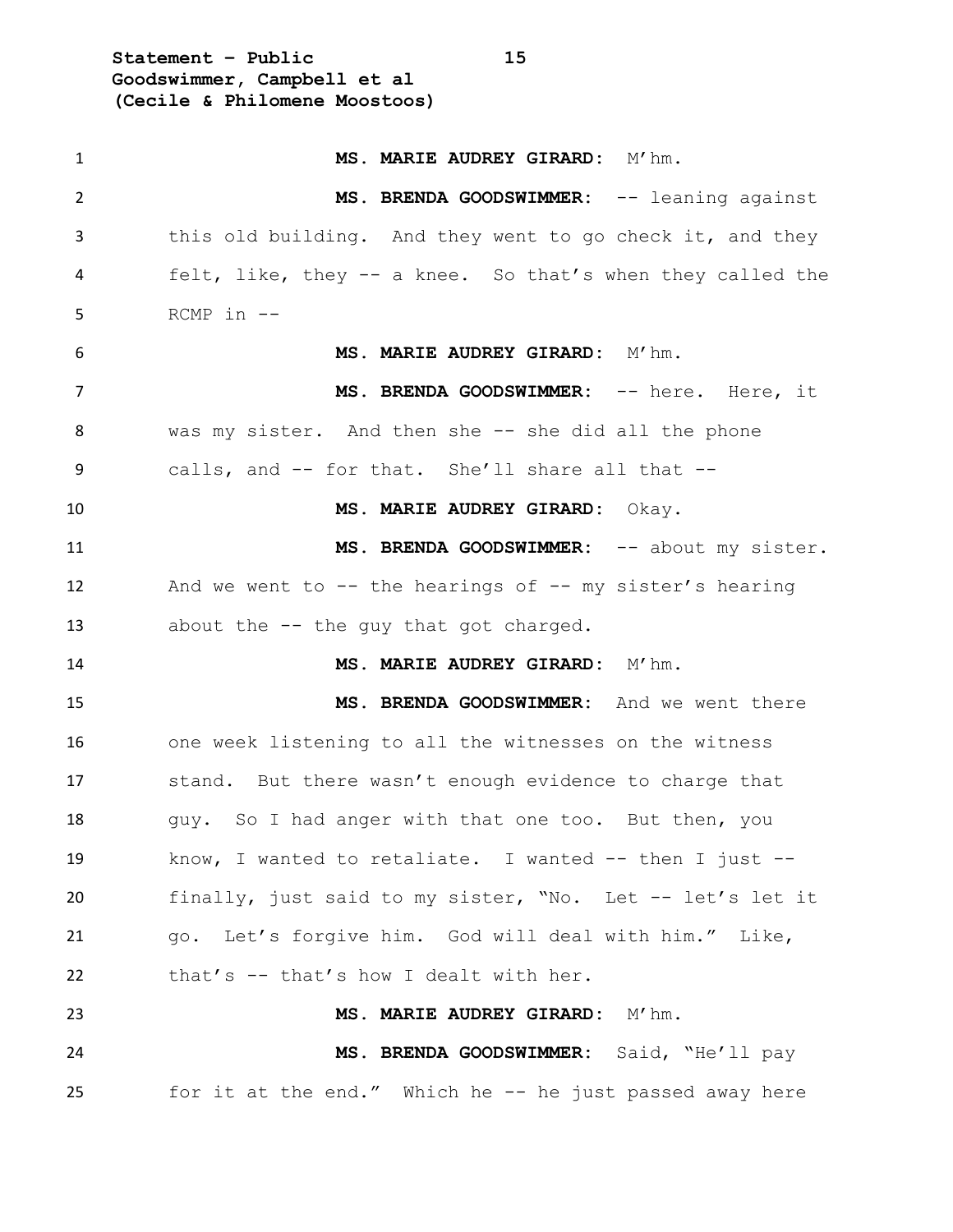**Statement – Public 16 Goodswimmer, Campbell et al (Cecile & Philomene Moostoos)**

 in January, eh? **MS. PATSY CAMPBELL:** Yeah. **MS. BRENDA GOODSWIMMER:** Last -- last January. And from what the family told us, he died of a drug overdose. **MS. MARIE AUDREY GIRARD:** M'hm. **MS. BRENDA GOODSWIMMER:** So it was like a -- a sigh of relief. Like, and I thought, "Well, I just left it with God. God will deal with him." And I forgave him. And she -- she'll share -- she'll share all the documents -- **MS. MARIE AUDREY GIRARD:** Okay. 13 MS. BRENDA GOODSWIMMER: -- and re-opening the file. She did all that. So she's more of the paperwork, and I'm the -- **MS. MARIE AUDREY GIRARD:** I see. **MS. BRENDA GOODSWIMMER:** -- the mother hen. **MS. MARIE AUDREY GIRARD:** I see. **MS. BRENDA GOODSWIMMER:** To this day, I'm still the mother, like, for them. So it's hard, but one 21 day I'll see my mom again. **MS. MARIE AUDREY GIRARD:** And can you tell us a little bit more about your mother. How was she as a person? Any, like, good memories you have of her, or -- **MS. BRENDA GOODSWIMMER:** She -- she loved to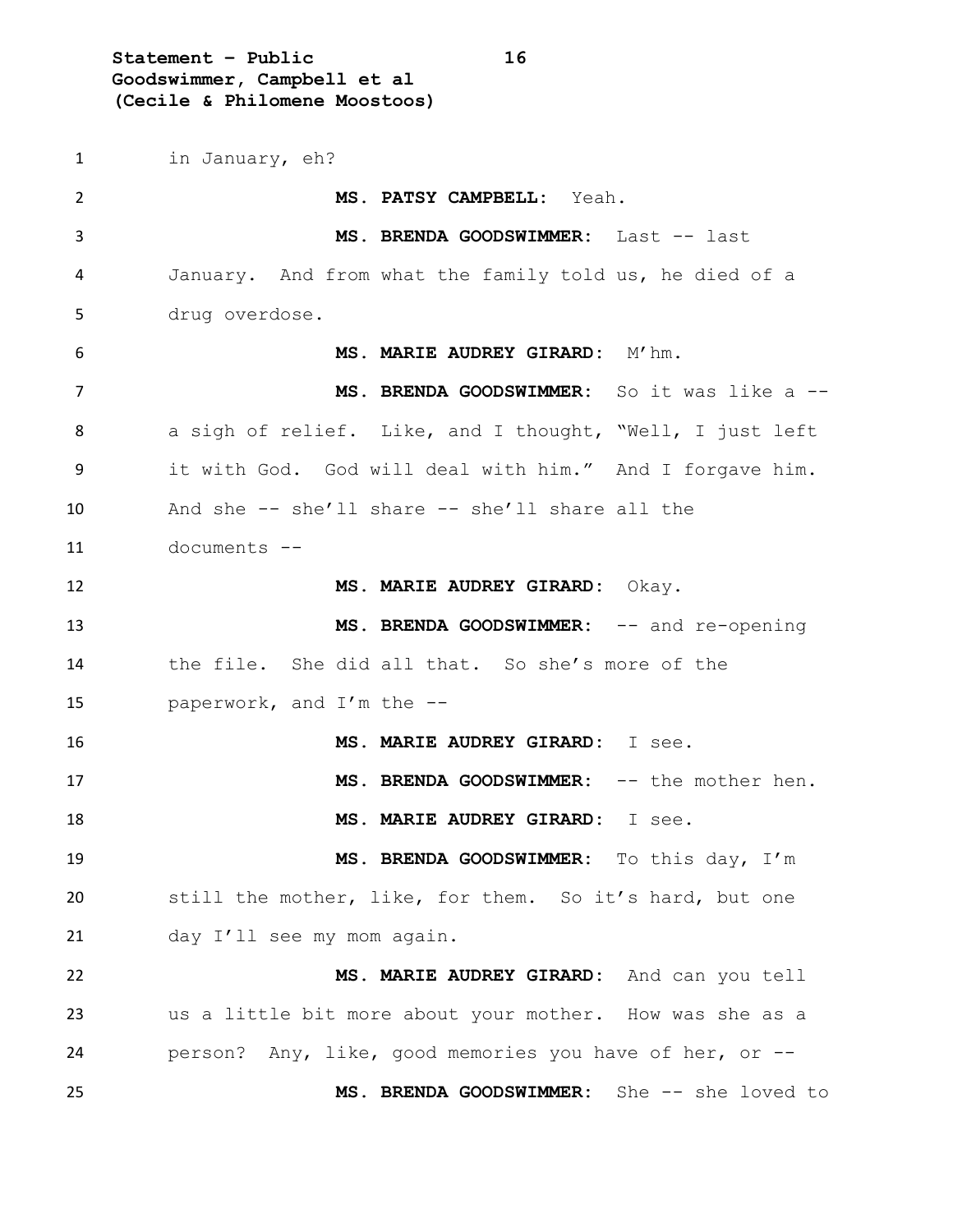**Statement – Public 17 Goodswimmer, Campbell et al (Cecile & Philomene Moostoos)**

 clean, she loved to sing while she cleaned. She loved to bake, bake apple pies and homemade bread. And she used to knit. That's what I was saying, "How -- how come mom didn't teach me how to knit?" Then eventually, the Elders told me she would -- she was very in -- like, I used to be a Indian Residential School Health Support Worker -- **MS. MARIE AUDREY GIRARD:** M'hm. 8 MS. BRENDA GOODSWIMMER: -- 'til I got sick, when that program came in 2007. I worked there for five and a half years with the residential school survivors. From there, I got to know my mom's school mates. They were the ones who shared stuff -- **MS. MARIE AUDREY GIRARD:** M'hm. **MS. BRENDA GOODSWIMMER:**  $--$  about my mom. And that my mom was an intelligent, smart woman. She was a honour student. Then, growing up, I guess, she was a nurse at one time. She was a x-ray technician in Edmonton. And 18 she had a good heart. She was comical, liked to laugh. And she sang. And I said, "Well, maybe that's where I got my talent from." 'Cause now I -- I sing and play guitar. Yeah. So there was good memories. But there's bad memories too. Like, we're always in foster homes. She was always in the hospital. **MS. MARIE AUDREY GIRARD:** M'hm. **MS. BRENDA GOODSWIMMER:** So my grandmother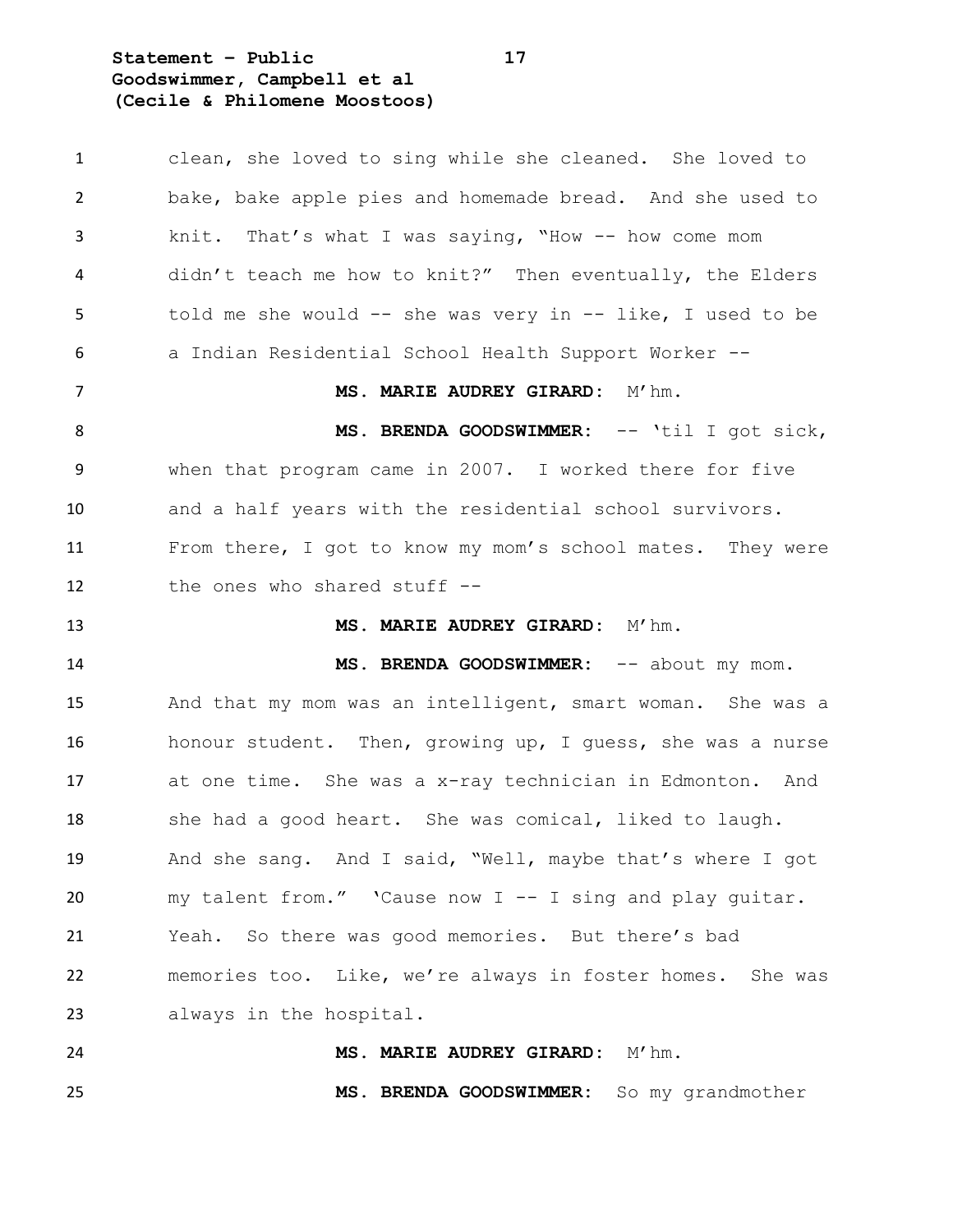**Statement – Public 18 Goodswimmer, Campbell et al (Cecile & Philomene Moostoos)**

| $\mathbf{1}$ | and grandfather took us, raised us, and we'd go back and    |
|--------------|-------------------------------------------------------------|
| 2            | forth. My -- then my step-dad came into our life when I     |
| 3            | was eight years old. Then they got married in 1967 - July   |
| 4            | 3rd, 1967. And he took us like his own -- his own, like,    |
| 5            | all the step-children, he -- he took us as his own. Then    |
| 6            | when my mom got murdered in '77, he stayed with us right to |
| 7            | the end. And we just buried my step-dad here --             |
| 8            | MS. PATSY CAMPBELL: August.                                 |
| 9            | MS. BRENDA GOODSWIMMER: -- he -- he died                    |
| 10           | July 27th --                                                |
| 11           | MS. PATSY CAMPBELL: Yes.                                    |
| 12           | MS. BRENDA GOODSWIMMER: Ninety-two -- 93                    |
| 13           | years old. Where we've known in the community, some step-   |
| 14           | dads, when the wife dies, that step-dad goes lives -- makes |
| 15           | another life. But he never. He stayed -- stayed to --       |
| 16           | stayed with us. And he was grand -- grandfather to my       |
| 17           | children, and -- and he stayed with us. Like, how awesome   |
| 18           | is that?                                                    |
| 19           | MS. MARIE AUDREY GIRARD: M'hm.                              |
| 20           | MS. BRENDA GOODSWIMMER: Yeah. But him too,                  |
| 21           | he had his -- his own pain. And he was in the long-term     |
| 22           | care for four years. Like, we could of brought pictures.    |
| 23           | He always had his wedding picture right by $-$ -            |
| 24           | MS. MARIE AUDREY GIRARD: M'hm.                              |
| 25           | MS. BRENDA GOODSWIMMER: -- at his bed.<br>And               |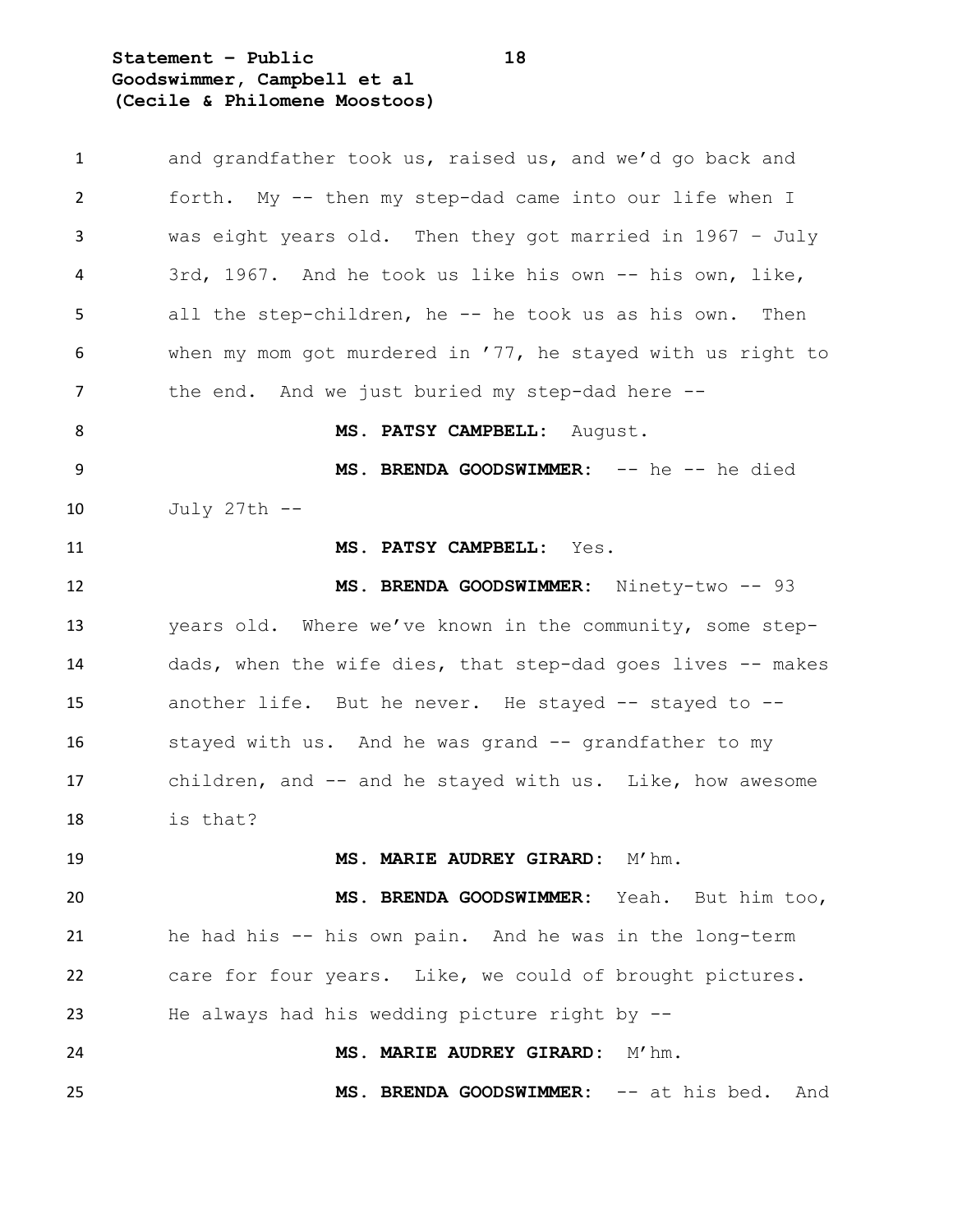**Statement – Public 19 Goodswimmer, Campbell et al (Cecile & Philomene Moostoos)**

1 he was lonely, and -- and now, it gives us peace that he's now with my mom. And he just died peacefully. He wasn't sick or nothing. Yeah. So his passing, like, yes, we cried, it hurt. But he did his job here. **MS. MARIE AUDREY GIRARD:** M'hm. **MS. BRENDA GOODSWIMMER:** Not like my nephew, my sister's son, he was my godson. So this Christmas is going to be -- it's going to be hard on us. 'Cause a Native way, her son, her daughter, that's just like my son and my -- like, that's the way we all treat all the brothers and sisters. You take them like your own. And it's going to be hard. And I didn't think I was going to cry. I always was the strong one, but it's -- I've never sat with her to talk -- **MS. MARIE AUDREY GIRARD:** M'hm. **MS. BRENDA GOODSWIMMER:** -- what I went through. This is the first time she's hearing it. It'll -- it's going to be my -- probably my first time hearing how she felt too. Because when I started having my kids, she was my babysitter. **MS. MARIE AUDREY GIRARD:** M'hm. **MS. BRENDA GOODSWIMMER:** I have pictures -- pictures of her carrying my little kids. Like, she was just like a big sister to my kids. She's got grandkids too, and I have -- I have 15 grandchildren.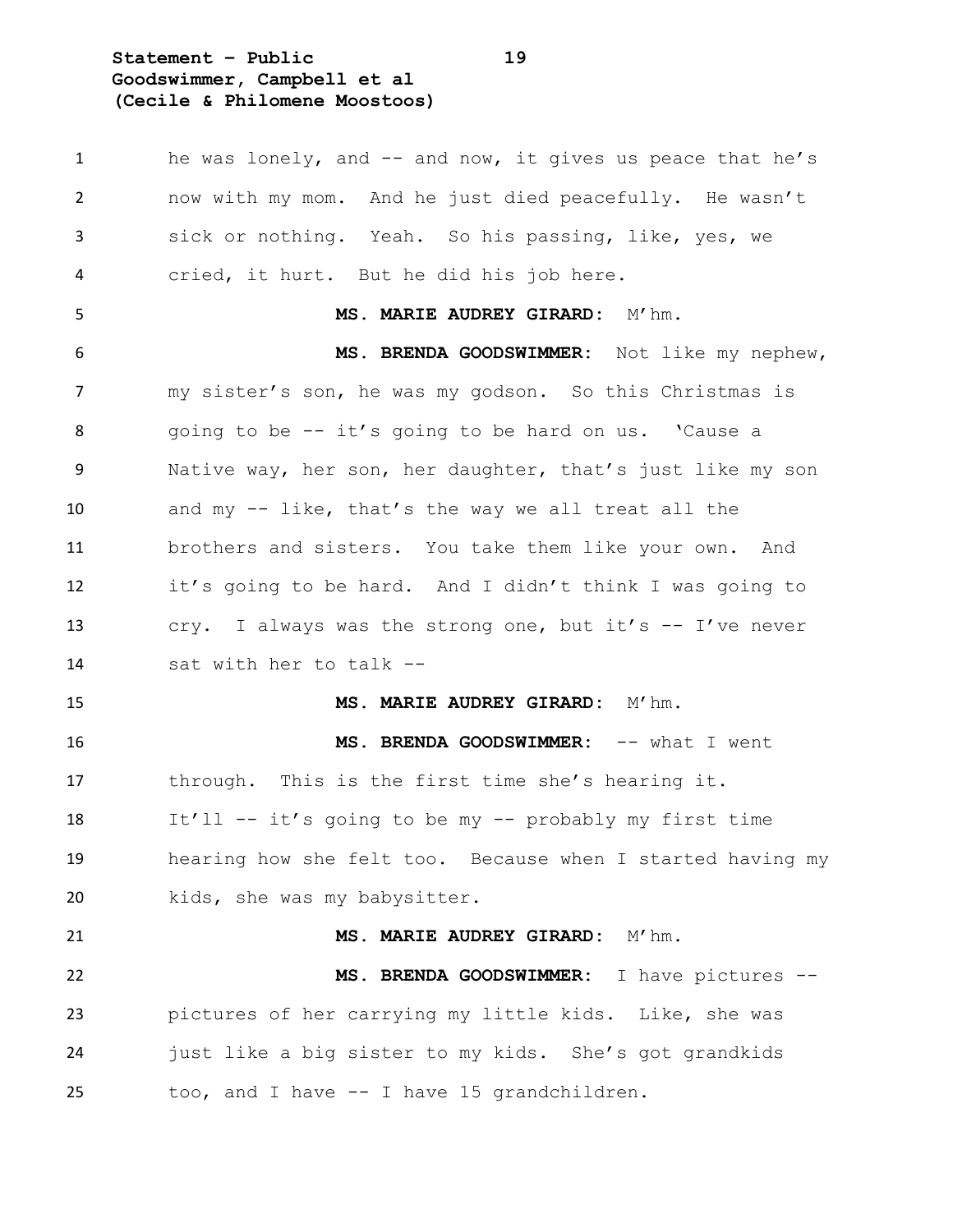**Statement – Public 20 Goodswimmer, Campbell et al (Cecile & Philomene Moostoos)**

| $\mathbf{1}$ | MS. MARIE AUDREY GIRARD: Oh, wow.                          |
|--------------|------------------------------------------------------------|
| 2            | MS. BRENDA GOODSWIMMER: She has 11. So her                 |
| 3            | grandchildren are my grandchildren too, yeah. So every day |
| 4            | is precious to me. Especially, being a cancer survivor.    |
| 5            | So every day I thank God I'm alive. When I wake up --      |
| 6            | 'cause some -- some people with cancer don't make it.      |
| 7            | MS. MARIE AUDREY GIRARD: M'hm.                             |
| 8            | MS. BRENDA GOODSWIMMER: So I'm very lucky.                 |
| 9            | So I think that's it.                                      |
| 10           | MS. MARIE AUDREY GIRARD: Okay. Thank you.                  |
| 11           | So what I suggest is maybe we can go to -- to Patsy. And   |
| 12           | if you want to --                                          |
| 13           | MS. BRENDA GOODSWIMMER: I need some                        |
| 14           | Kleenex.                                                   |
| 15           | MS. MARIE AUDREY GIRARD: Do we still have                  |
| 16           | more boxes? I can go get some more.                        |
| 17           | MS. PATSY CAMPBELL: Will we have a break?                  |
| 18           | Can we have a break?                                       |
| 19           | MS. MARIE AUDREY GIRARD: Yeah, definitely                  |
| 20           | we can have a break.                                       |
| 21           | MR. GARY MOOSTOOS: (Indiscernible).                        |
| 22           | MS. PATSY CAMPBELL: Yeah.                                  |
| 23           | MR. JERRY GOODSWIMMER: (Indiscernible).                    |
| 24           | MS. MARIE AUDREY GIRARD: It's 1:20 p.m.,                   |
| 25           | and we're having a break.                                  |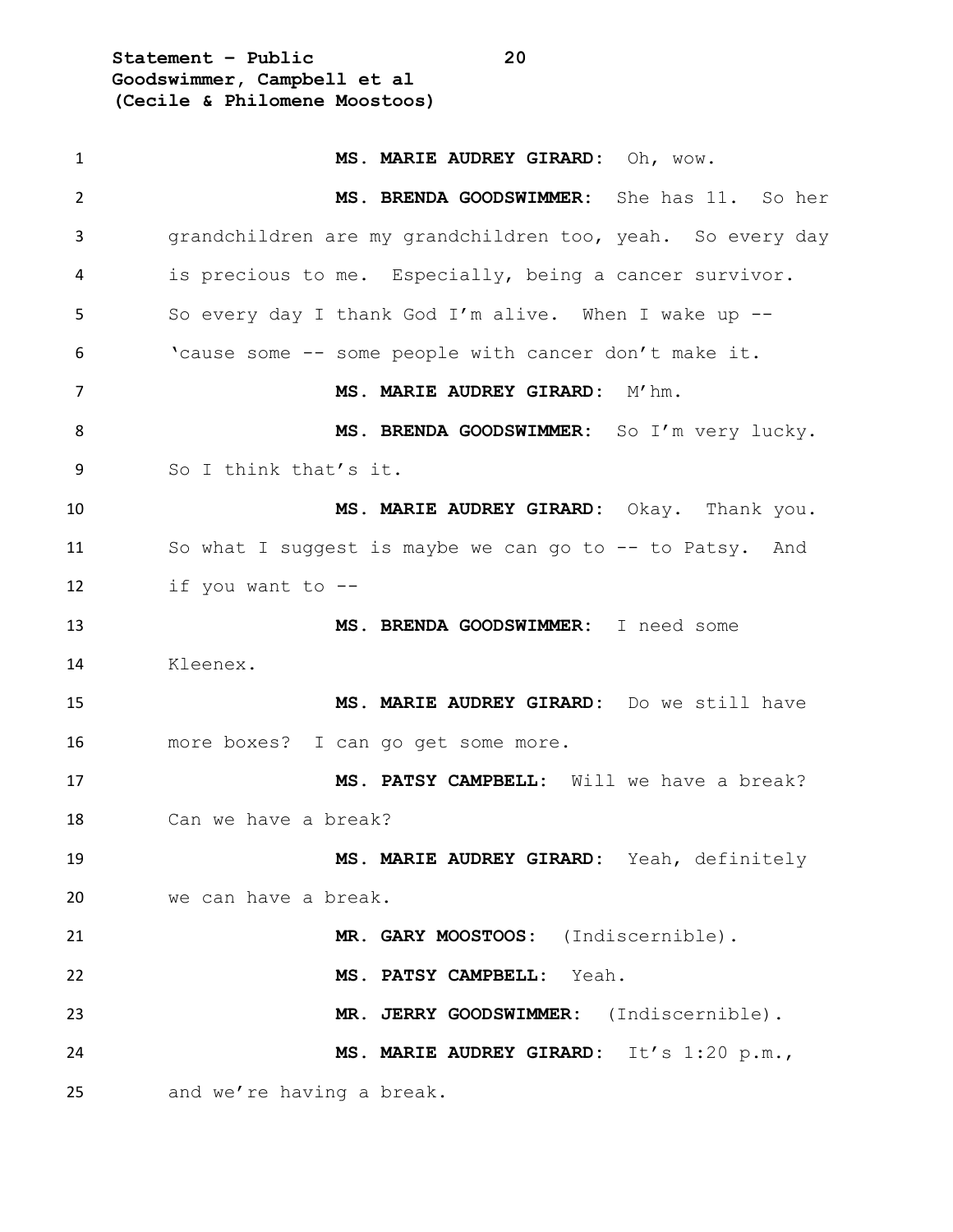**Statement – Public 21 Goodswimmer, Campbell et al (Cecile & Philomene Moostoos)**

 $1 \qquad \qquad \text{---}$  Upon recessing at  $1:20 \text{ p.m.}$  --- Upon resuming at 1:36 p.m. **MS. MARIE AUDREY GIRARD:** So the time is 1:36, and we are back. And Brenda would like to add something -- **MS. BRENDA GOODSWIMMER:** Okay. There's -- **MS. MARIE AUDREY GIRARD:** -- to her statement. **MS. BRENDA GOODSWIMMER:** I just wanted to 10 add on the statement my two brothers, [Brother 1], he's 57 years old, [Brother 2] is 46, I think, eh, 46, 47. Like, through my mom's death and my sister, they've turned to alcohol. Like, you know, when they were young, yeah, everybody tests drinking, right? Alcohol. But then 15 they're alcoholics. They have to drink all the time. They've never attended no workshops, healing workshops, to heal them. Now, both have been diagnosed with cirrhosis of 18 the liver. That, you know, they're supposed to quit drinking, which they haven't. So they're living through a lot of pain. And this -- I'm pretty sure it's because of my mom and sister's death. And that's everything, I guess. And -- and my sister will share the rest. **MS. MARIE AUDREY GIRARD:** Okay. Thank you very much.

**MS. BRENDA GOODSWIMMER:** Thank you.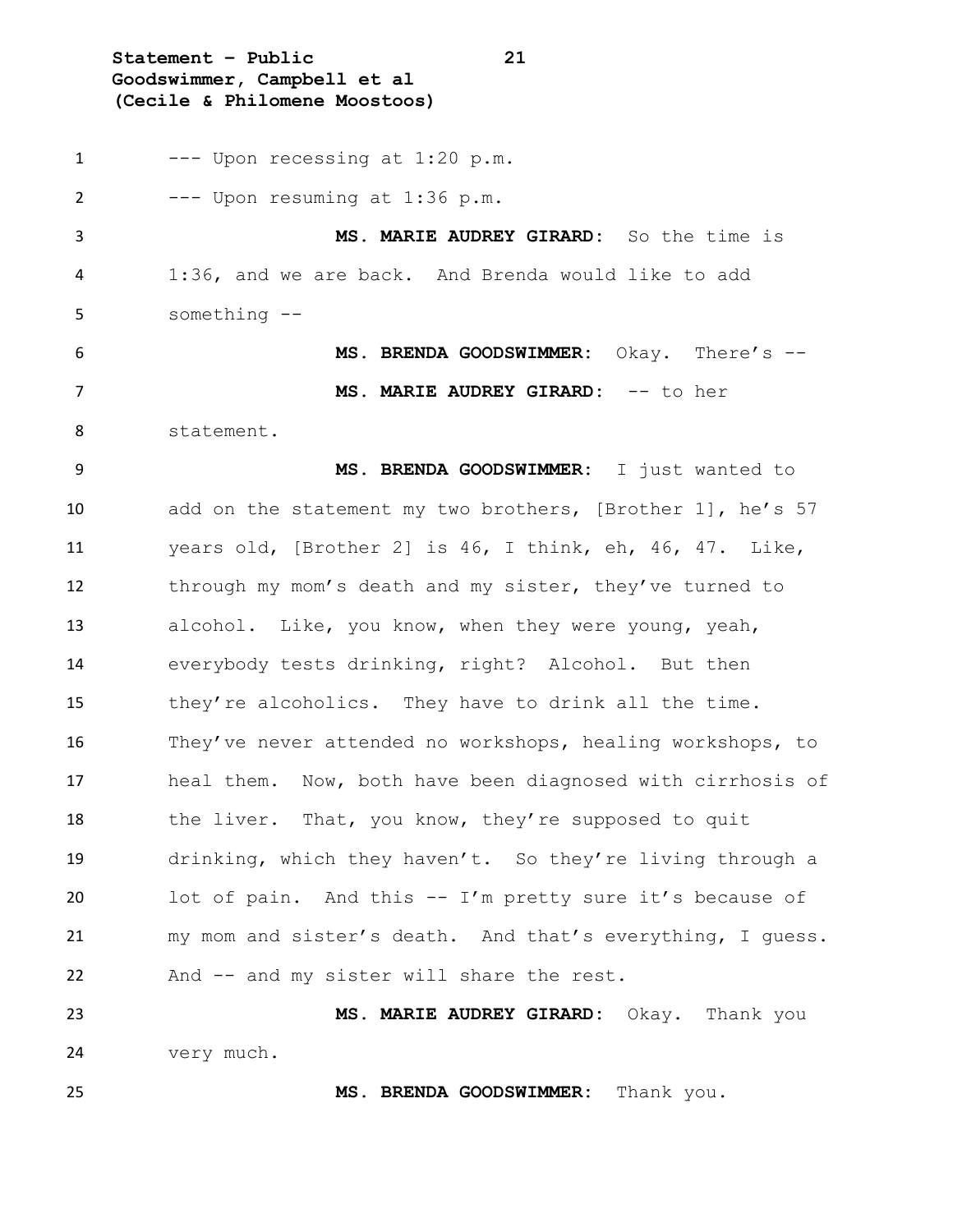**Statement – Public 22 Goodswimmer, Campbell et al (Cecile & Philomene Moostoos)**

 **MS. MARIE AUDREY GIRARD:** Patsy, if you are ready, I will turn to you. What would you like to share with us today, with the National Inquiry? **MS. PATSY CAMPBELL:** I'm the fourth child of Cecile's. We had a other sister in between Brenda and [Brother 1], I believe. Her name was [Sister 1]. **MS. BRENDA GOODSWIMMER:** [Sister 1]. **MS. PATSY CAMPBELL:** But I didn't get to know her or know of her. So it's like I'm the third child. And I was only 13 when mom passed. And I was raised by my grandparents, and a lot of it was due to my mom having T.B. in the lungs and spending a lot of time in the hospital, which is where she gained the education and experience to become a x-ray technician and a care-aid. And so I spent a lot of my younger years in foster care through the provincial child welfare system, in and out, in and out, and right up until mom passed away in '77. And then at that time, Brenda took us all in when mom passed away in '77 and raised us to the best of her abilities at the time. And my brother-in-law Walter provided for us, made sure our needs were met, and was always there for us. I was too young to understand and deal with systems at 13 years old, and to try and deal with my mom's

murdered, and life went on. And I became pregnant at a

death at the time. All I knew was that my mom was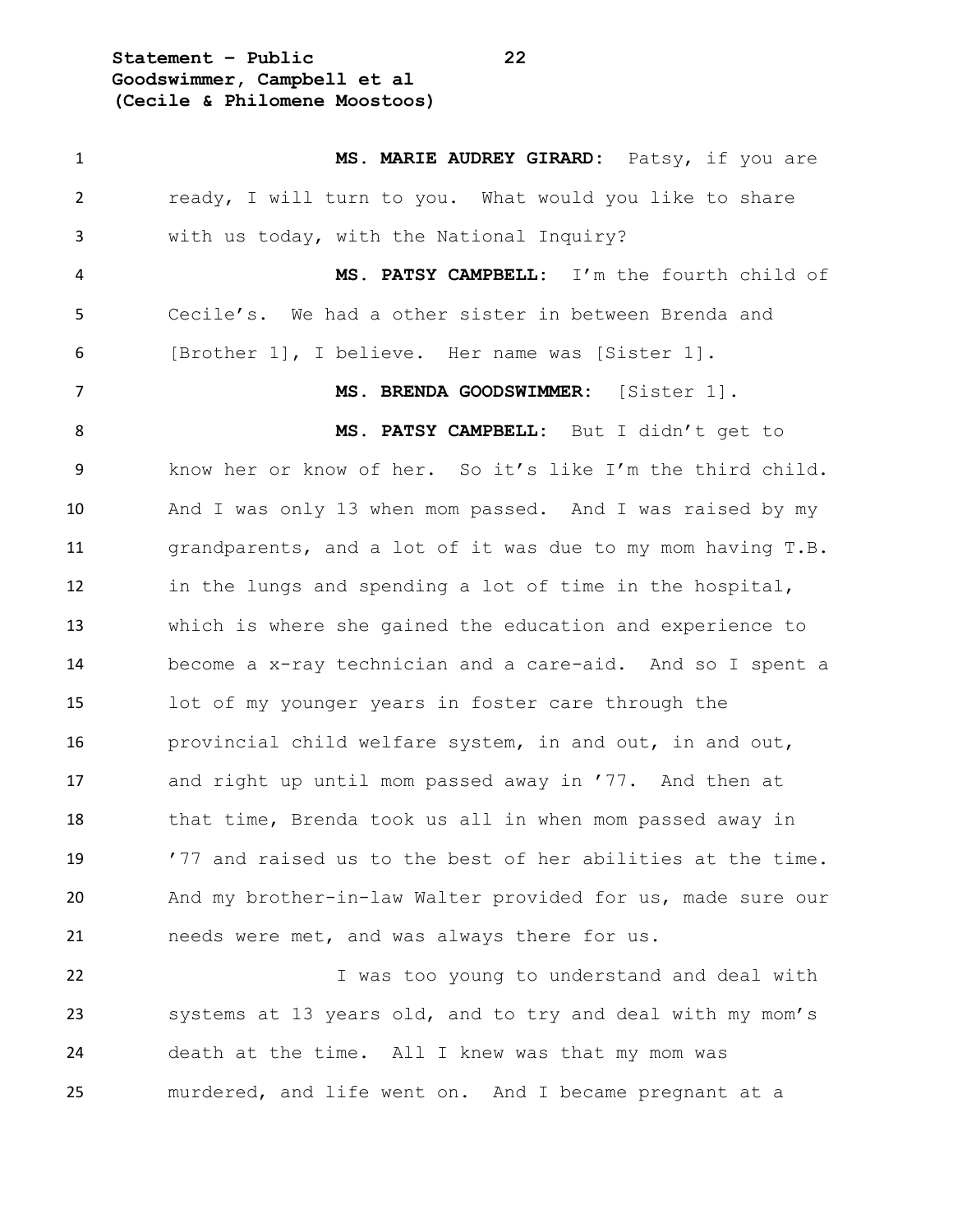### **Statement – Public 23 Goodswimmer, Campbell et al (Cecile & Philomene Moostoos)**

 early age, 15. Had my daughter. Brenda raised her the first couple years while I was still living with her, so I was with my daughter all the time there.

 And then I started working for our First Nation and started -- my first job was working in a daycare within our Nation. And got into the health sector and became a community health representative and went to school for that. And lost my grandfather in '83. And I was pregnant with my second child in '83. And had three profound losses during my pregnancy, which was my -- my best friend, my biological father, and my grandfather. And 12 after I had my son, I only had him maybe a few months, six, seven months, and my life just spiraled into a living hell.

14 And Gary's mother took my son, raised him for three years. And in my younger years, I drank a lot to bury the pain and escape the pain, and just so I didn't have to face reality or face the fact that I didn't have parents, no mom, no dad, no grandparents. I only had an auntie at the time, my [Auntie 2] and my Uncle [Uncle 1], who is the only survivor to this day on my mom's side. I had no connection to my dad's side.

22 1 J did a lot of drinking and was very suicidal after '83. Attempted suicide 23 times. And I never, ever wanted to die on any of those attempts. It was just a scream for help, that I needed help, and just didn't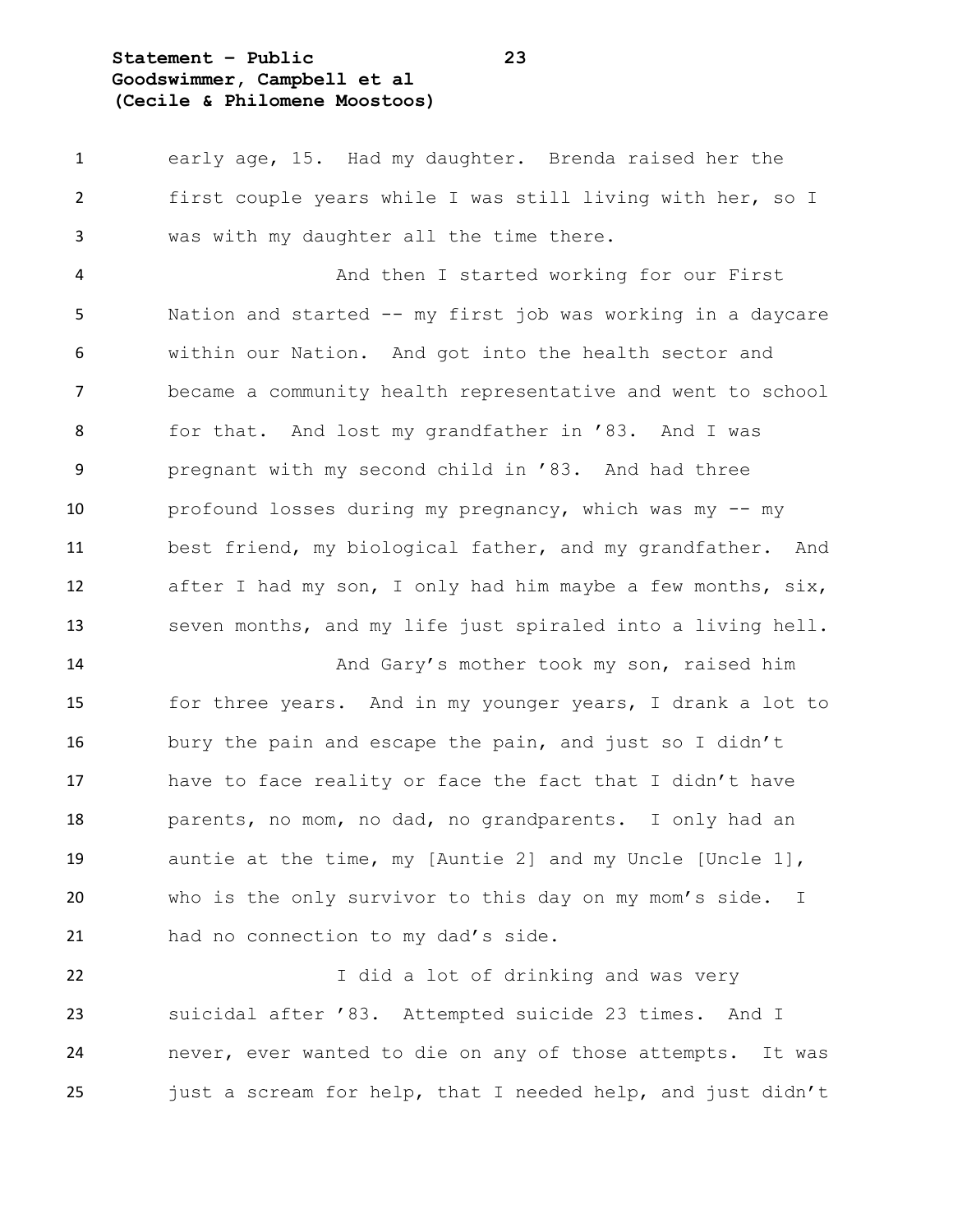**Statement – Public 24 Goodswimmer, Campbell et al (Cecile & Philomene Moostoos)**

 know how to go about it. Didn't know where to turn, what to do. And then on my last attempt, the doctor sent me to 5 South, which is a psych ward in Grande Prairie. And I 4 got an assessment done, and everything was -- came to surface. My life came to surface. And the psychiatrist knew that I didn't want to die. It was just I needed help in finding some -- 8 MS. MARIE AUDREY GIRARD: M'hm. **MS. PATSY CAMPBELL:** -- some safety mechanisms to keep myself alive, and I wanted to stay alive, and I wanted to raise my children. 12 And -- and I had my third child. And it started to hit me a lot more about trying to be a better mother to my children. Try to be better than what I got. So I started slowly going to psychiatrists and psychologists and going to self-help groups, and talking about my hurts and pains. And moved away to Grande Prairie.

19 And I was living in -- in Valleyview, and I just had had my third son, my third child, and I had a -- a flashback of one of my sexual assaults that was imposed on me. And I didn't know what was going on, and I thought I was crazy. And I ran to the hospital with my son in a stroller and went and seen the doctor. And that's when the doctor told me I was having a flashback of a sexual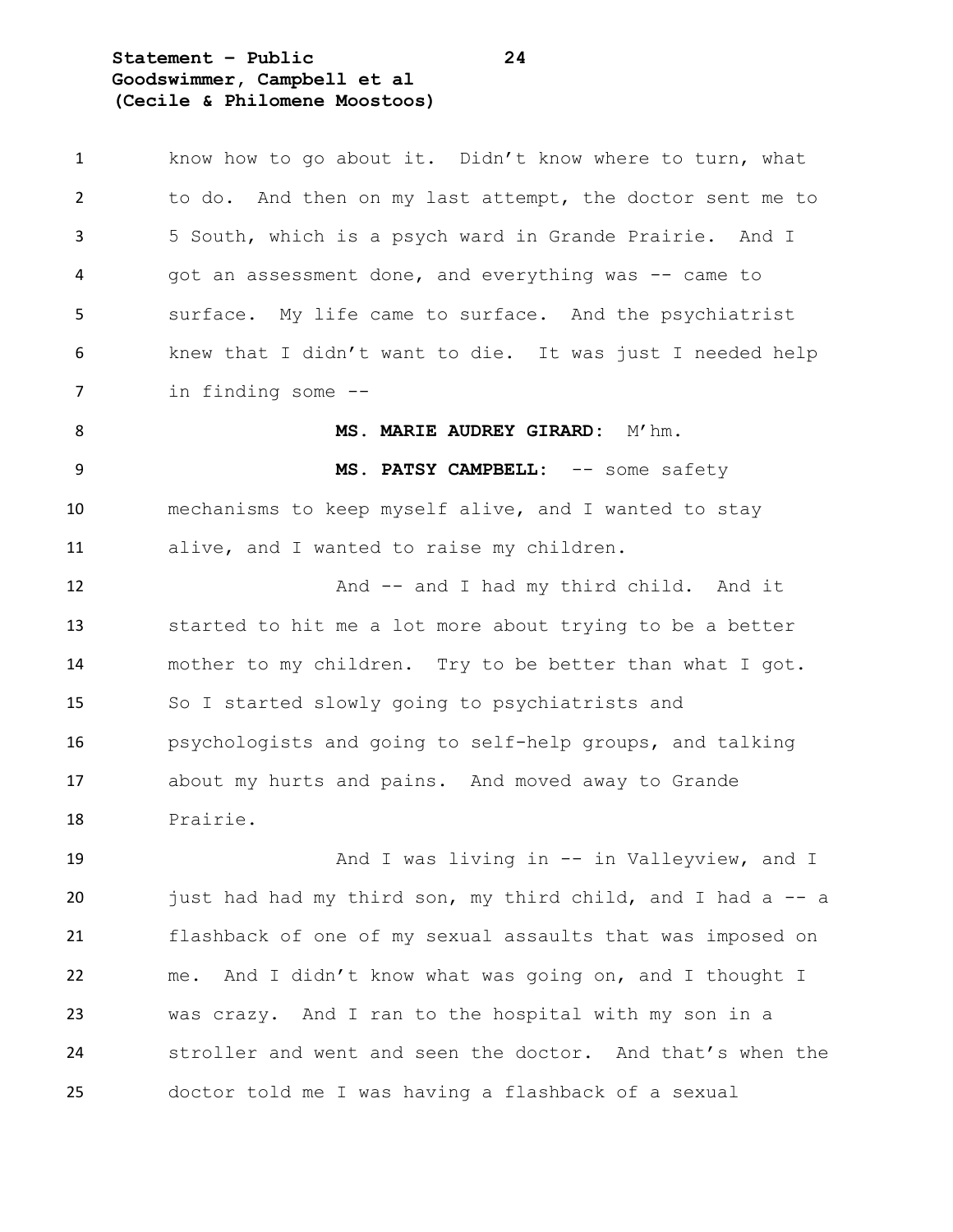#### **Statement – Public 25 Goodswimmer, Campbell et al (Cecile & Philomene Moostoos)**

 assault. And I just -- I just decided I got to get out of here. Like, I'm going to end up dying somehow, or something serious is going to happen. I need to help myself, and I knew Grande Prairie had a lot of support services and a lot of agencies that could help me, and a lot more mental health services that could help me. So I 7 just -- that day, I just said, "I'm moving." And I had two, three weeks to pack up and move and find a place.

 And I went to Grande Prairie and there was a hairdressing school, and I just went and enrolled in hairdressing. And went back to my reserve and went and seen the education counsellor, and she paid for my move and everything. And that's how I got into Grande Prairie and started going to see psychologists and dealing with my pain, my mom's loss, and feeling abandoned as a child, and rejection, not really feeling like I belonged anywhere. Just trying to maneuver my life in the best way I could.

**Having a lot of anger to my mom, like Brenda**  did. And I used to go to her grave. Angry at her for her rejecting me. And telling her she was where she deserved to be because I wouldn't have went through all the hurt and trauma that I did, if she would have been a mother to me. It wasn't until the whole residential school process come to be that I learned about my mom's hurt and pain, and why she couldn't be a parent to me. And come to reconcile that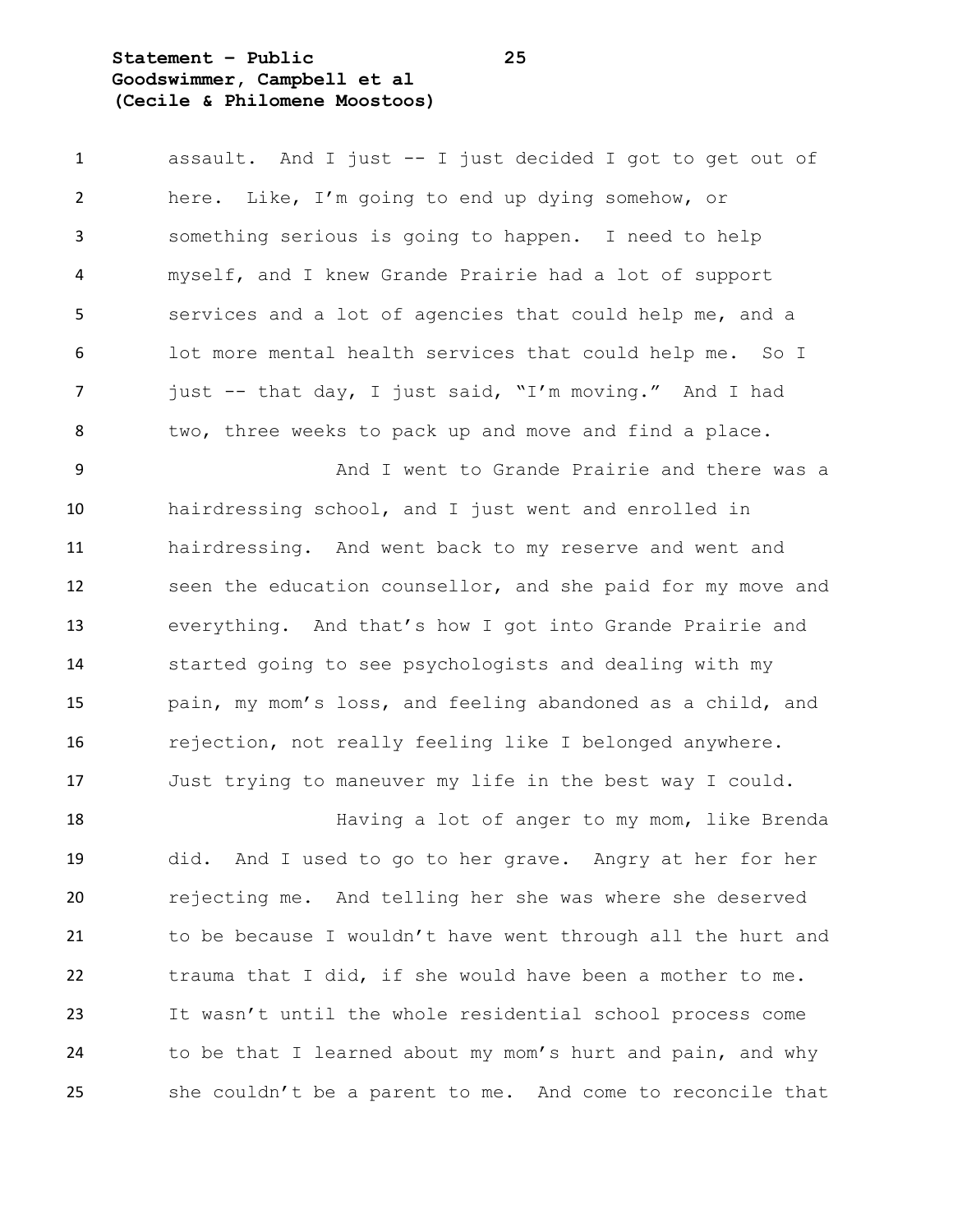#### **Statement – Public 26 Goodswimmer, Campbell et al (Cecile & Philomene Moostoos)**

 at least she loved me enough that she put us in care and took us off the reserve, so we weren't exposed to more hurt and pain. 'Cause a lot of my cousins lived a life worse than we did.

 So after I started going on my healing journey and dealing with everything, I was stronger and able to deal with life. It was manageable. And I was still drinking and -- but not for the same reason anymore. I wasn't drinking for -- to run away or to cover hurt -- cover my hurt and pain. It was just being with company and enjoying myself.

12 And then in '91, I was still living in Grande Prairie, was when I lost -- we lost our sister. And 14 then I was old enough to understand the systems by then. And I became very active in losing my sister and challenging the RCMP and challenging everybody and anybody I could, writing letters and getting information, seeking documentation. And I have my -- I have my mother's autopsy and my sister's autopsy and numerous letters here, and responses that I got from different federal departments in 21 the justice system.

22 And -- so then when I started dealing with my sister Philomene's, I remember going home one weekend and talking to Brenda. And I told her that I was going to open my mom's file or see if I can -- if we could start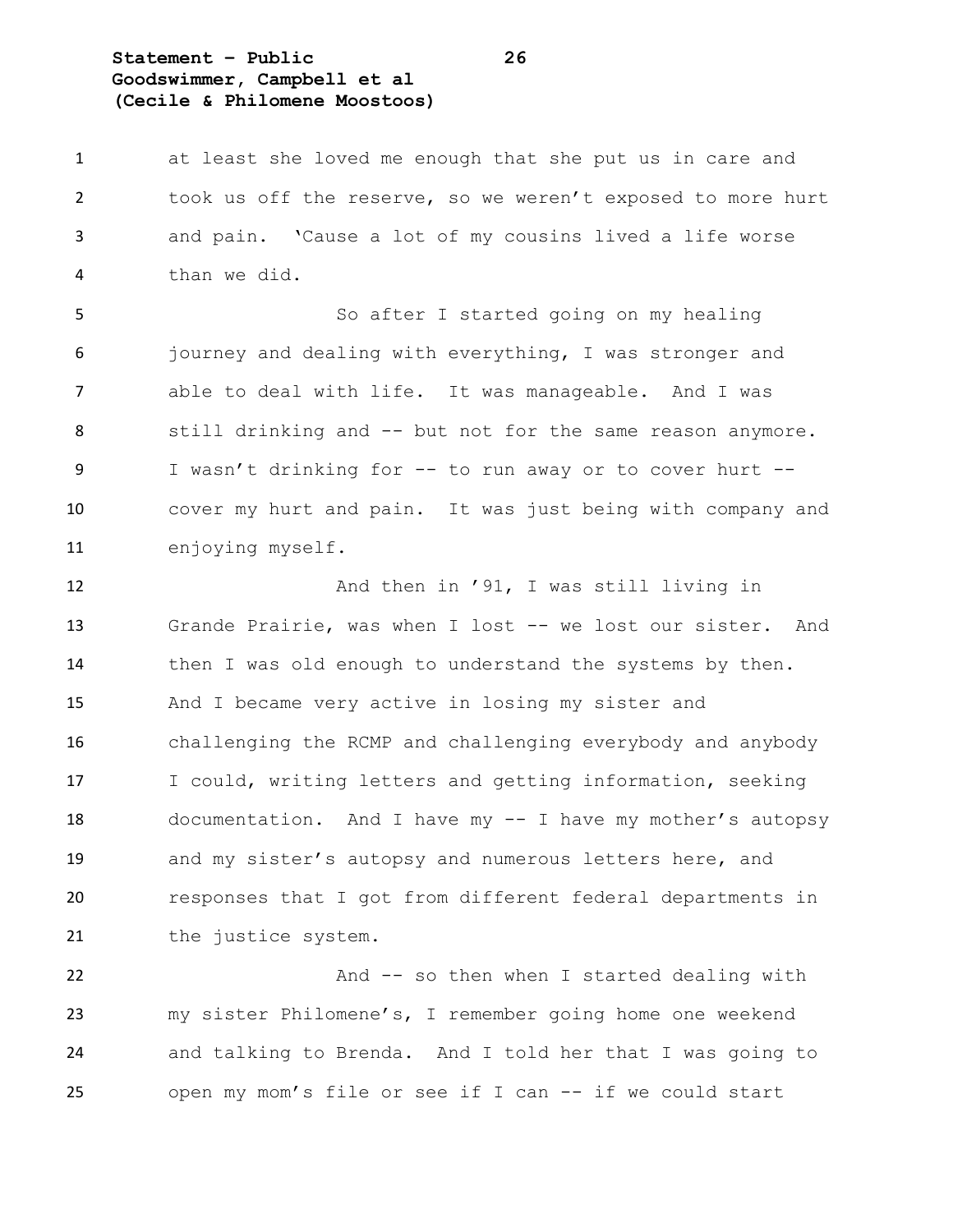#### **Statement – Public 27 Goodswimmer, Campbell et al (Cecile & Philomene Moostoos)**

| $\mathbf{1}$   | getting documents about my mom because we were so young,    |
|----------------|-------------------------------------------------------------|
| 2              | and I said, "I want to know, like, what happened to Mom,    |
| $\overline{3}$ | and I want to know the truth. I want to know." So as I      |
| $\overline{4}$ | was dealing with my sister's, I was simultaneously dealing  |
| 5              | with my mother's as well and getting all the documents and  |
| 6              | everything. And -- and I don't think I even shared, or      |
| $\overline{7}$ | I'm -- I'm not sure because of my son's loss, just recently |
| 8              | I have a -- a real bad memory void now. I noticed I         |
| -9             | have -- I can't remember things, like even good things, I   |
| 10             | can't -- I've got a block, a memory block.                  |

11 And so this morning, I was reading my mother's autopsy to my sister because I wasn't sure I -- she had read it or understood it. And I've got a health background. I'm a First Nations health director, and I've been in administration for 30 years. And so I was reading 16 the autopsy to her and explaining the different medical terminology on parts of the body and everything. It wasn't until this morning that we really understood the extent of 19 the beating my mom took. And all I could say after was, "I hope she wasn't sober when she took that beating." Because it was severe. Her whole brain was -- she died of brain hemorrhage. And the man that beat her up was a man by the name of William Gilmour, and he was charged with murder, but nothing became of it. It was just a stay of proceedings done on it.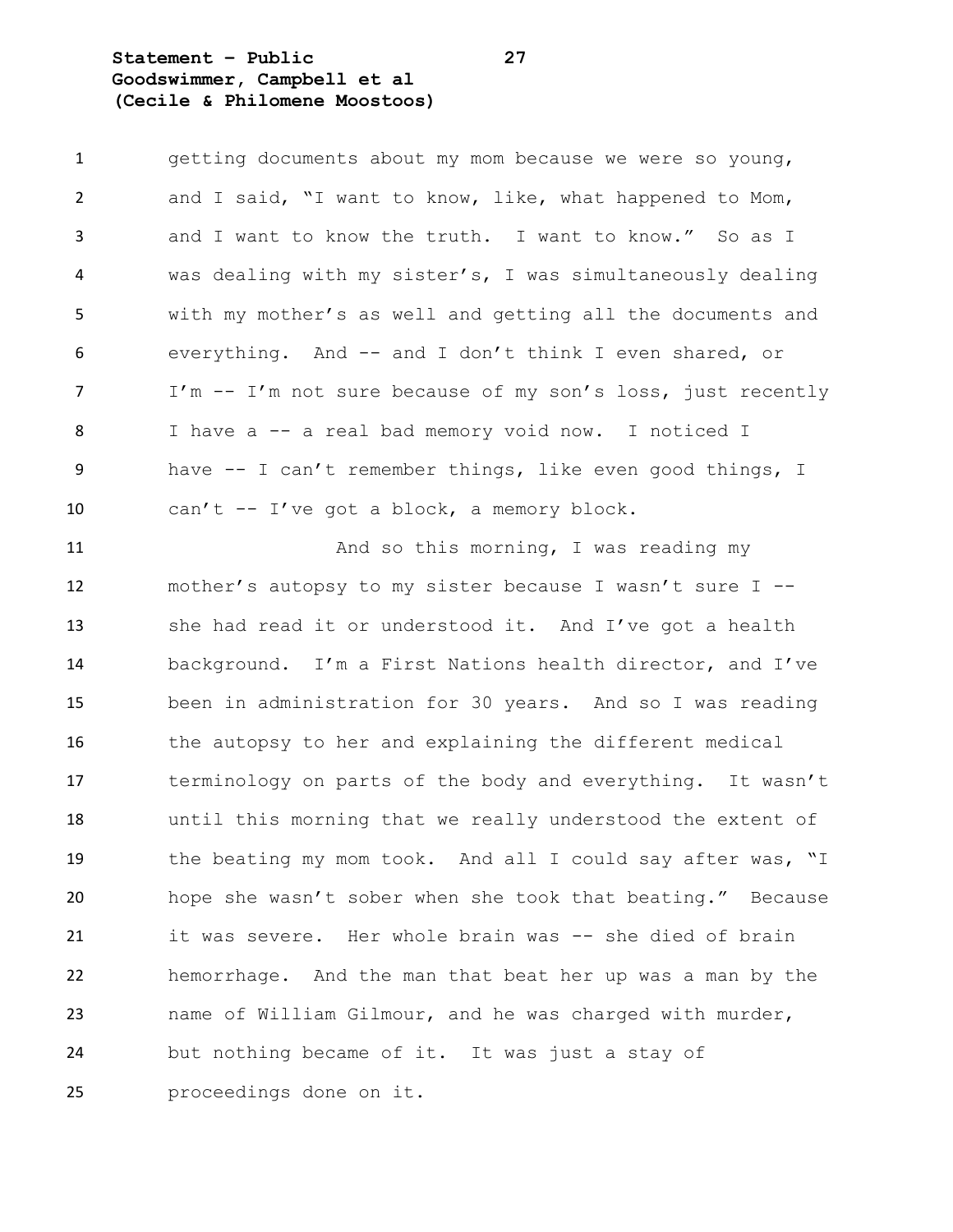#### **Statement – Public 28 Goodswimmer, Campbell et al (Cecile & Philomene Moostoos)**

1 And I remember the day I called the RCMP in Edmonton to start researching and working on my mother's file. And the RCMP told me, "Where did she die?" And I said, "I think Edmonton, the City of Edmonton." He said, "Well, it'll be the EPS you have to work with." And he gave me the number, and I called EPS. And it was just amazing. Like, God works in mysterious ways. The -- the cop that answered the phone, or fielded my call, was the cop that picked my mom up off the street that day. And he remembered my mom, and he remembered the case and everything, and he was really helpful for me.

12 And he asked me, you know, what it was I was trying to achieve. And I said, "I want to know if he's alive, and I want him to pay for my mom's death." And, you know, and she left her children behind. And we lived very rough lives and a lot of pain, a lot of turmoil, a lot of trauma throughout our lives. And so he said, "I'll call you back." He said, "Just give me a few minutes. I'll check with Alberta Registries and Vital Statistics to see if he's still alive or maybe he's not living." I said, "Okay." And it wasn't even very long, not even half an hour, less -- maybe ten, fifteen minutes, he called me right back to tell me that William Gilmour had passed away. And then I felt like -- more anger, more -- it was like we didn't get a chance to be her voice, to speak on her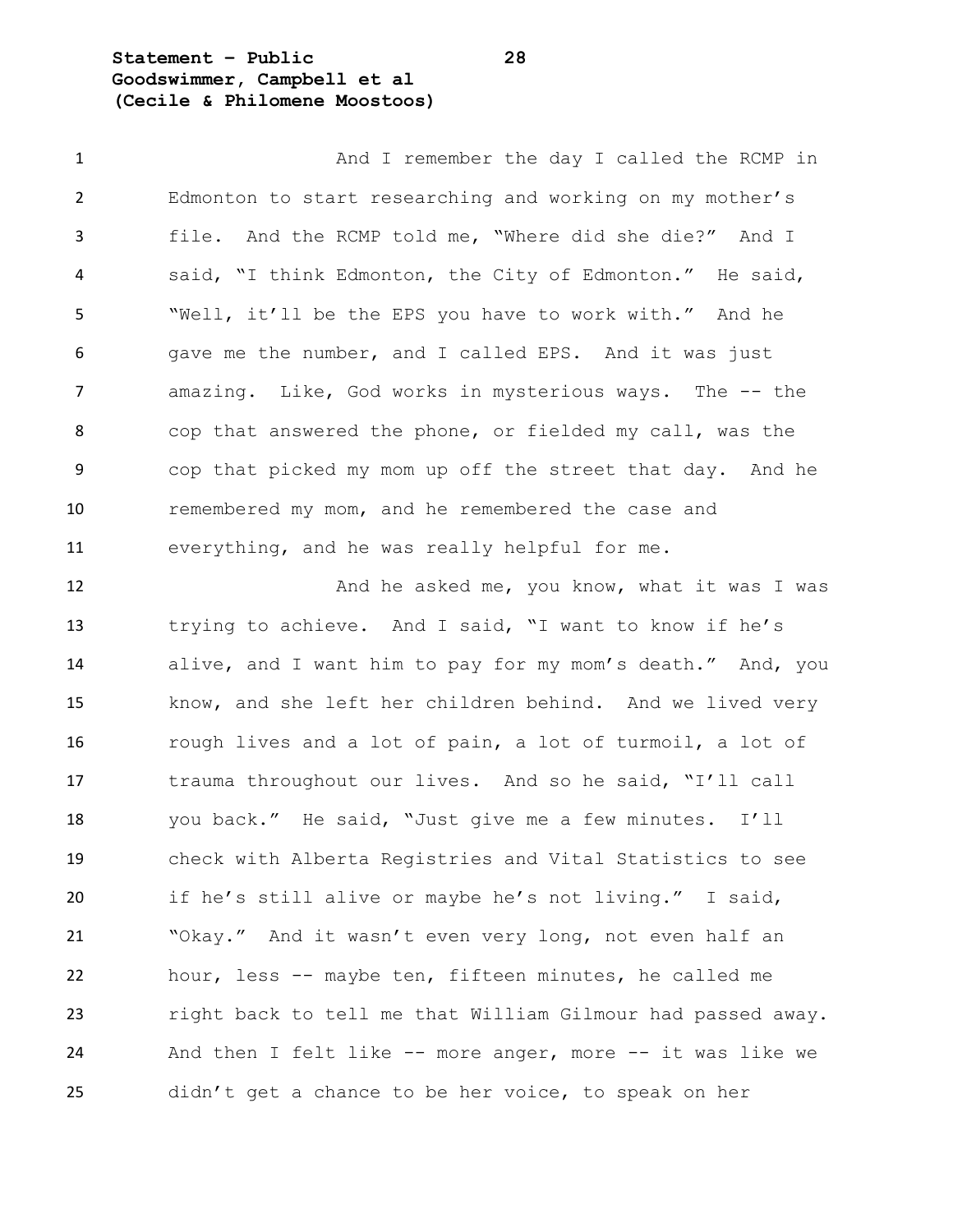#### **Statement – Public 29 Goodswimmer, Campbell et al (Cecile & Philomene Moostoos)**

 behalf, or I felt like I didn't have a chance. And that nobody had paid for her life, not realizing the extent of the beating that she took the day that she passed away.

 It was quite severe because, as I was reading the autopsy report this morning, she was found at 6 9:20 in the morning, and she died at -- by 6 that same day. 7 And she was a Jane Doe in -- in the morgue for a week, like my sister said. It -- had it been for one of my mom and my step-dad's friends that went to go identify another individual, he accidently -- they pulled the wrong drawer. And it was my mom in that drawer, and he identified her. 12 That's how that come to be.

 But life has been really, really hard. I'm 53 now and it's probably only the last maybe five, six years that life has been good for me. Prior to that, it was just a lot of self-destruction and self-destruction due to pain and agony. And having to go back, you know, to my mom's grave and telling her I'm sorry for saying what I did 'cause I didn't understand her life and the pain she went through in residential school, and that's why she left us. She had a lot of pain and a lot of trauma and didn't know how to deal with it. And she escaped through alcohol. That's why she left the reserve and come to live in Edmonton and died at the hands of some monster that took our mom away from us.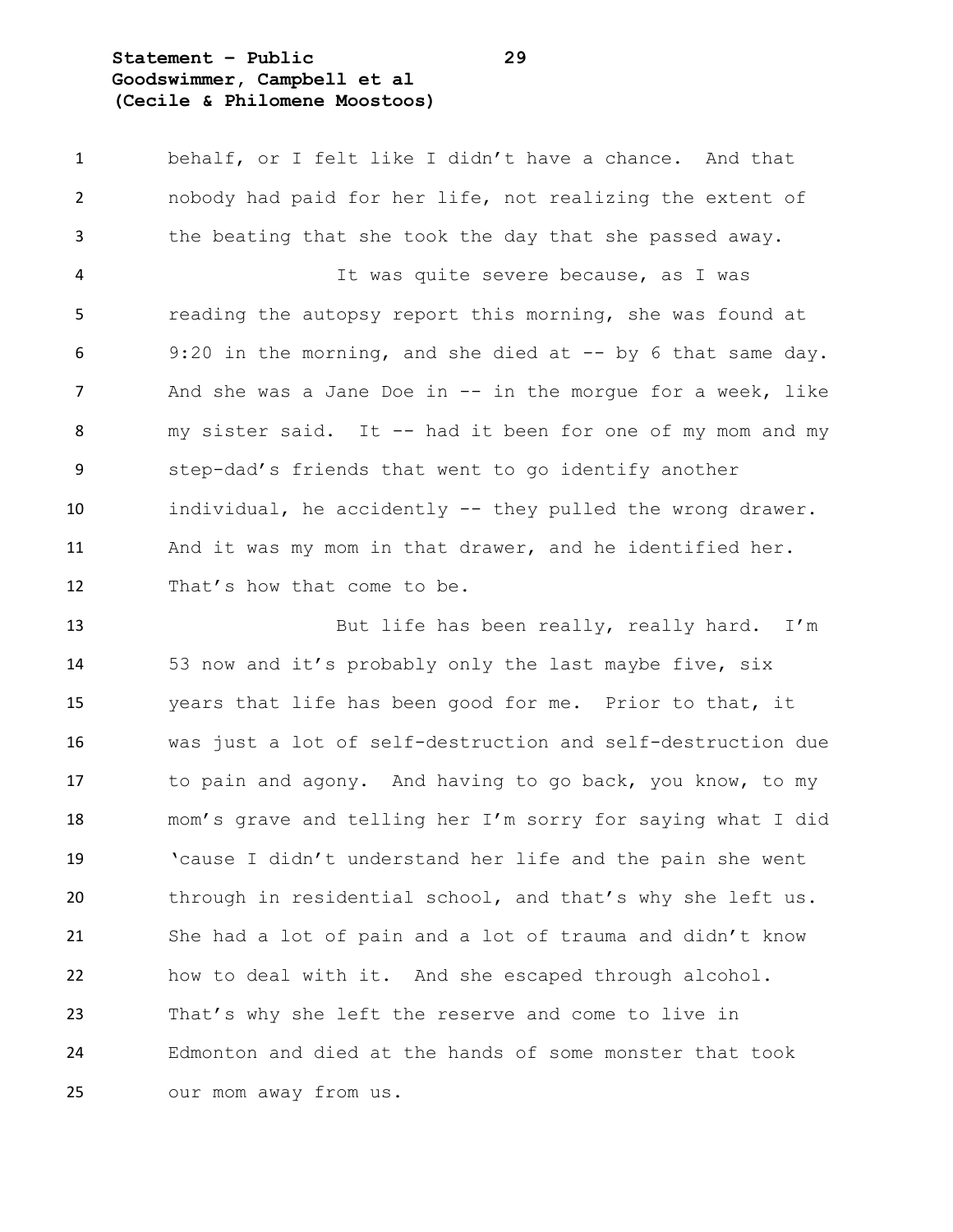**Statement – Public 30 Goodswimmer, Campbell et al (Cecile & Philomene Moostoos)**

 She never got to see any of my kids. And 2 that even hurts my kids 'cause they all -- at different 3 times, they'll say, you know, they wish they had a grandma. And now, my children have children. And it just seems like it just ends at us, our generation. We don't have -- I look at people that have three, four, five generations, and we don't have that. We've never had an opportunity to have that.

 So I talk to my kids a lot about my pain. They know my story, my life story. I keep telling them, "We got to break the cycle and not depend on alcohol and drugs to deal with our pain." More so lately, since I lost my son. I lost my son September 4th to suicide. And after I lost my son, I started researching intergenerational trauma in our DNA. And when I stopped to realize how much trauma my mom went through in residential school and how 17 the trauma I went through, even carrying that son that committed suicide, and the mental health that he had or was battling, it's like he didn't even have a chance. He was only 35.

 It just feels like my life has been full of pain all the time. One thing after another, I just seem to find a means and a way to heal from something, and then, bang, I'm hit with something again. Just when I'm getting up, I'm knocked down. I feel like -- and through all that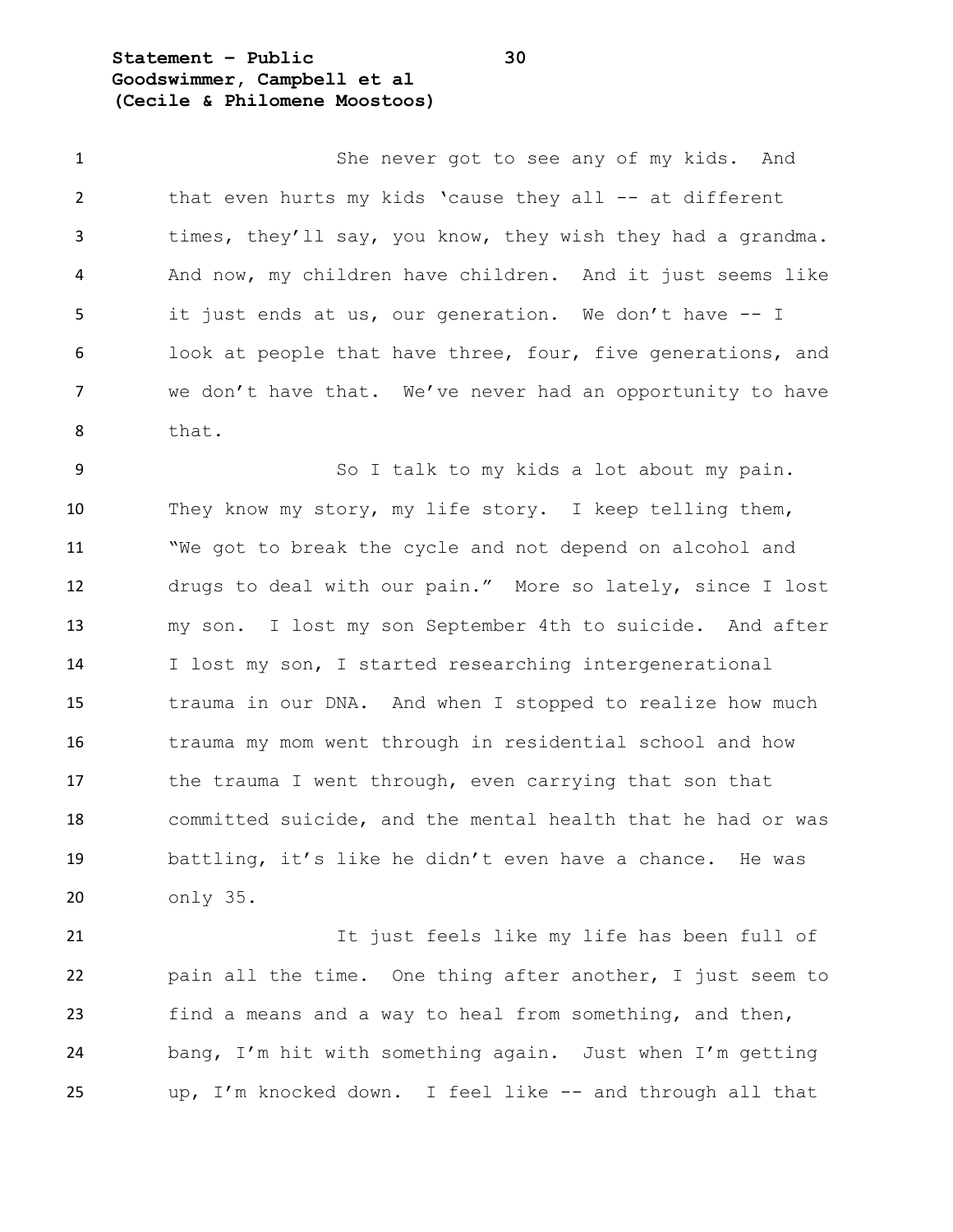#### **Statement – Public 31 Goodswimmer, Campbell et al (Cecile & Philomene Moostoos)**

 pain, I always long to have my mom, just to hold me, comfort me. That's something I could never have. And I remember hearing stories, and I don't even know where they're from, as a young girl as to how my mom died. I had heard something about the -- she was just disposed under the High Level Bridge or Low Level Bridge, one of the bridges one time. And so those things always rang in my head as a child, you know, just wondering what happened to my mom. And so it -- it gave me some peace when I finally started working on her case and trying to understand what really happened to her, and then at least I 12 got the truth and -- on paper.

13 And my sister -- my sister Philomene, there's no cause of death. I don't know what Albert (phonetic) Lamouche did to her. I believe in my heart it was Albert Lamouche. If he moved her body, he had a reason to dispose her body. And I believe it was him that took her life. I haven't forgiven him. I'm not ready to forgive him. And I'm probably glad that he's gone too.

 I turn to my Native spirituality for -- for my peace of mind, my guidance. I pray to my grandfather a lot, my grandmother. That's what gets me through. And lately, I just talk to my son a lot when I'm driving, just to take care of me and his siblings, and lighten my load. One thing that really bothers me is both --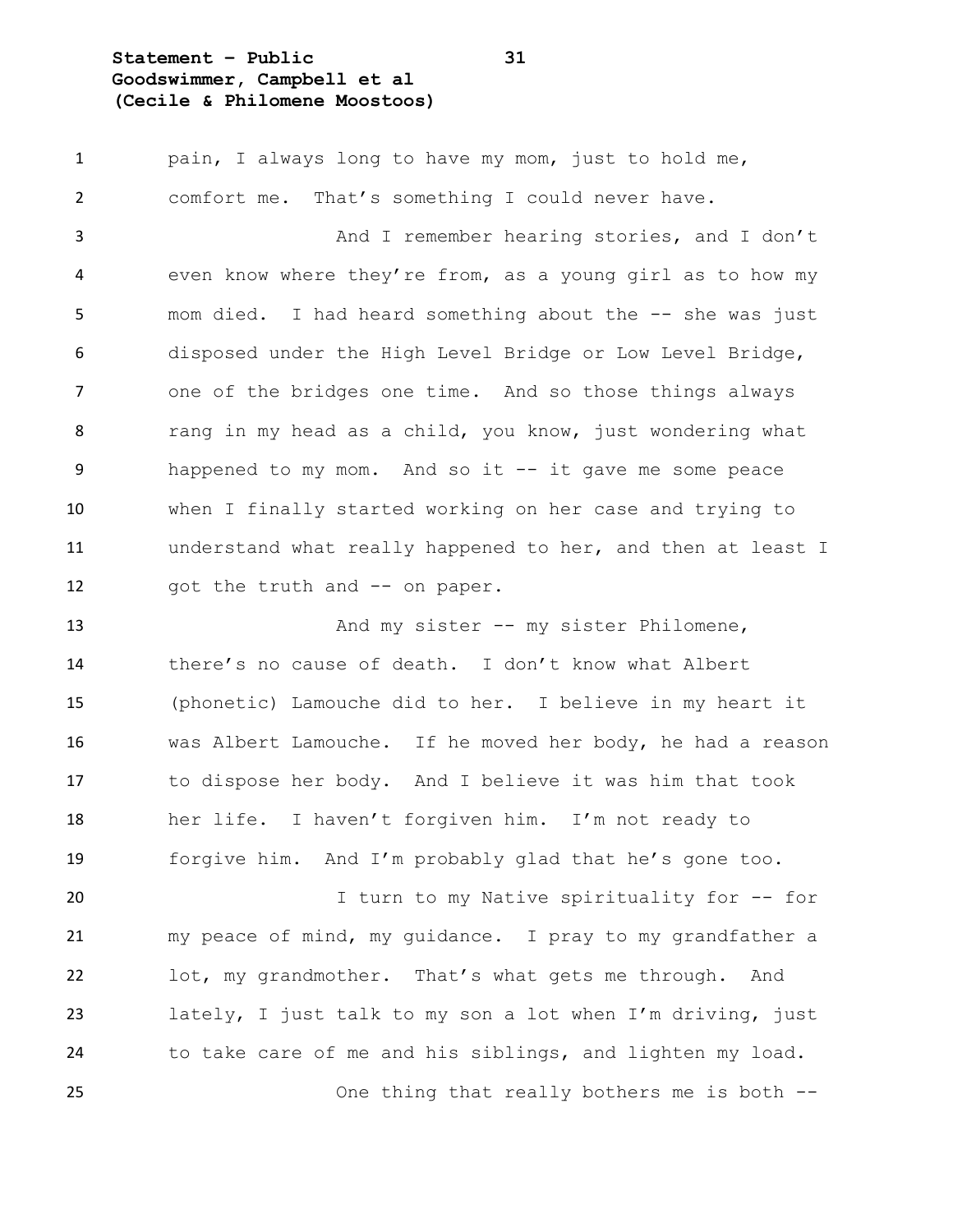#### **Statement – Public 32 Goodswimmer, Campbell et al (Cecile & Philomene Moostoos)**

 for both cases, I -- I don't remember any agency or federal agency coming to talk to us after both losses. More so my sister's because it was in '91, right? So it's like, with the times where there was nobody there to come and try and see us through the court system. You know, I had to manoeuvre that myself on behalf of our own family. And had 7 I not taken the initiative to -- to be involved, you know, it would have been -- what would have been the outcome of same -- probably the same as my mom. Like, I just feel like my mom was treated like just another dead Indian. Literally, that's how I feel. Like, her life didn't matter. Her -- her life had no worth. She wasn't worth 13 the paper the autopsy's written on.

 You know, no -- any type of support service that the Attorney General's Office could offer our First Nation people, 'cause we're so vulnerable. We're a vulnerable population. And I just, like, I don't know. I 18 just -- it angers me how the system treats Aboriginal people collectively on all different sectors. And still to this day, you know, if the movement of missing and murdered women didn't exist, how would we be treated? We would be treated the same. That's how I feel.

 **MS. PATSY CAMPBELL:** I feel like it would be just another -- yeah, we're just passed on to be just

**MS. MARIE AUDREY GIRARD:** M'hm.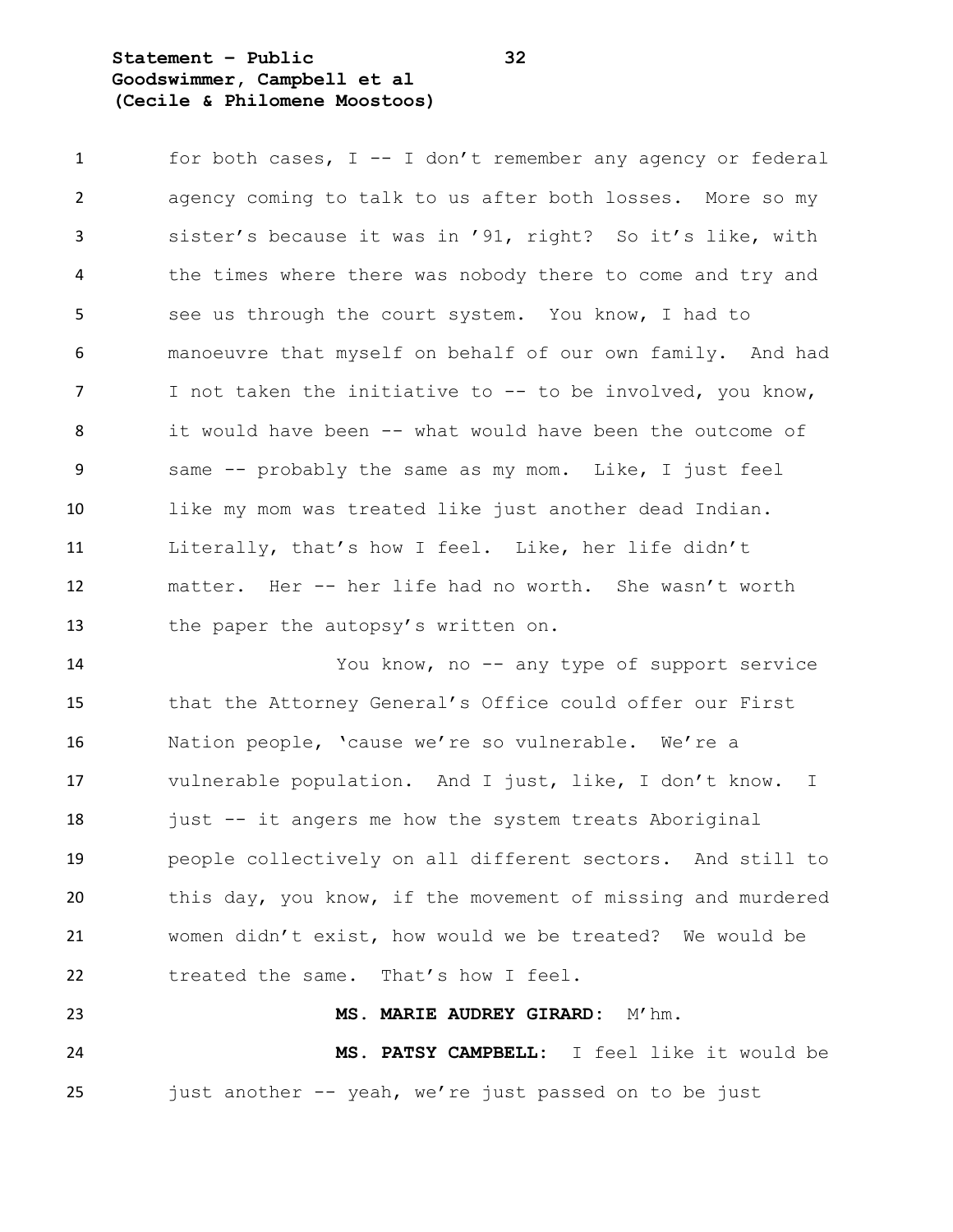#### **Statement – Public 33 Goodswimmer, Campbell et al (Cecile & Philomene Moostoos)**

 another -- I just don't like the way my people are treated. 2 We're just like an animal, right? Like as -- no worth, no life, no -- no meaning, and that really bothers me. So when we started getting involved with Missing and Murdered Women, the ceremonies me and my sister attended, I knew this existed, the National Inquiry. And I think it was in Grande Prairie where I filled out the form, 8 and somehow it got lost, and couldn't connect, and finally made a connection. And I'm glad that I could be here to speak on my mom today, and my sister, and try and represent 11 them the best way that both my sister and I can. And just so that they know they are worthy to be heard.

 We didn't even get to know our baby sister. We were just going to start to have a relationship with her. And she was just ripped away from us. Just a lot of hurt and pain.

 **MS. MARIE AUDREY GIRARD:** Maybe, just to clarification, you said that your mother had an autopsy, but at the beginning, she didn't. So it is like following your -- the procedures that you started that your mother had an autopsy? Or she already had it before? **MS. PATSY CAMPBELL:** She had it.

 **MS. MARIE AUDREY GIRARD:** She had it, okay. **MS. PATSY CAMPBELL:** Yeah. The autopsy was done right after she passed away.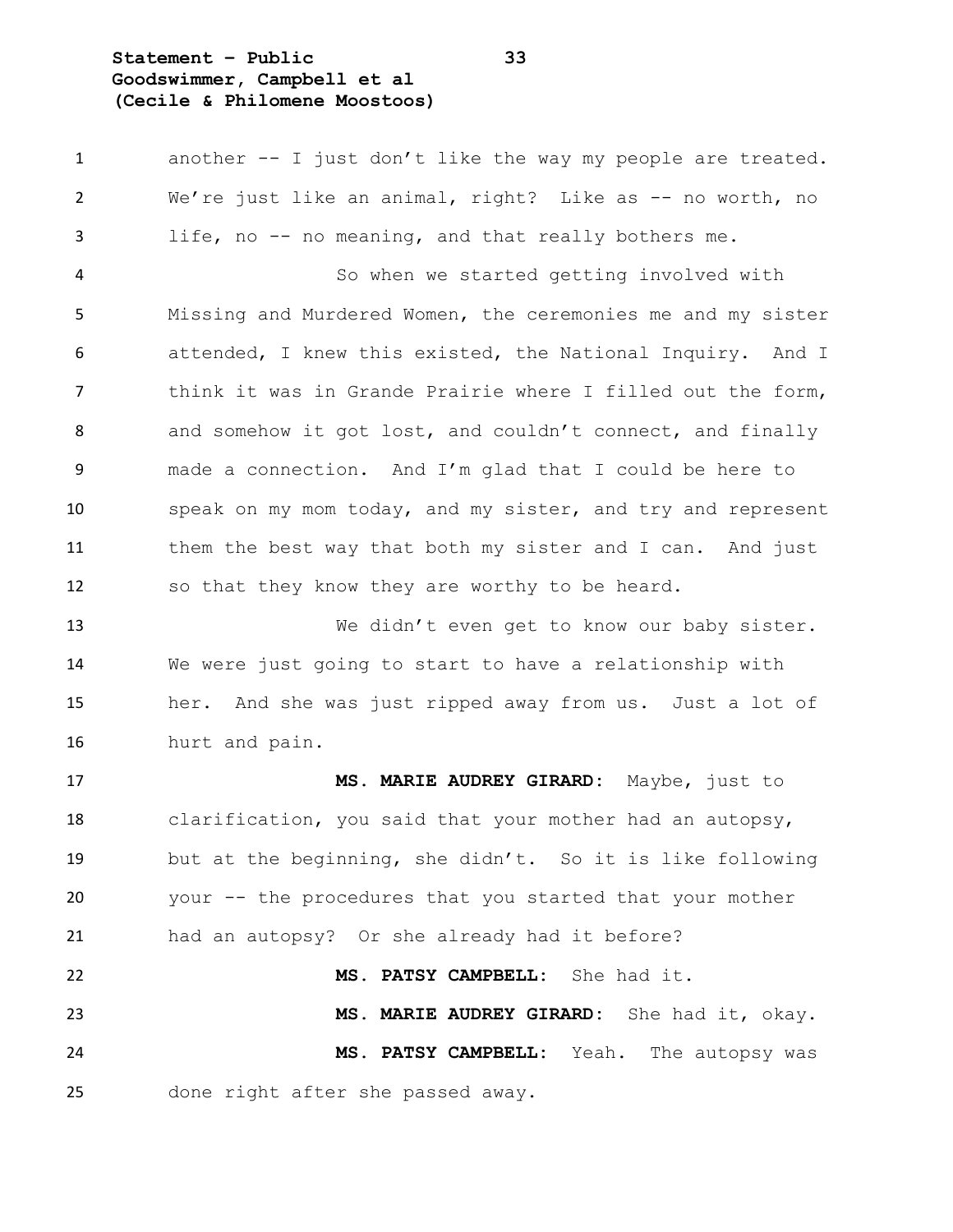**Statement – Public 34 Goodswimmer, Campbell et al (Cecile & Philomene Moostoos)**

| 1  | MS. MARIE AUDREY GIRARD: M'hm.                              |
|----|-------------------------------------------------------------|
| 2  | MS. PATSY CAMPBELL: But we didn't have                      |
| 3  | access --                                                   |
| 4  | MS. MARIE AUDREY GIRARD: I see.                             |
| 5  | MS. PATSY CAMPBELL: -- or it was not shared                 |
| 6  | with us until I initiated opening up the file and --        |
| 7  | MS. MARIE AUDREY GIRARD: M'hm.                              |
| 8  | MS. BRENDA GOODSWIMMER: It's how -- how                     |
| 9  | thick, eh?                                                  |
| 10 | MS. PATSY CAMPBELL: Yeah. It's --                           |
| 11 | MS. BRENDA GOODSWIMMER: It's thick.                         |
| 12 | MS. PATSY CAMPBELL: It's -- it's in a very                  |
| 13 | extensive $--$ and I'm willing to share both $--$           |
| 14 | MS. MARIE AUDREY GIRARD: Okay.                              |
| 15 | MS. PATSY CAMPBELL: -- you know, to -- to                   |
| 16 | show how my words and feelings of, you know, they were      |
| 17 | nothing. Like, when you look at the autopsy of my           |
| 18 | mother's, like, it's -- it's very thick and -- like, she    |
| 19 | was just beaten right to a pulp. It's, like, pages and      |
| 20 | pages of -- oh.                                             |
| 21 | MS. MARIE AUDREY GIRARD: And you said that                  |
| 22 | this William Gilmour was never charged and never convicted? |
| 23 | MS. PATSY CAMPBELL:<br>Thirteen pages it                    |
| 24 | describes of how her body was just literally beaten to a    |
| 25 | pulp. Like, hemorrhaging, basically right from her brain,   |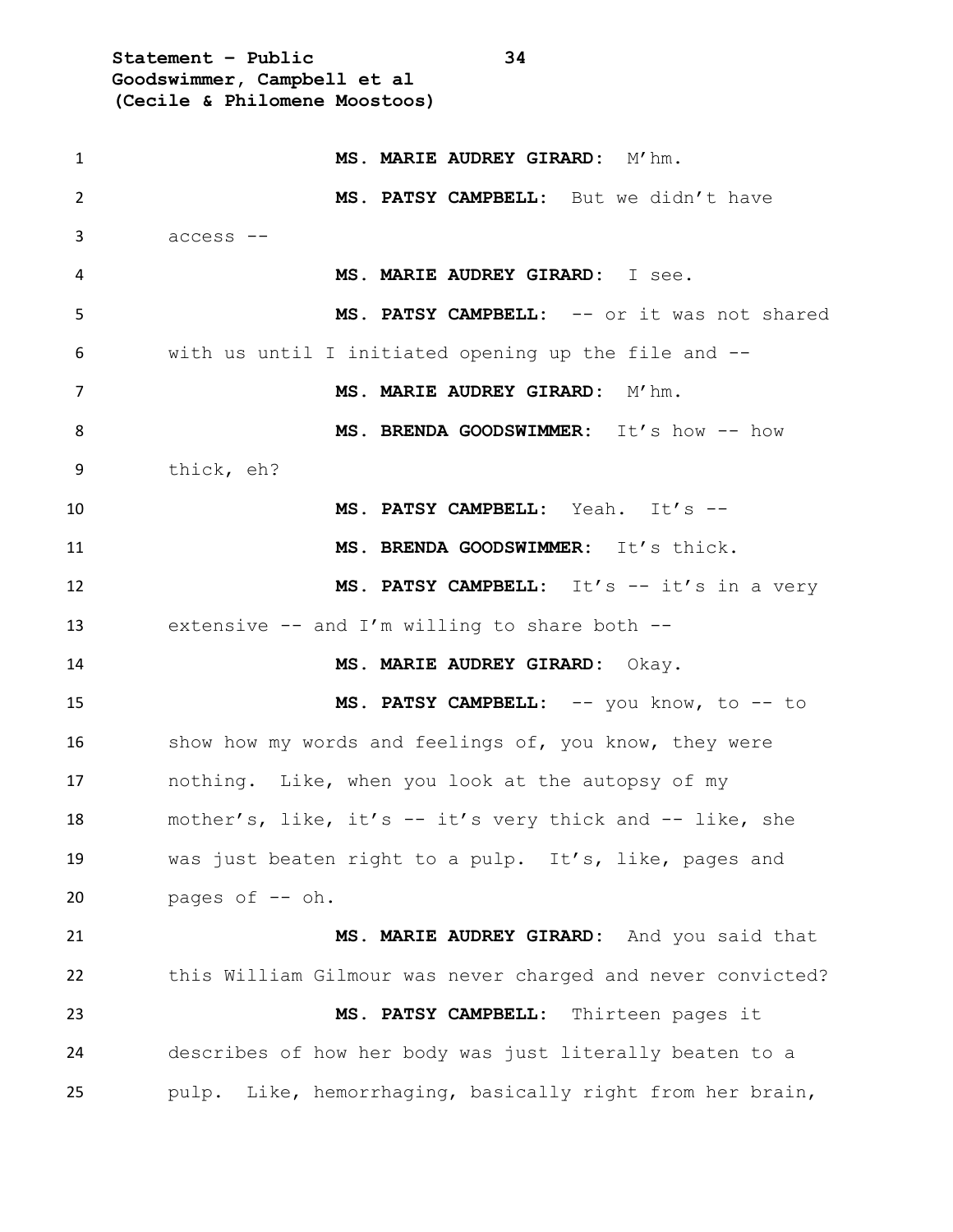**Statement – Public 35 Goodswimmer, Campbell et al (Cecile & Philomene Moostoos)**

 her neck, all the way down -- **MS. BRENDA GOODSWIMMER:** M'hm. **MS. PATSY CAMPBELL:** -- to her upper thighs. Internal injuries of all kinds, and no drugs, no alcohol. The only drugs that were in her were just a little bit of Sudafed. But she used to always drink -- **MS. BRENDA GOODSWIMMER:** Yeah. 8 MS. PATSY CAMPBELL:  $--$  cough syrup. **MS. BRENDA GOODSWIMMER:** 'Cause of her lungs. **MS. PATSY CAMPBELL:** And -- and that's all. That there's no alcohol, and that's all I could say to Brenda after I read the autopsy to her this morning was, "I hope mom wasn't in a sober state when she took that beating because --" You know, it's -- it's very -- it's a very severe beating she took. It's not just, you know, getting knocked around in the head. **MS. MARIE AUDREY GIRARD:** M'hm. **MS. PATSY CAMPBELL:** It's her whole body. **MS. BRENDA GOODSWIMMER:** Well, even at the wake, when we had the wake, I remember the bruises. **MS. PATSY CAMPBELL:** M'hm. **MS. BRENDA GOODSWIMMER:** There was blue marks on her face. **MS. MARIE AUDREY GIRARD:** Oh. And -- and do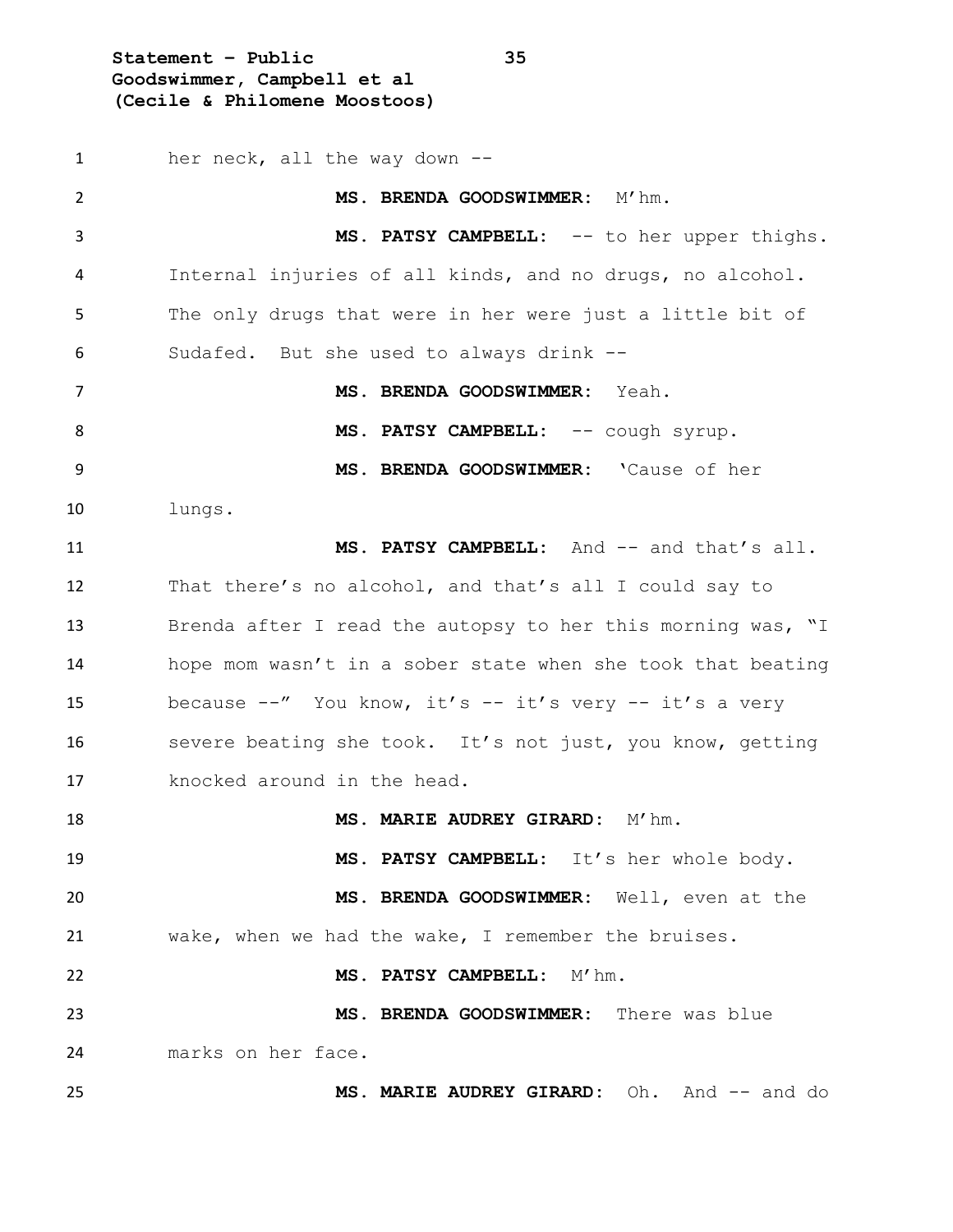**Statement – Public 36 Goodswimmer, Campbell et al (Cecile & Philomene Moostoos)** you know if, like, this William Gilmour was ever charged or convicted of any crimes? **MS. PATSY CAMPBELL:** He was charged. **MS. BRENDA GOODSWIMMER:** Yeah. There's records here. **MS. MARIE AUDREY GIRARD:** M'hm. **MS. BRENDA GOODSWIMMER:** Yeah. **MS. MARIE AUDREY GIRARD:** Do you know if he was ever convicted? **MS. PATSY CAMPBELL:** No. We just said there was a stay of proceedings is all. **MS. MARIE AUDREY GIRARD:** Okay. Yeah. And what about this Albert Lamouche? **MS. PATSY CAMPBELL:** All he was charged was for interference with human remains. **MS. MARIE AUDREY GIRARD:** I see. Because he moved the body? **MS. PATSY CAMPBELL:** Yeah. He admitted to moving the body -- **MS. MARIE AUDREY GIRARD:** M'hm. **MS. PATSY CAMPBELL:** -- from his mom's house to -- **MS. BRENDA GOODSWIMMER:** That building. That old house. **MS. PATSY CAMPBELL:** No. Just -- it was a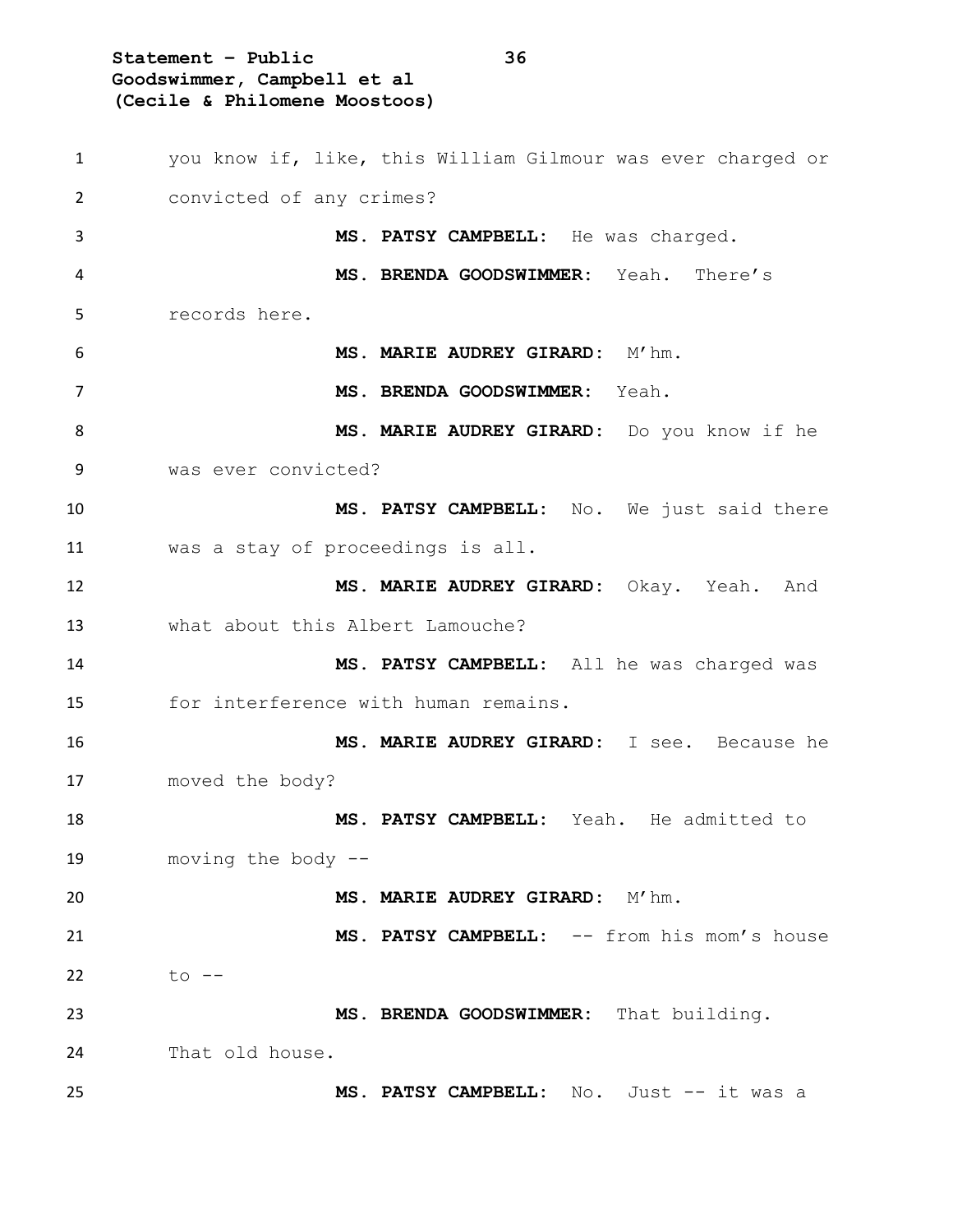**Statement – Public 37 Goodswimmer, Campbell et al (Cecile & Philomene Moostoos)**

 fence. There was a fence, and her body was just propped up against the fence and covered in -- it was a back alley is where her body was. And -- so when they would grade, thank God, you know, her body didn't go with the grading. That there was a snow bank. **MS. MARIE AUDREY GIRARD:** M'hm. 7 MS. PATSY CAMPBELL: There was already -- so 8 the snow preserved her body for -- from what -- like, I don't know what day this happened, right? And it was never stated. I don't remember in the court proceedings on what day he had moved her, to even have an idea if it was November or December. **MS. MARIE AUDREY GIRARD:** M'hm. **MS. PATSY CAMPBELL:** I don't have that. So he was charged with murder under Section 20 -- 218 of the Criminal Code. **MS. MARIE AUDREY GIRARD:** M'hm. **MS. PATSY CAMPBELL:** And: (as read) On September 2nd, 1977, in the Provincial Court of Alberta a stayed of proceedings was entered by the Crown. It would appear that no further prosecution of the charges undertaken 24 by the Crown. Should you require confirmation, enquiries on interim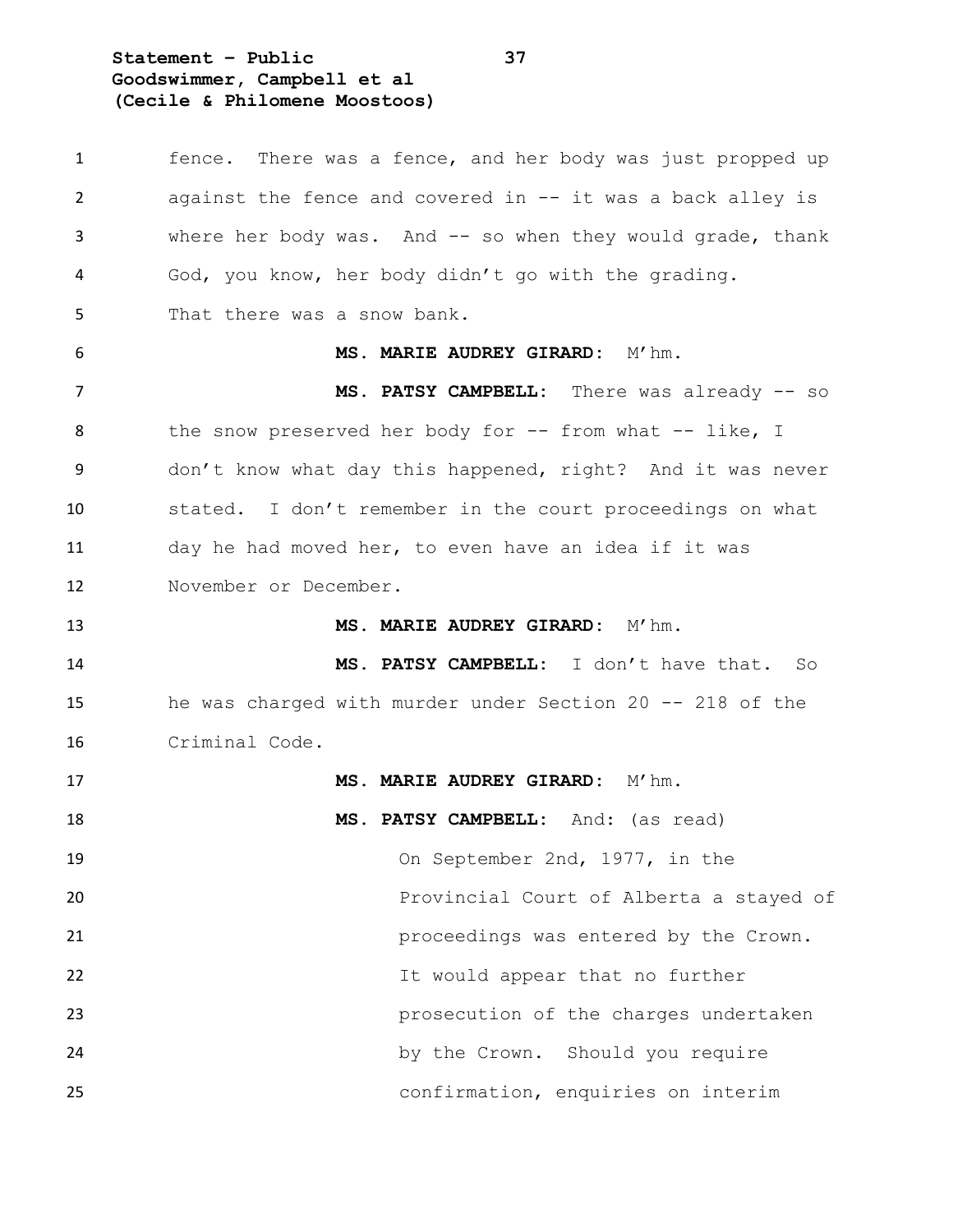**Statement – Public 38 Goodswimmer, Campbell et al (Cecile & Philomene Moostoos)**

| $\mathbf{1}$ | remand dates and the final disposition                     |
|--------------|------------------------------------------------------------|
| 2            | may be directed to the Court Clerk.                        |
| 3            | And I didn't proceed after that because then               |
| 4            | I -- I found out that he was deceased. And what more       |
| 5            | information was going to help, it wasn't going to. Yeah, I |
| 6            | just -- but I have a response from the Royal art -- Royal  |
| 7            | Canadian Mounted Police, Edmonton Police Service, and the  |
| 8            | Medical Examiner's Office, which has the autopsy report.   |
| 9            | And her cause of death was subarachnoid hemorrhage, trauma |
| 10           | to the head. She died at the U of A Hospital.              |
| 11           | It was funny because I've had these,                       |
| 12           | obviously, since '91, right? All -- all this information.  |
| 13           | And I was trying to prepare to come to do this, and I was  |
| 14           | looking for this blue book all over.                       |
| 15           | MS. MARIE AUDREY GIRARD: M'hm.                             |
| 16           | MS. PATSY CAMPBELL: And I couldn't find it,                |
| 17           | couldn't find it. And I had done my shed a couple months   |
| 18           | ago, and I found it. And I said, "Here's the book."        |
| 19           | 'Cause I always remember this blue book. I have notes of   |
| 20           | the proceedings, court. When we went to court, I detailed  |
| 21           | what $--$                                                  |
| 22           | MS. BRENDA GOODSWIMMER: The --                             |
| 23           | MS. PATSY CAMPBELL: -- the people said on                  |
| 24           | the stand.                                                 |
| 25           | MS. BRENDA GOODSWIMMER: The witness stand.                 |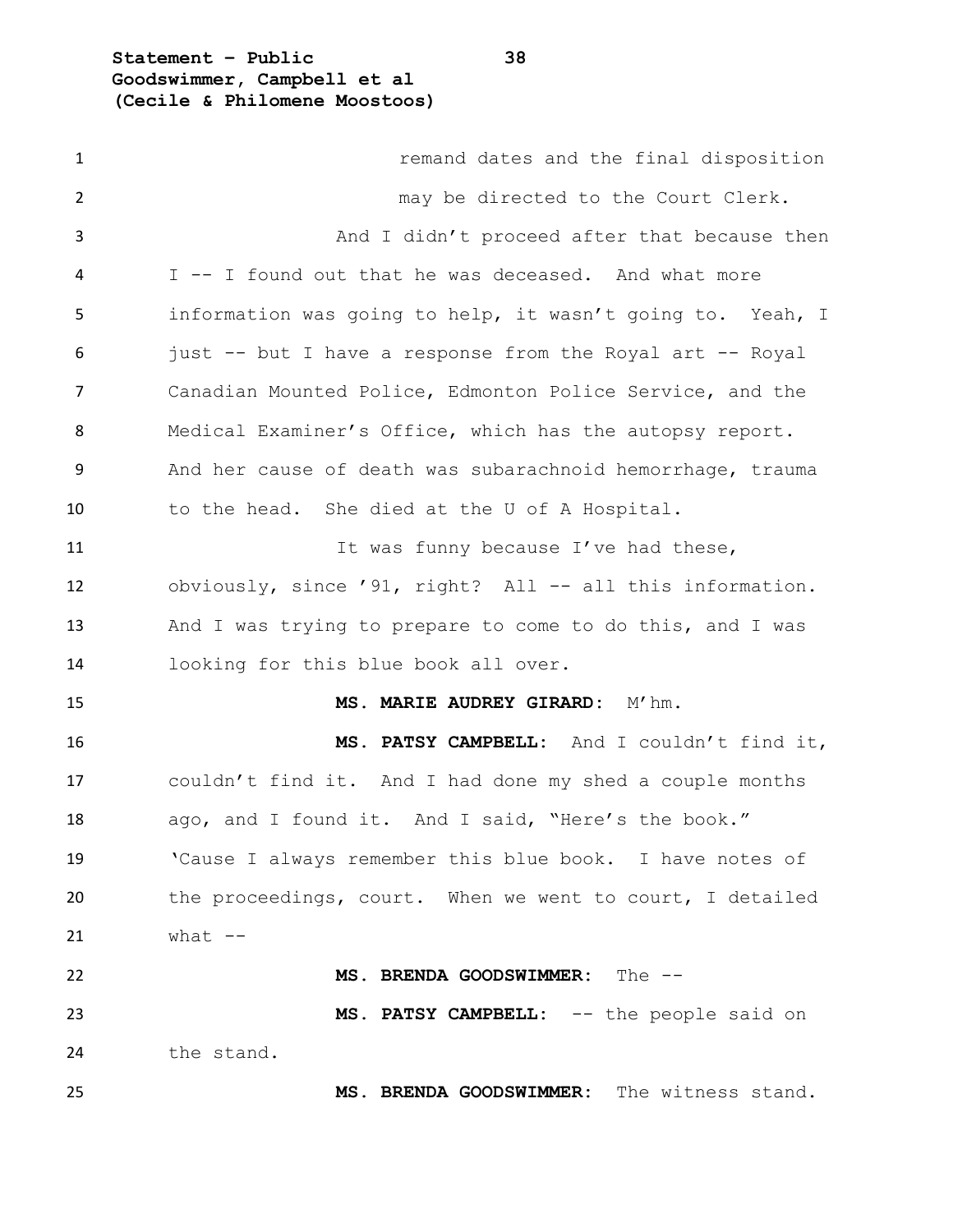**Statement – Public 39 Goodswimmer, Campbell et al (Cecile & Philomene Moostoos)** That one-week hearing. **MS. PATSY CAMPBELL:** Yeah. I have all the 3 hearing statements that -- that went on. And -- **MS. BRENDA GOODSWIMMER:** All the different people that -- **MS. MARIE AUDREY GIRARD:** M'hm. **MS. PATSY CAMPBELL:** Went to court and took the stand. **MS. BRENDA GOODSWIMMER:** Yeah. **MS. PATSY CAMPBELL:** And then I lost it again, and I was looking for it on the weekend and I was just, like, "Where is it? Like, what did I do with it?" I 13 just -- because of my memory block. I knew I had come across it -- **MS. MARIE AUDREY GIRARD:** M'hm. **MS. PATSY CAMPBELL:** -- and I just couldn't find it. And then all a sudden, yesterday morning, it was right with my son's leather jacket. I just said, "Thank you, son." I have all the newspaper clippings when we lost 20 our sister. Right from the start. **MS. BRENDA GOODSWIMMER:** When they found the body. **MS. PATSY CAMPBELL:** Like, even still to this day, like, she's -- her life -- **MS. BRENDA GOODSWIMMER:** Here's her funeral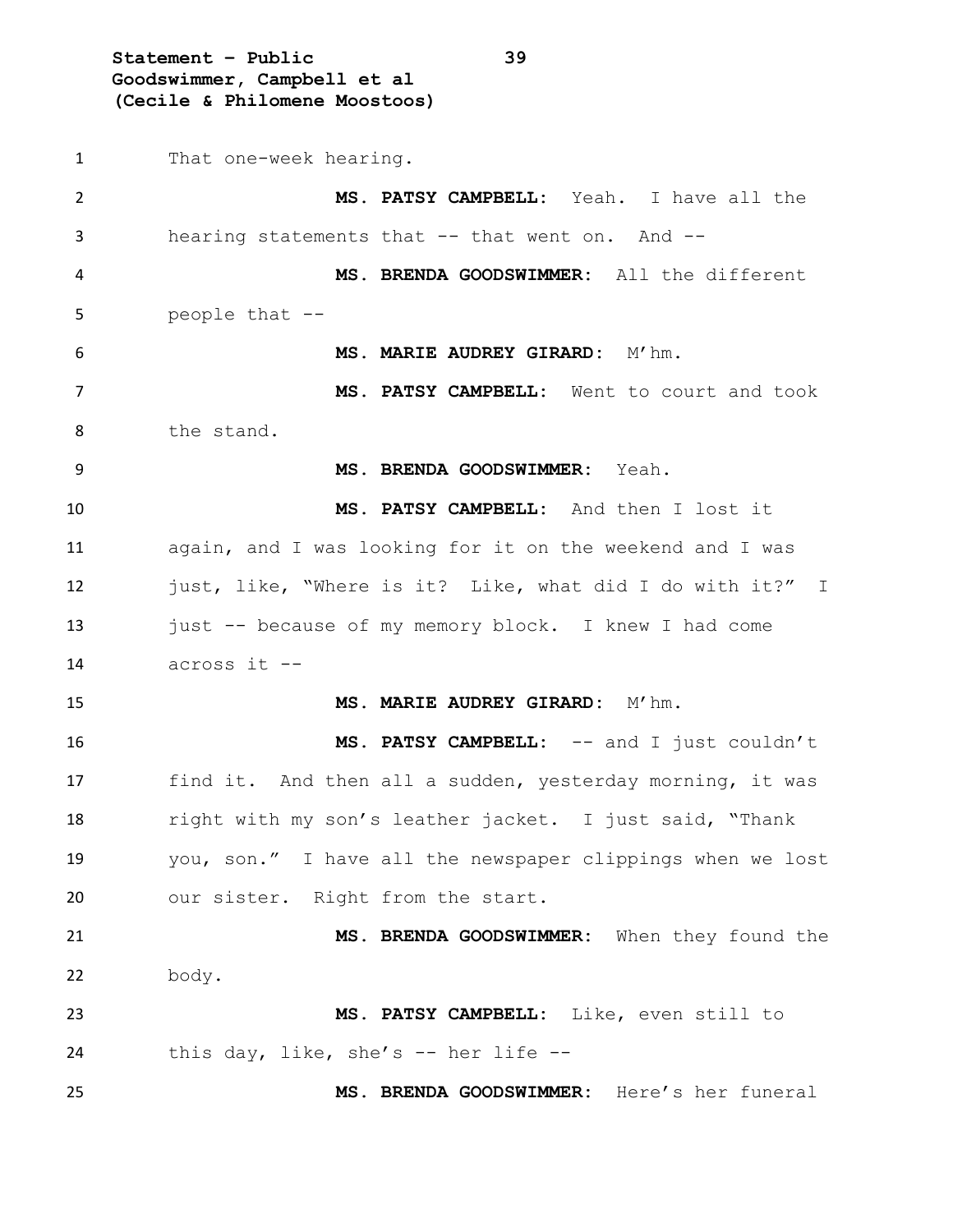**Statement – Public 40 Goodswimmer, Campbell et al (Cecile & Philomene Moostoos)**

 card. **MS. PATSY CAMPBELL:** There's -- **MS. BRENDA GOODSWIMMER:** And this is her. **MS. MARIE AUDREY GIRARD:** You have a picture of her. **MS. BRENDA GOODSWIMMER:** Yeah. She looked 7 like our mom. I -- I'd -- I was going to bring our picture 8 of my mom, me, and my baby. **MS. MARIE AUDREY GIRARD:** M'hm. **MS. BRENDA GOODSWIMMER:** I have a picture -- oh, and she was there too. **MS. MARIE AUDREY GIRARD:** She was there too. **MS. BRENDA GOODSWIMMER:** But she was, what? Seven years old, I think. **MS. PATSY CAMPBELL:** Yeah. Six. **MS. MARIE AUDREY GIRARD:** M'hm. **MS. BRENDA GOODSWIMMER:** Or five years old. I have -- and I couldn't find that picture. I thought I had it in my phone, but I think it's in my memory stick from my other pictures from before. I think it's there. **MS. PATSY CAMPBELL:** And there's the -- when I was working on my sister Philomene's case, there was a constable that was very, very helpful. Constable Payne (phonetic) his last name was. That was probably the only guy that I felt cared. Like, he would actually just pop in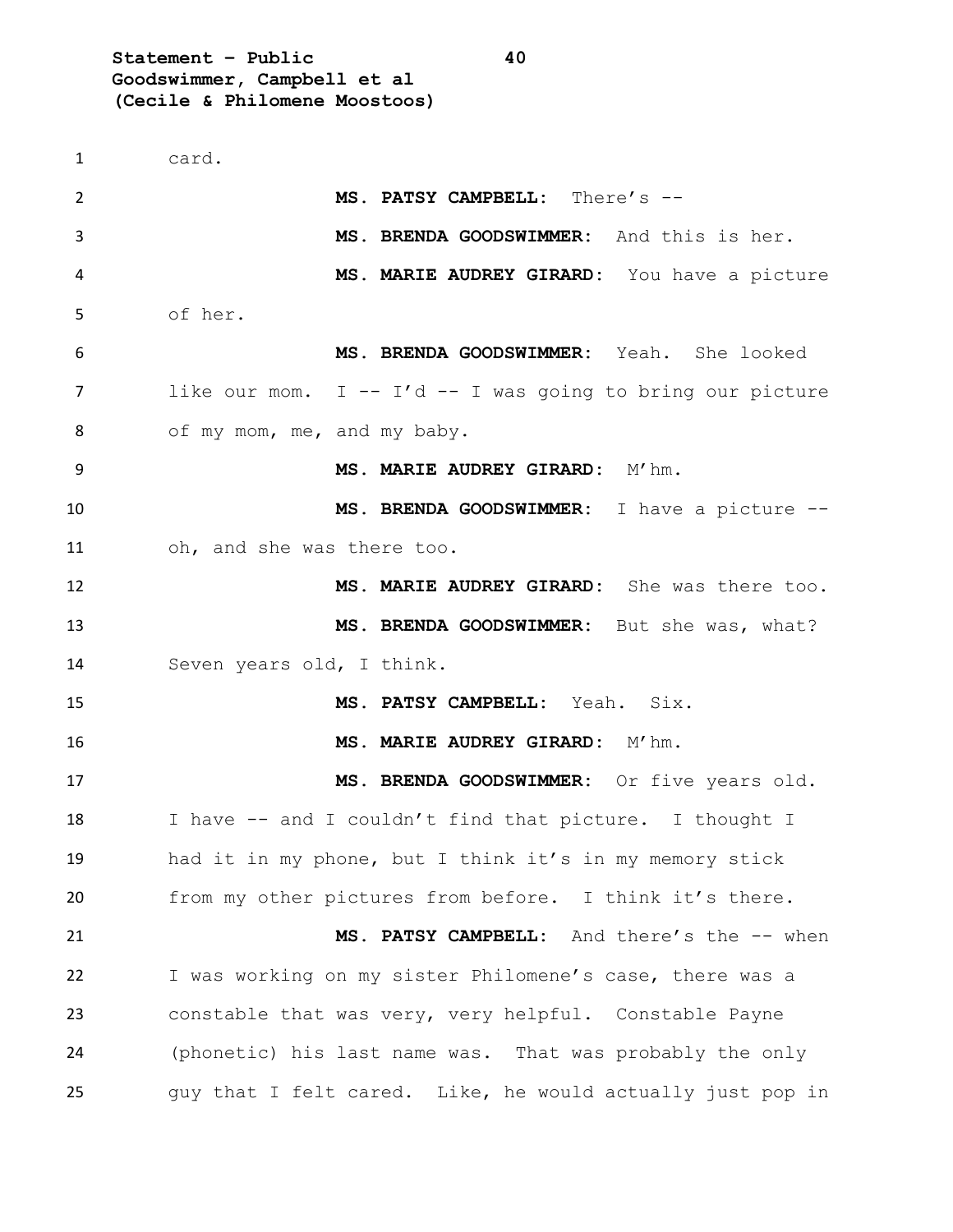## **Statement – Public 41 Goodswimmer, Campbell et al (Cecile & Philomene Moostoos)**

1 to my home, knock on the door, and come and check, you know, make sure. And we were ready to do a re-enactment in Grande Prairie at one time -- **MS. MARIE AUDREY GIRARD:** M'hm. **MS. PATSY CAMPBELL:** -- and the guy that agreed to do the re-enactment backed out on us less than six hours to the re-enactment. We had the crew in Grande 8 Prairie and everything all ready. There's people that knew -- that know, but of course they won't talk, right? No matter how many times they got questioned or were in the cells with a private -- 12 private-eye. Like, they went through a lot of -- for my sister, they did. They went through a lot. But still to this day, nobody's paid the price for her, right? And I haven't heard from anybody. I moved back to Sturgeon in '94. So since '94, nobody's reached out to us to give us an update, to tell us the case has remained opened. Like, there's nothing. There's no follow-up to -- with families -- **MS. MARIE AUDREY GIRARD:** M'hm. **MS. PATSY CAMPBELL:** -- at all, you know. There's no -- there's no connection, no nothing. It just -- a forgotten dead person, it's almost like. **MS. MARIE AUDREY GIRARD:** Patsy, you've been 25 talking about intergenerational trauma. And -- and my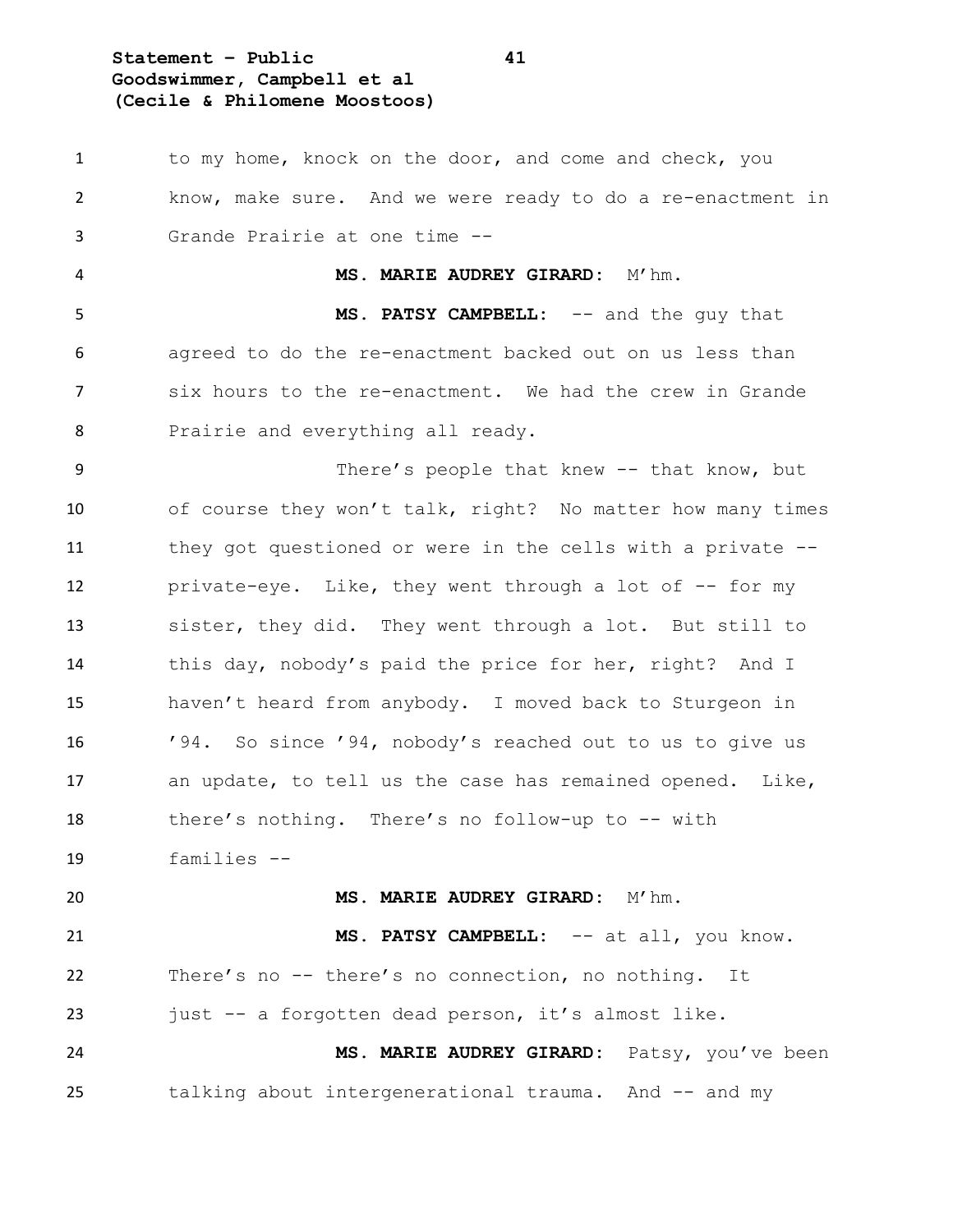**Statement – Public 42 Goodswimmer, Campbell et al (Cecile & Philomene Moostoos)**

 question will be for both of you. How do we break the cycle of intergenerational trauma? How we break the cycle that we have seen? What the steps further? What are the steps we need to take to break the cycle? **MS. PATSY CAMPBELL:** I think some -- one thing for sure is definitely reaching out to people who are affected with severe trauma, such as us, right? So you look at how young we were at -- at the time of losing our mom and had nothing. **MS. MARIE AUDREY GIRARD:** M'hm. **MS. PATSY CAMPBELL:** Like, nobody came to us. Nobody offered services to help my sister with us. To help her financially to raise us, to -- you know. Absolutely nothing. And we're victims, right? **MS. MARIE AUDREY GIRARD:** M'hm. **MS. PATSY CAMPBELL:** And, you know, not -- **MS. BRENDA GOODSWIMMER:** I don't even remember -- **MS. PATSY CAMPBELL:** Not that any -- **MS. BRENDA GOODSWIMMER:** -- Social Services. Nobody -- they never -- I never had welfare for them. **MS. MARIE AUDREY GIRARD:** M'hm. **MS. BRENDA GOODSWIMMER:** My husband worked, and we just clothed them and fed them. Or there was no such thing as Victim Services at -- back then, I don't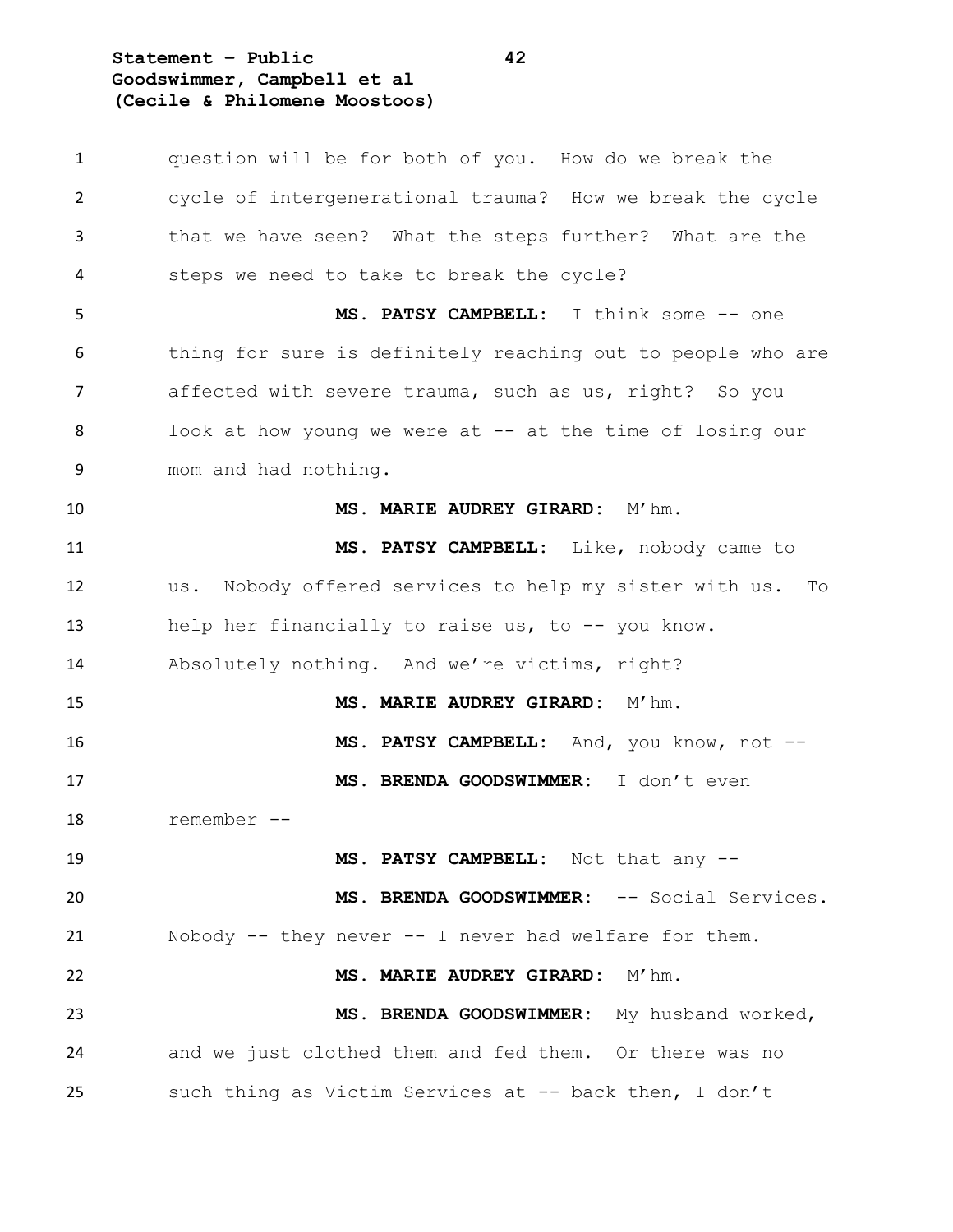**Statement – Public 43 Goodswimmer, Campbell et al (Cecile & Philomene Moostoos)**

think. Yeah.

 **MS. PATSY CAMPBELL:** Like even today, you know, I -- I know no amount of money will bring my mom back, but I'd love to see a headstone on her grave. And it's something we can't afford, but I'd love to see that she was somebody. She was somebody's mother. She was my mom, and my sister's. I'd love to see a headstone on her 8 grave too that I did -- like, she was somebody. You know, this is years and years after now. **MS. BRENDA GOODSWIMMER:** We go -- we go cut the grass. We go put -- plant flowers. But we can't afford a headstone. **MS. PATSY CAMPBELL:** You know, intergenerational trauma, there's -- there has to be -- it's got to be more than just a word to society. I don't know, you know, if you guys have a travelling Elder that you guys work with where, you know, that person would make connections with communities, right? Like for us in Sturgeon Lake. What -- what has the Inquiry or what -- I'd like to inquire as one of the recommendations is when these tragedies happen, that there's somebody reaching out to families to try and help them through the process. And it has to be a First Nation person that does that on our behalf. Because, as First Nation people, we've went through a lot of trauma, and we've been victimized in a lot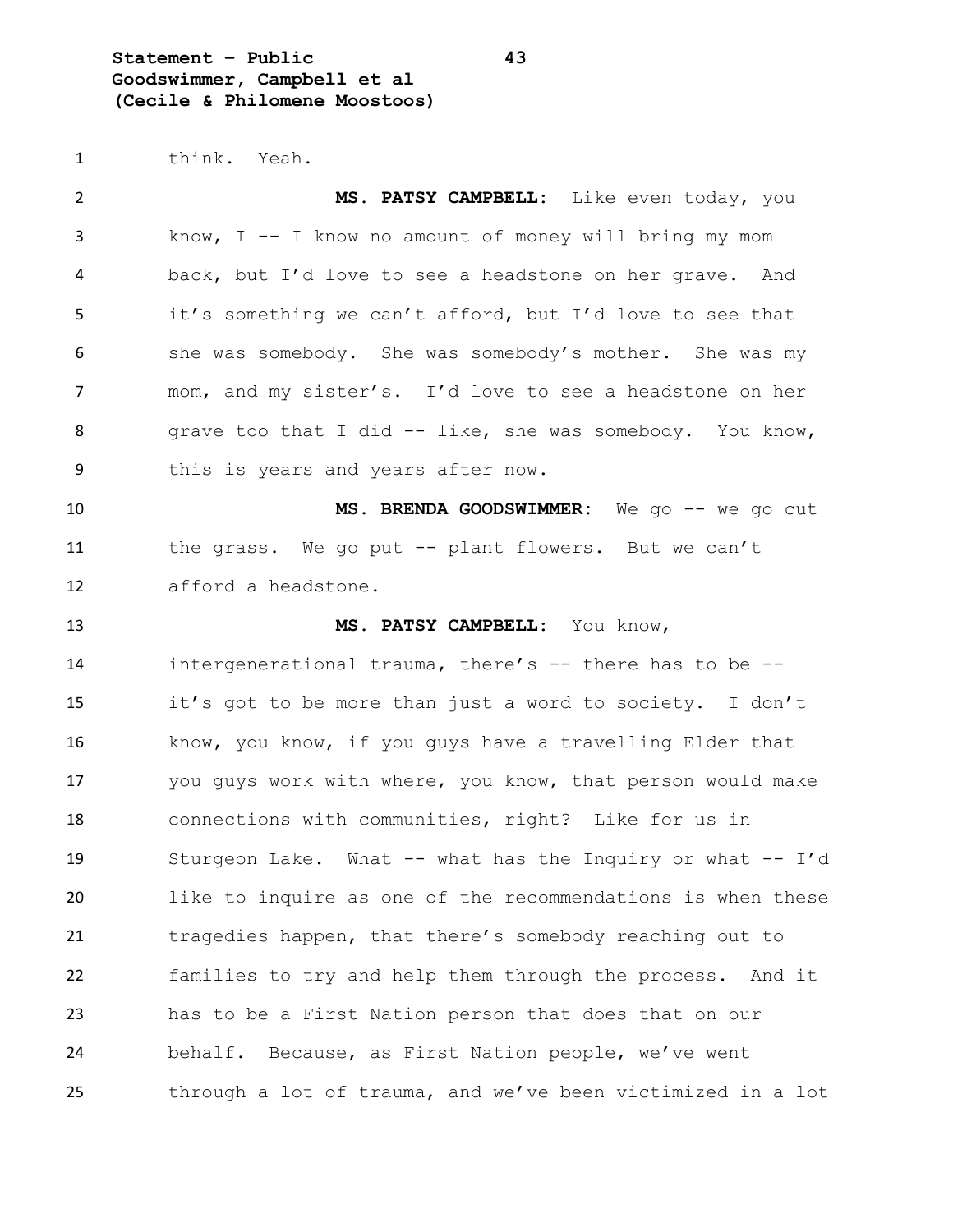## **Statement – Public 44 Goodswimmer, Campbell et al (Cecile & Philomene Moostoos)**

 of ways, and we have a hard time trusting; therefore, it has to be somebody that has brown skin, looks Native, and knows how to build a relationship with me to build a trust with them. And to see those families through this process, to help them get the autopsy reports, to help them through the court process.

#### **MS. MARIE AUDREY GIRARD:** M'hm.

 **MS. PATSY CAMPBELL:** To help them understand what the court proceedings look like, you know. I think of our isolated communities in northern Alberta, you know. It's pipeline country. We were just talking about it outside with Gary. And a lot of our women get victimized out there, right?

#### **MS. MARIE AUDREY GIRARD:** M'hm.

 **MS. PATSY CAMPBELL:** Fort McMurray, oil country. And God knows how many women are out there, you know, still not found and haven't been -- had a proper burial. So there needs to be some kind of a facilitated process for families to assist them to -- to see these 20 processes through. 'Cause it's a lot, you know, emotionally and mentally you're going through a lot as it is, let alone to think of this. And if you don't know nothing about it, what do you do? You sit back, right? **MS. MARIE AUDREY GIRARD:** M'hm.

**MS. PATSY CAMPBELL:** Just like we did for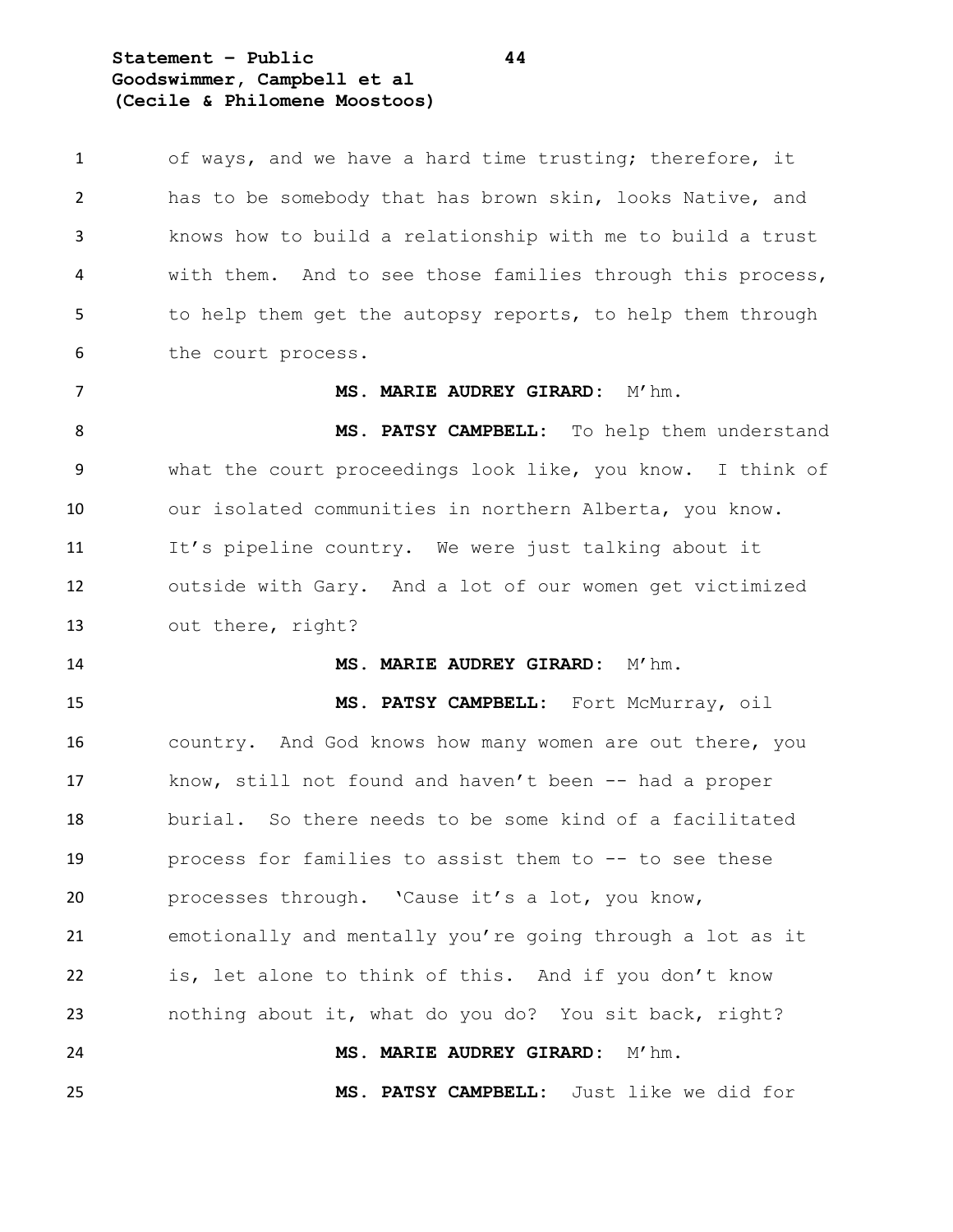## **Statement – Public 45 Goodswimmer, Campbell et al (Cecile & Philomene Moostoos)**

 the number of years in relation to -- to my mother. Until we lost our sister, then it -- you know, like, this is enough. I need to do something and -- **MS. MARIE AUDREY GIRARD:** M'hm. **MS. PATSY CAMPBELL:** -- you know. Took and -- take -- take -- took the initiative to find out what was going on with my sister and making sure that I did everything possible I could on her behalf. And then, you know, trying to get information on my mom so that we knew what happened to my mom. My brothers haven't even -- they probably don't even know I have this autopsy. **MS. MARIE AUDREY GIRARD:** M'hm. **MS. PATSY CAMPBELL:** Nor would they ever read it, if I ever gave them the opportunity. You know, it's just not -- my older brother, he's very emotional. He's, you know, just -- just to see us, his eyes well up in tears, you know. And lately, he's always telling us he loves us. So, you know -- **MS. BRENDA GOODSWIMMER:** Just like last night, first time I've heard my brother [Brother 1] say, "I love you," on the phone. **MS. PATSY CAMPBELL:** So you know, like, more and more -- 'cause, I know [*one line redacted – private information*]. And, you know, in the back of my mind I start to think, [*three lines redacted – private*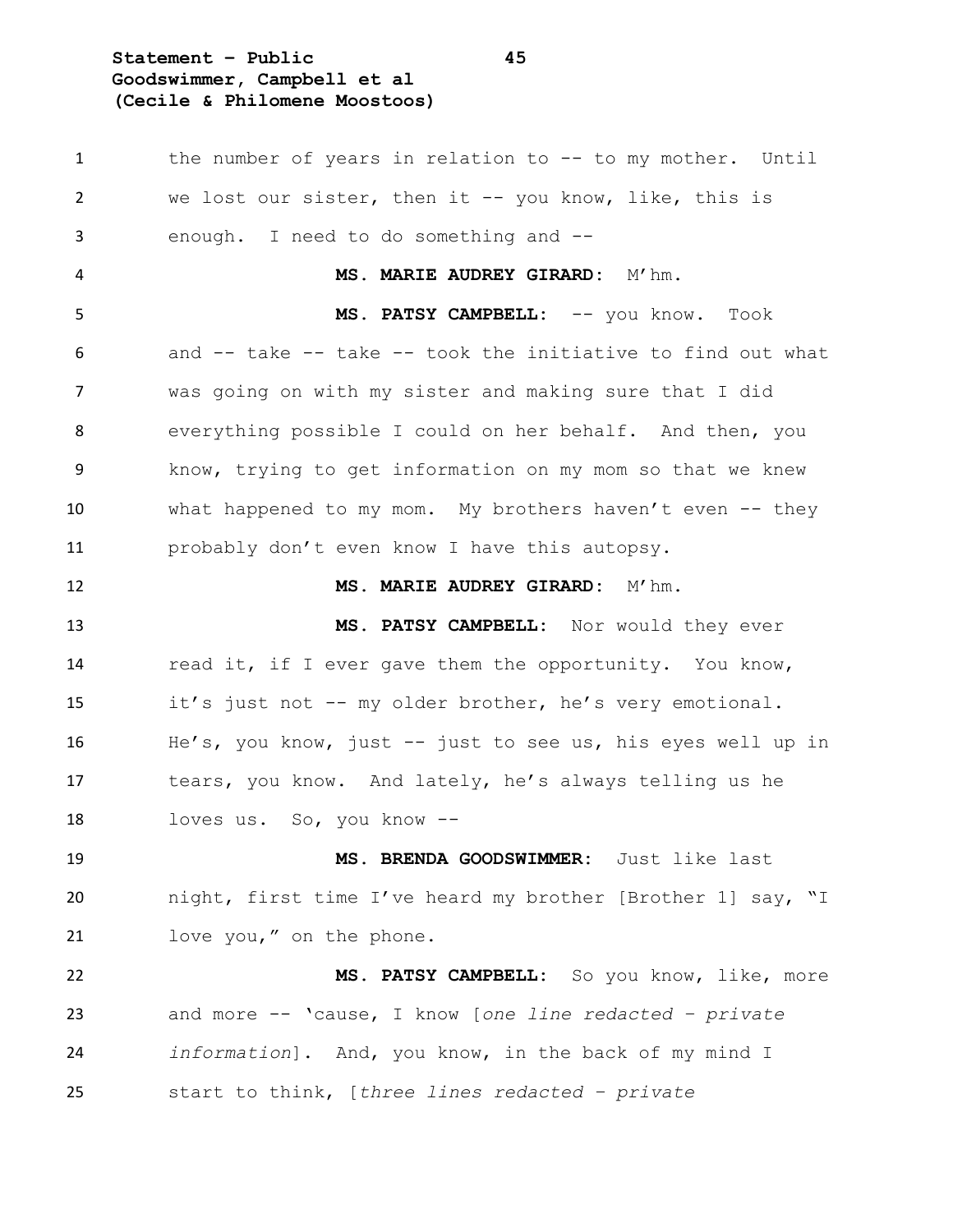## **Statement – Public 46 Goodswimmer, Campbell et al (Cecile & Philomene Moostoos)**

 *information*], he's in pain, and he's -- he's emotionally really sensitive. **MS. MARIE AUDREY GIRARD:** M'hm. **MS. PATSY CAMPBELL:** And that's from, you know, our losses, our pains. Nobody -- to assist him, to understand what happened here, and navigate in his mind what happened to my mom and my sister. And, you know, what was done on their behalf, if anything. So there has to be a lot more family

 supports for families that are -- and not just through that 11 time, right? Like, I don't know, two years after, five years after, every year after, just connecting, you know. Just making sure that whatever the family wants, whether it's religion, therapy, ceremony, whatever it is, you know. That families are allowed to have those to see them through 16 their -- their journey towards healing, so that they're not carrying on that trauma, right? To next --

**MS. MARIE AUDREY GIRARD:** M'hm. **MS. PATSY CAMPBELL:** 'Cause, for us, you know, it was with my mom, and then me and my son and, you know, my grandchildren. He left four kids behind. So 22 already, we're four generations into trauma myself. **MS. MARIE AUDREY GIRARD:** M'hm. **MS. PATSY CAMPBELL:** Just my -- myself. And it really messes a person up. So, you know, you come into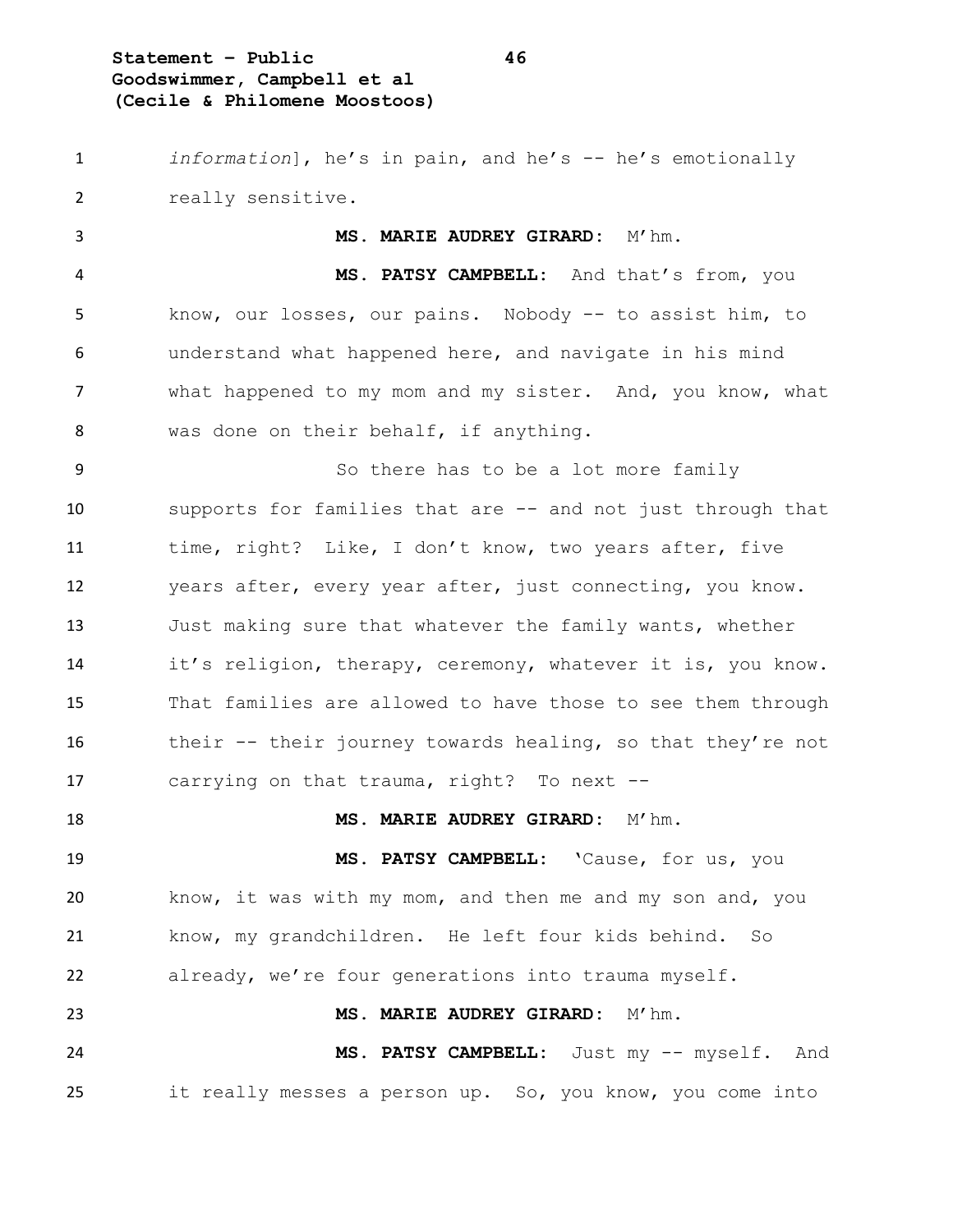**Statement – Public 47 Goodswimmer, Campbell et al (Cecile & Philomene Moostoos)**

 this world messed up without even a chance. **MS. MARIE AUDREY GIRARD:** M'hm. **MS. PATSY CAMPBELL:** You know, it's just -- and researching all of that stuff and trying to understand my son's mental health, and his state of everything, right? Like -- like I said, you know, I -- I miss my son, but I'm just glad he's not suffering here no more. [*Private information – four lines redacted*]. And, you know, that's generation after generation after generation. And, of course, just like anything else, as time goes on, it also gets deeper, harder, right? So the mental -- the mental state of our people is worsening. [*Private information – one line redacted*]. It's much more than, you know, light 14 terminology that's out there in society. It's trauma. **MS. MARIE AUDREY GIRARD:** M'hm. **MS. PATSY CAMPBELL:** It's trauma. How do you put a word into trauma, right? It's in our DNA. And we struggle every day just to survive the day. So definitely, you know, a lot of supports need to be put into place. And follow-up for families, so that they're not forgotten, and somebody does care about their loved one, you know. That's critical. 23 And seeing them through the court processes, if there are court processes, right? Make them understand

what -- what's going to happen. What are they going to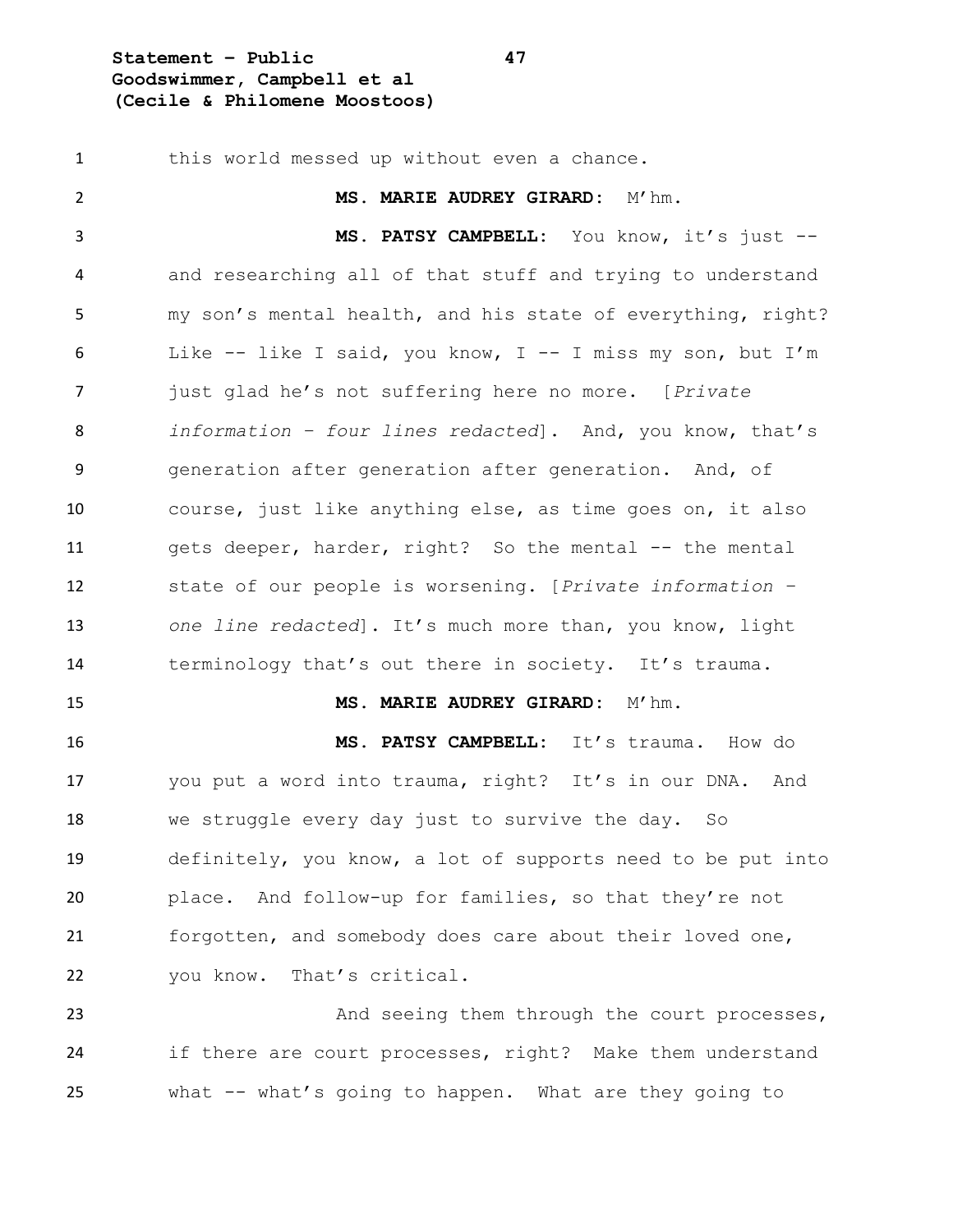**Statement – Public 48 Goodswimmer, Campbell et al (Cecile & Philomene Moostoos)**

 experience? What are they going to hear? So that they're prepared. 'Cause when they walk out with all that hurt and pain, probably 90 percent of our people go and do a drug -- **MS. MARIE AUDREY GIRARD:** M'hm. **MS. PATSY CAMPBELL:** -- go and do alcohol to bury that pain again. **MS. MARIE AUDREY GIRARD:** M'hm. **MS. BRENDA GOODSWIMMER:** Just like this 9 here. When I took that -- when I went to those inter -- the residential school hearings, this -- this is precious, these tears. **MS. PATSY CAMPBELL:** Yeah. **MS. MARIE AUDREY GIRARD:** M'hm. **MS. PATSY CAMPBELL:** M'hm. **MS. BRENDA GOODSWIMMER:** I'm going to ask Gary to -- **MS. PATSY CAMPBELL:** Take them home. **MS. BRENDA GOODSWIMMER:** -- take them home -- **MS. MARIE AUDREY GIRARD:** M'hm. **MS. BRENDA GOODSWIMMER:** -- and burn them. **MS. MARIE AUDREY GIRARD:** Burn them. **MS. PATSY CAMPBELL:** Yeah. I was already thinking of that, too. **MS. BRENDA GOODSWIMMER:** When I --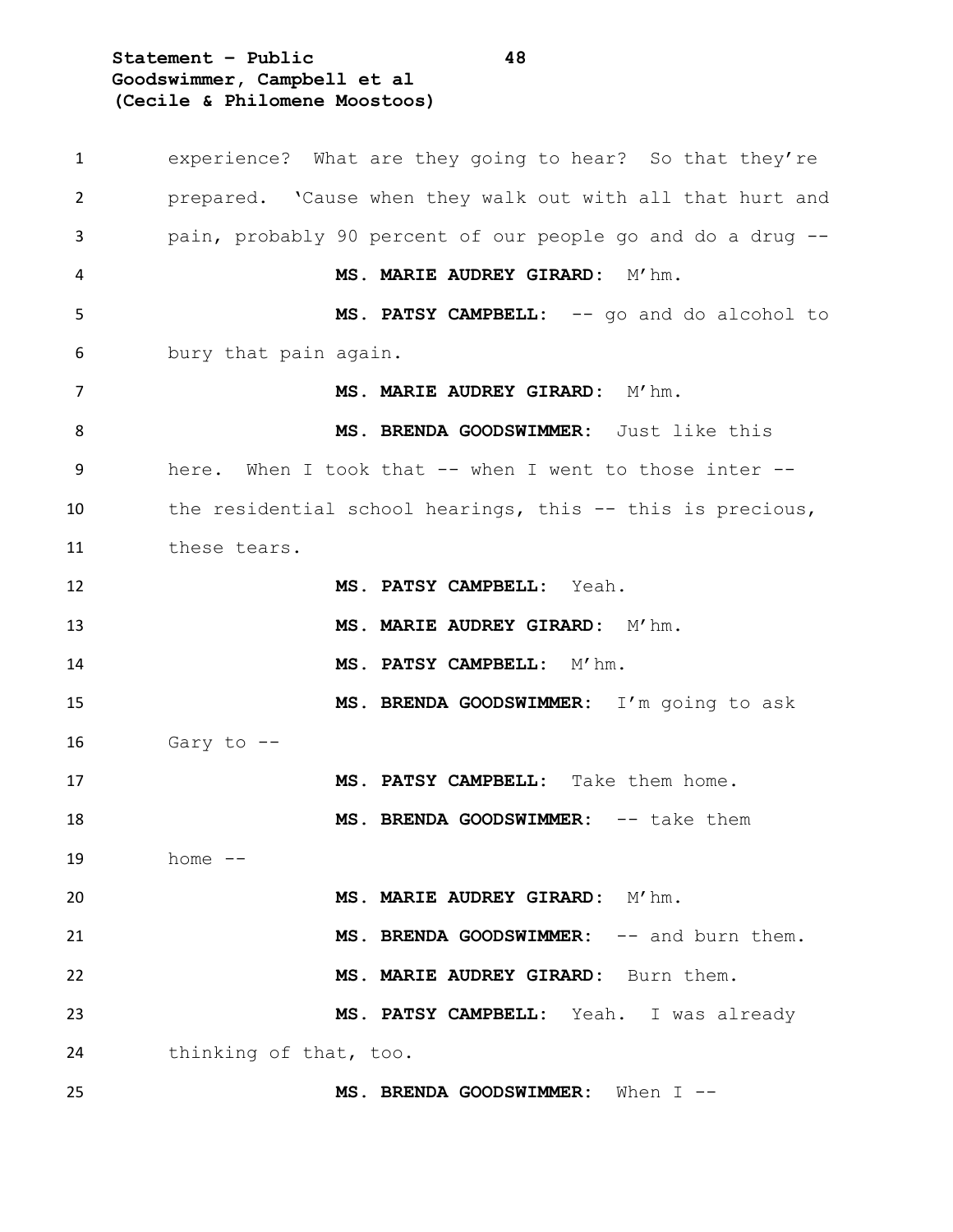**Statement – Public 49 Goodswimmer, Campbell et al (Cecile & Philomene Moostoos)**

| 1  | MS. PATSY CAMPBELL: 'Cause I had a couple                   |
|----|-------------------------------------------------------------|
| 2  | pieces here from when she was talking. And I was going to   |
| 3  | throw them, and I said, "No. These are (Indiscernible)".    |
| 4  | MS. BRENDA GOODSWIMMER: So maybe, you                       |
| 5  | $know --$                                                   |
| 6  | MS. MARIE AUDREY GIRARD: We usually have                    |
| 7  | tears of -- bags of tears, but I think there have been some |
| 8  | problem with the logistic, and we -- unfortunately, usually |
| 9  | we have them, and we burn them, and we have a ceremony in   |
| 10 | the end.                                                    |
| 11 | MS. BRENDA GOODSWIMMER: Yeah.                               |
| 12 | MS. MARIE AUDREY GIRARD: So I'm really                      |
| 13 | qlad, if you can do it on yourself because they --          |
| 14 | MS. BRENDA GOODSWIMMER: Yeah. I was going                   |
| 15 | to ask Gary --                                              |
| 16 | MS. MARIE AUDREY GIRARD: Yeah.                              |
| 17 | MS. BRENDA GOODSWIMMER: -- to take these.                   |
| 18 | MS. MARIE AUDREY GIRARD: That will be                       |
| 19 | really great.                                               |
| 20 | MR. GARY MOOSTOOS: M'hm.                                    |
| 21 | MS. MARIE AUDREY GIRARD: Yeah.                              |
| 22 | MS. PATSY CAMPBELL: Yeah.                                   |
| 23 | MS. MARIE AUDREY GIRARD: 'Cause we have --                  |
| 24 | usually during hearings, many people that share their       |
| 25 | stories, right?                                             |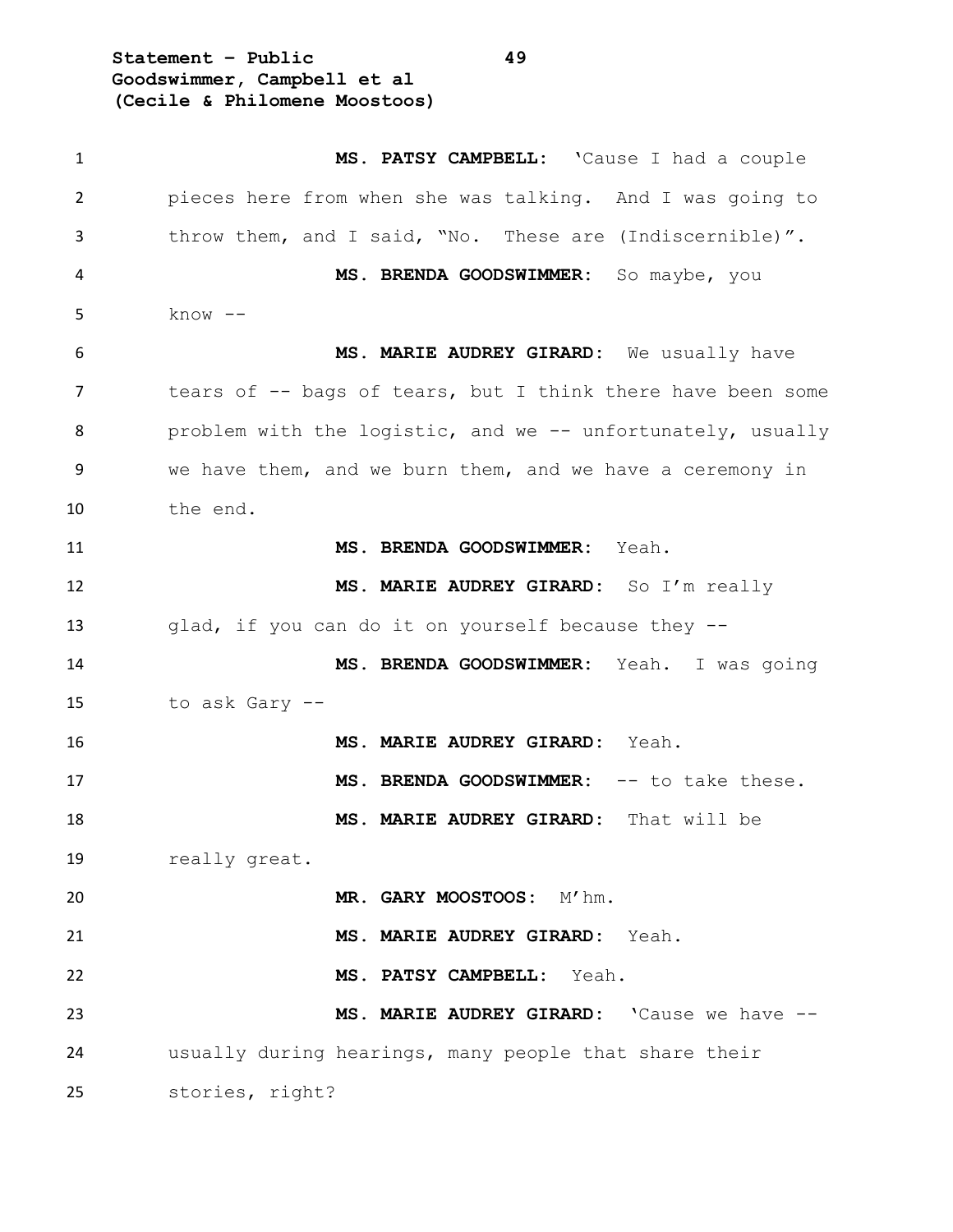**Statement – Public 50 Goodswimmer, Campbell et al (Cecile & Philomene Moostoos)**

| $\mathbf{1}$   | MS. BRENDA GOODSWIMMER: Right.                             |
|----------------|------------------------------------------------------------|
| $\overline{2}$ | MS. MARIE AUDREY GIRARD: And their truth,                  |
| 3              | so lots of pain and, you know. And usually what we do is   |
| 4              | at the end, we burn the tissues.                           |
| 5              | MS. BRENDA GOODSWIMMER: Yeah.                              |
| 6              | MS. MARIE AUDREY GIRARD: But everybody's                   |
| $\overline{7}$ | together, right?                                           |
| 8              | MS. PATSY CAMPBELL: M'hm.                                  |
| 9              | MS. MARIE AUDREY GIRARD: So the pain goes                  |
| 10             | away all together, right?                                  |
| 11             | MS. BRENDA GOODSWIMMER: Yeah.                              |
| 12             | MS. MARIE AUDREY GIRARD: But                               |
| 13             | unfortunately $--$ so I'm glad if it $--$ there is another |
| 14             | option here 'cause we unfortunately had some --            |
| 15             | MS. BRENDA GOODSWIMMER: M'hm.                              |
| 16             | MS. MARIE AUDREY GIRARD: -- problems.                      |
| 17             | Yeah. And -- oops, sorry. Go ahead.                        |
| 18             | MS. PATSY CAMPBELL: Is there always going                  |
| 19             | to be an office from the Inquiry in Edmonton that families |
| 20             | can reach to -- like, after everything is said and done,   |
| 21             | right?                                                     |
| 22             | MS. MARIE AUDREY GIRARD: Yes.                              |
| 23             | MS. PATSY CAMPBELL: Like, the government                   |
| 24             | has mandated this process to happen.                       |
| 25             | MS. MARIE AUDREY GIRARD: M'hm.                             |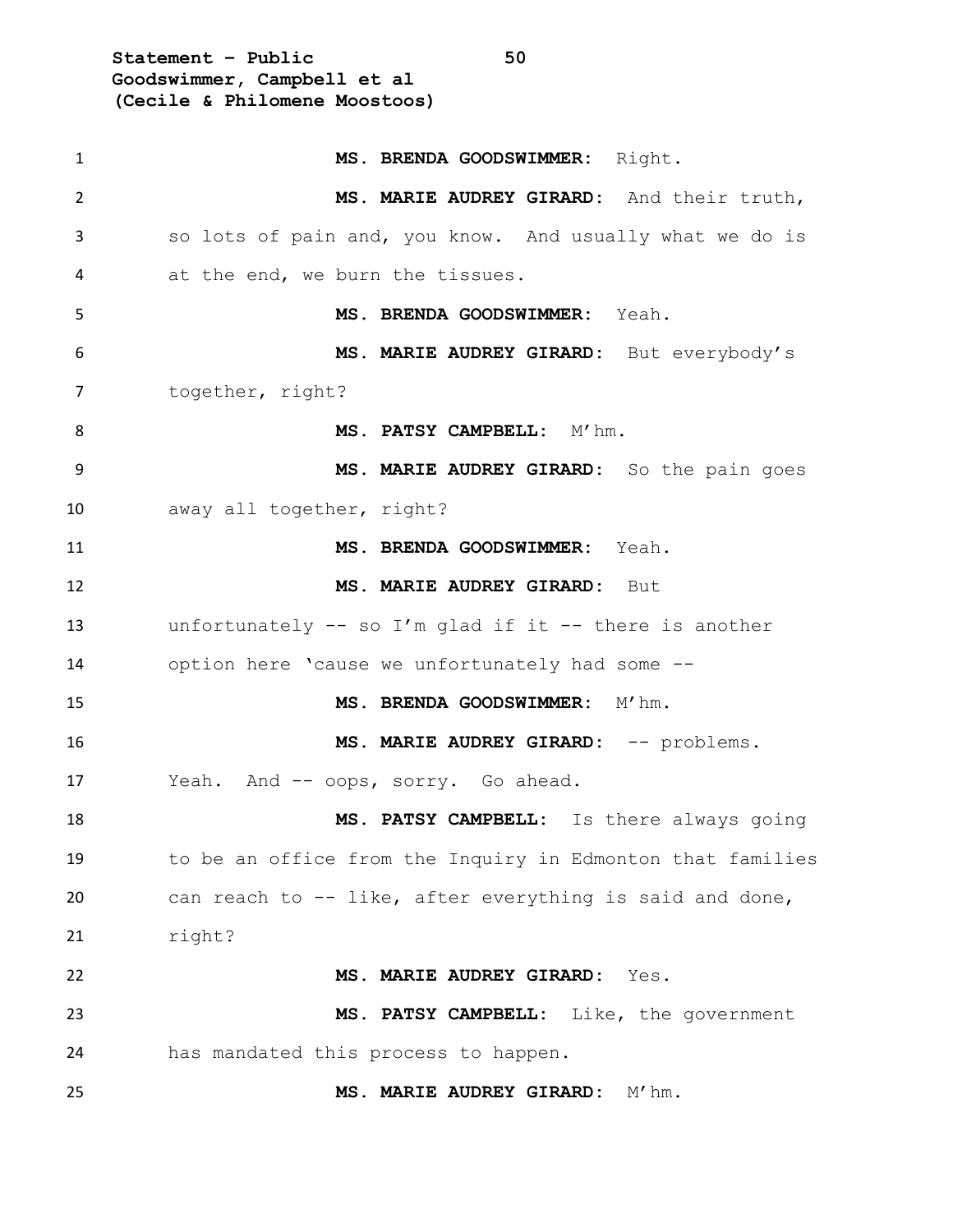**Statement – Public 51 Goodswimmer, Campbell et al (Cecile & Philomene Moostoos)**

 **MS. PATSY CAMPBELL:** So after this is all said and done, and reports are -- reports are made, recommendations are made and implemented, like, who speak -- who speaks on behalf of the families as a whole collective? **MS. MARIE AUDREY GIRARD:** After that, I think there will be, like, when it comes to, like, after- care, it will be taken over by Health Canada. So it's really like this ministry that will be, like, taking over. **MS. PATSY CAMPBELL:** Just like residential school. **MS. MARIE AUDREY GIRARD:** Exactly. 'Cause after, as you said, the mandate is done, we don't have jurisdiction. **MS. PATSY CAMPBELL:** M'hm. **MS. MARIE AUDREY GIRARD:** There's nothing necessarily we can do as the National Inquiry, but already Health Canada has been taking over. **MS. PATSY CAMPBELL:** M'hm. **MS. MARIE AUDREY GIRARD:** And will be taking 21 over to be sure that we have a continuity. And -- and not -- when the National Inquiry is done, then everything is done. That would be terrible. **MS. PATSY CAMPBELL:** Yeah. **MS. MARIE AUDREY GIRARD:** So that's to be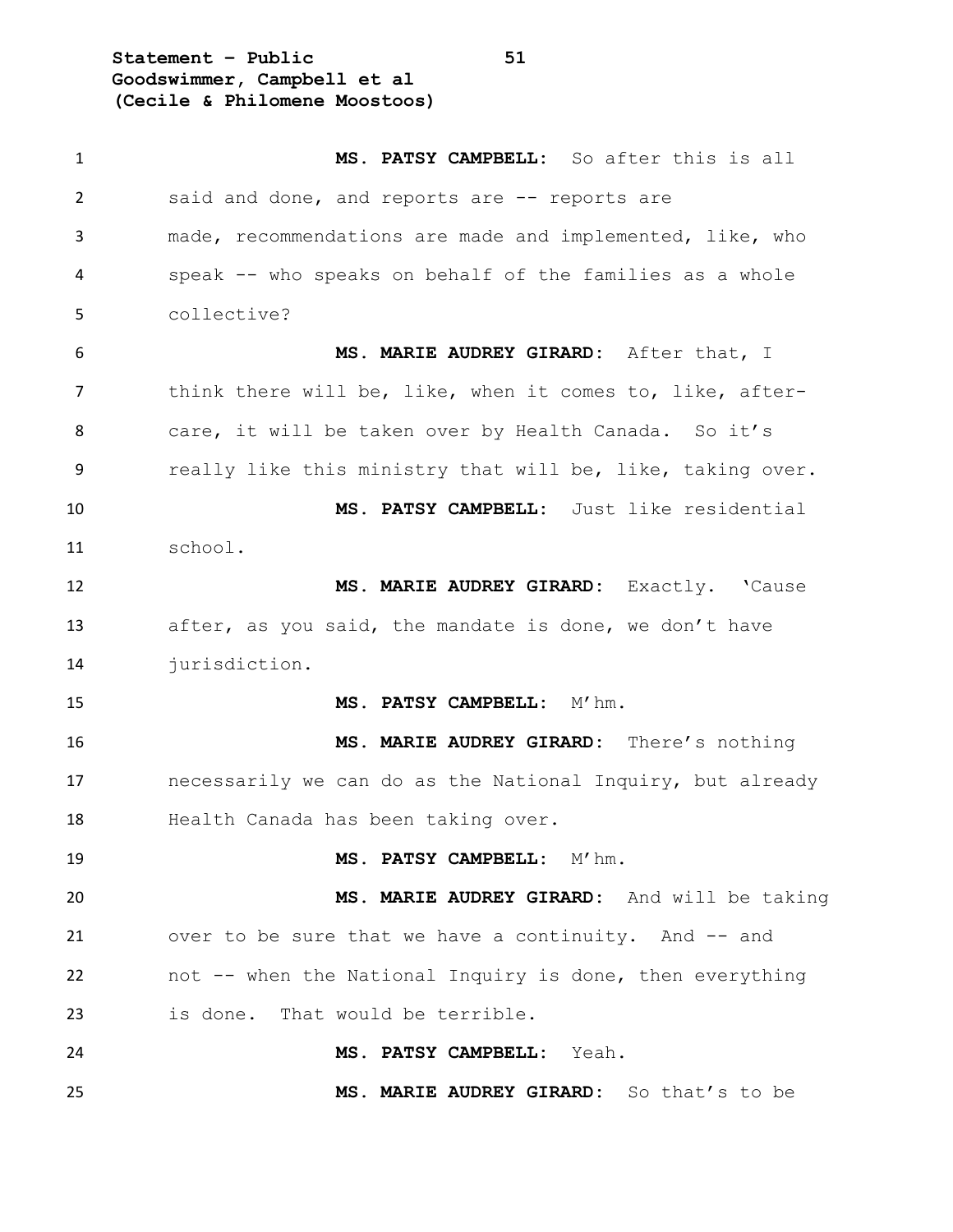**Statement – Public 52 Goodswimmer, Campbell et al (Cecile & Philomene Moostoos)**

 sure that -- **MS. PATSY CAMPBELL:** So I'm one of those Tribal Councils. **MS. MARIE AUDREY GIRARD:** M'm. **MS. PATSY CAMPBELL:** So I got 30,000. That's not even, you know -- that doesn't even begin to 7 touch the surface of what my community needs --8 MS. MARIE AUDREY GIRARD: M'hm. 9 MS. PATSY CAMPBELL: -- on healing. And we have a lot of murdered and missing women from Sturgeon Lake. We have lots. Remember that time, that very first one [S.W.] moved back to the reserve, and we had that one at the school? And just Elsie, (phonetic), Murray (phonetic) -- Elsie, Joe (phonetic), Susan (phonetic), Gloria (phonetic), you, and me. **MS. BRENDA GOODSWIMMER:** Oh, yeah. We had  $-$  **MS. PATSY CAMPBELL:** And we come up with how many? Thirty some names? **MS. BRENDA GOODSWIMMER:** Yeah. **MS. PATSY CAMPBELL:** Just from six -- **MS. BRENDA GOODSWIMMER:** From -- from the reserve. **MS. PATSY CAMPBELL:** -- six people. So I look at that 30,000, like, really, what can I do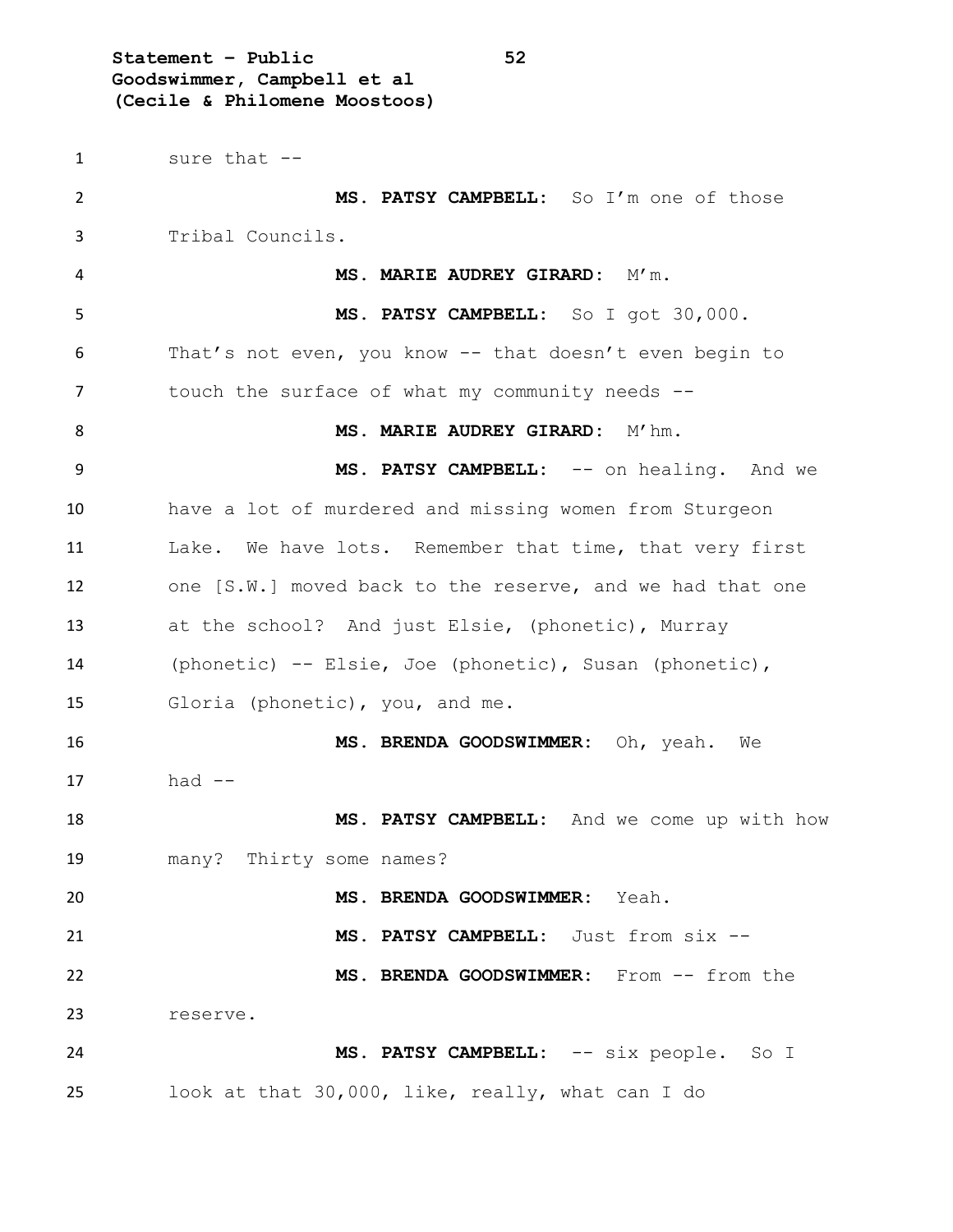**Statement – Public 53 Goodswimmer, Campbell et al (Cecile & Philomene Moostoos)**

| 1  | substantially? I don't want to be like the federal         |
|----|------------------------------------------------------------|
| 2  | government and open these wounds, and I can't offer them   |
| 3  | anything. It's got to be bigger and more than, you know.   |
| 4  | Our people, we're -- we feast a lot.                       |
| 5  | MS. MARIE AUDREY GIRARD: M'hm.                             |
| 6  | MS. PATSY CAMPBELL: So even for me to bring                |
| 7  | somebody into my community and do a -- a workshop on       |
| 8  | trauma --                                                  |
| 9  | MS. MARIE AUDREY GIRARD: M'hm.                             |
| 10 | MS. PATSY CAMPBELL: -- to explain --                       |
| 11 | explain what trauma is, how can you deal with trauma? You  |
| 12 | know, I have to rent a hall, I have to provide             |
| 13 | transportation for those that really need to be there,     |
| 14 | families affected, provide a meal. So 30,000 is not going  |
| 15 | to take me very far.                                       |
| 16 | MS. BRENDA GOODSWIMMER: Plus, probably have                |
| 17 | therapists there too, on hand --                           |
| 18 | MS. PATSY CAMPBELL: Yeah. And --                           |
| 19 | MS. BRENDA GOODSWIMMER: -- at the time.                    |
| 20 | MS. PATSY CAMPBELL: -- so, you know, it was                |
| 21 | almost like a -- a slap in the face for me. I was quite    |
| 22 | offended when I got the contribution agreement for 30,000. |
| 23 | MS. MARIE AUDREY GIRARD: M'hm.                             |
| 24 | MS. PATSY CAMPBELL: And I have two workers.                |
| 25 | I have an emotional worker, and I have a cultural. So I    |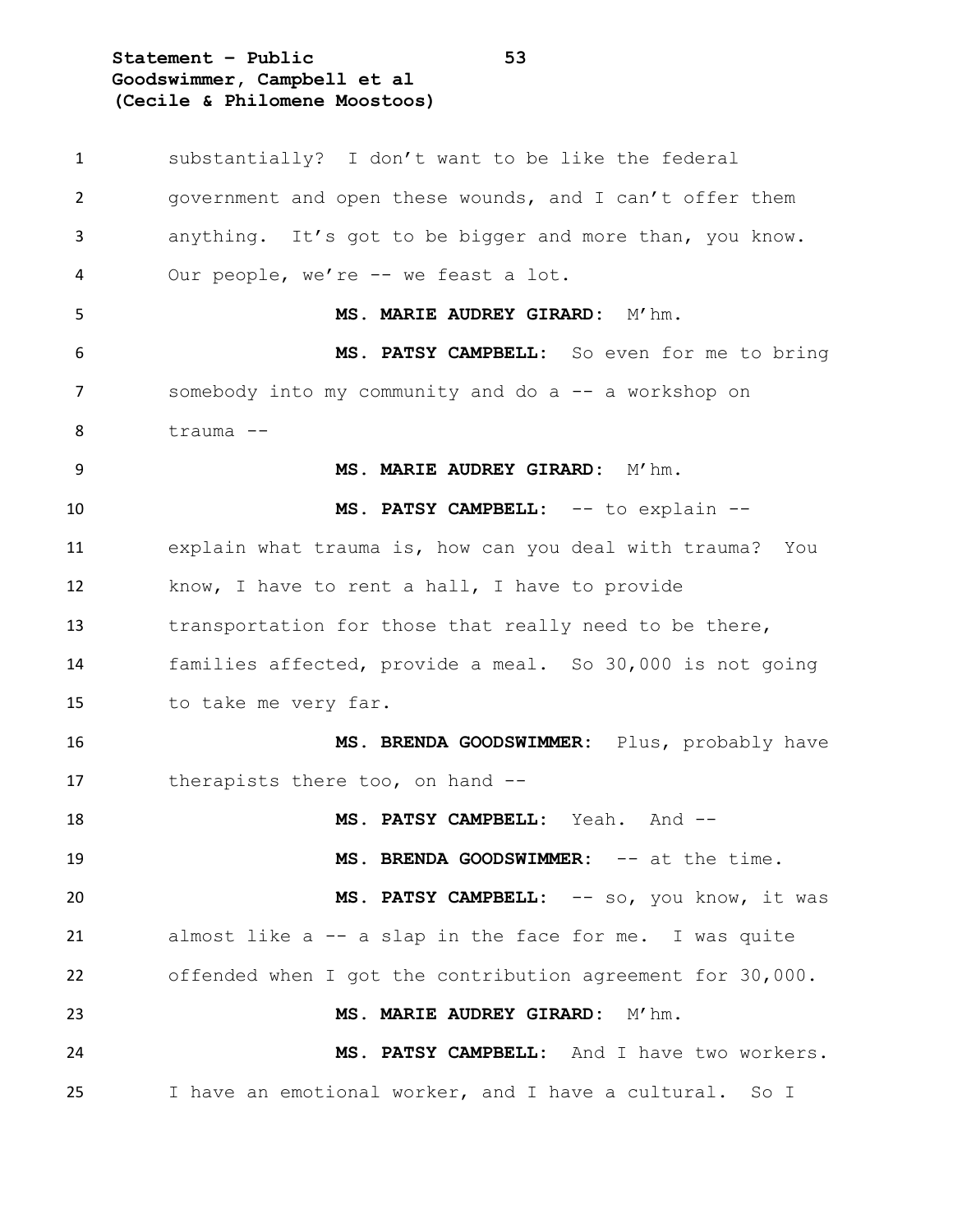**Statement – Public 54 Goodswimmer, Campbell et al (Cecile & Philomene Moostoos)**

1 just split it, you each get 15,000, you know. What can they really do? **MS. MARIE AUDREY GIRARD:** M'hm. **MS. PATSY CAMPBELL:** So the government needs to really look at that as well, right? **MS. MARIE AUDREY GIRARD:** M'hm. **MS. PATSY CAMPBELL:** Like, it's one thing to give the mandate of Murdered and Missing Women to Health Canada, but fund it properly, sufficiently, so that it has -- it makes a difference -- **MS. MARIE AUDREY GIRARD:** M'hm. **MS. PATSY CAMPBELL:** -- to the people that 13 need it, right? That it has to be -- you know. And what I've been trying to implement is almost like sharing circles, doing a craft. Because I've noticed even with myself, I'm a lot stronger today to talk now, but five years ago, I would have to be busy. I wouldn't be able to look at you. **MS. MARIE AUDREY GIRARD:** M'hm. **MS. PATSY CAMPBELL:** I wouldn't be able to give eye contact. And our people are like that. And, especially, if you're crying. There's no way you're going to get eye contact. So it's -- when we're doing circles, I find it easier to do a craft that you're busy, and you could just talk away.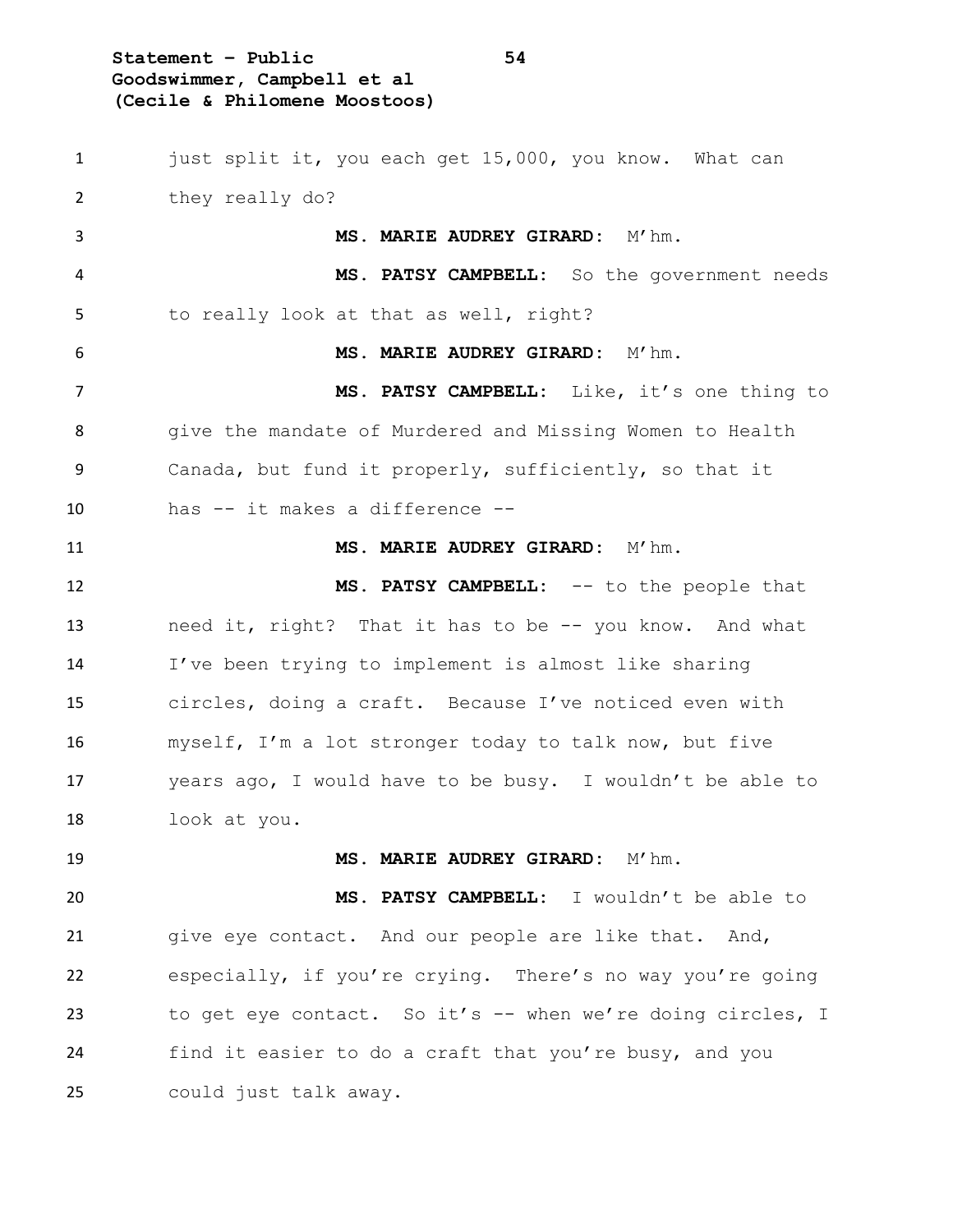**Statement – Public 55 Goodswimmer, Campbell et al (Cecile & Philomene Moostoos)** 1 MS. MARIE AUDREY GIRARD: M'hm. **MS. PATSY CAMPBELL:** And it's working in Sturgeon with the women's group. **MS. BRENDA GOODSWIMMER:** I do a women's group -- **MS. MARIE AUDREY GIRARD:** M'hm. 7 MS. BRENDA GOODSWIMMER: -- every two weeks. And the circle is getting bigger. I do crafts. **MS. MARIE AUDREY GIRARD:** M'hm. **MS. BRENDA GOODSWIMMER:** Teach them crafts. **MS. MARIE AUDREY GIRARD:** And on your side, Brenda, do you have any recommendations on how -- I -- I know, Patsy, you shared, like, really interesting recommendation, but do you have yourself things that you would like to see changing? Or any recommendations on how to change things? **MS. BRENDA GOODSWIMMER:** I think she said it all. **MS. MARIE AUDREY GIRARD:** Okay. That's good. **MS. BRENDA GOODSWIMMER:** Like, because I work -- I had the experience of working with the Indian residential school -- **MS. MARIE AUDREY GIRARD:** M'hm. **MS. BRENDA GOODSWIMMER:** -- survivors, and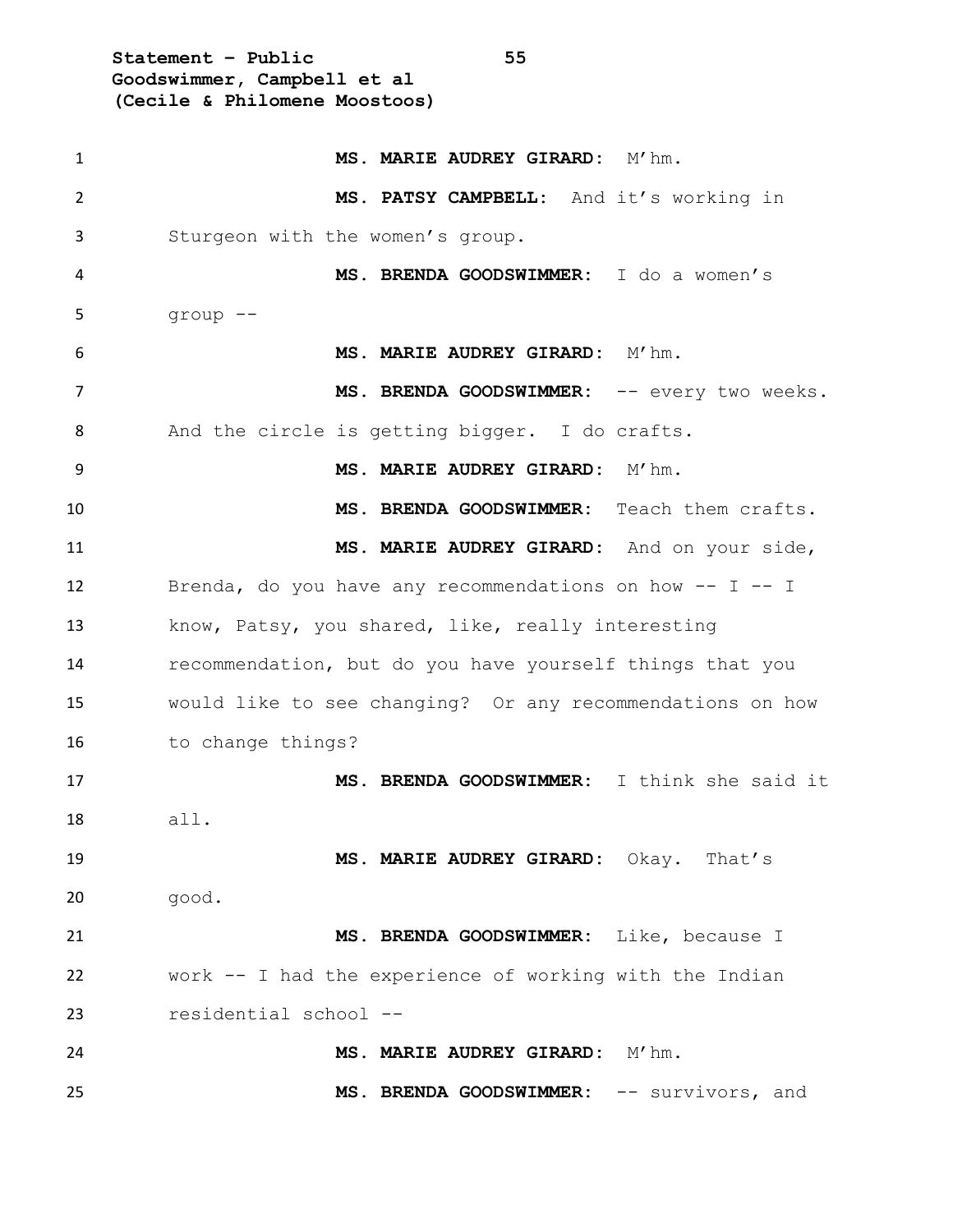**Statement – Public 56 Goodswimmer, Campbell et al (Cecile & Philomene Moostoos)**

1 through the healing foundation money, we -- like, we had workshops, all different kinds of workshops. And say the -- like, the sexual abuse, the parenting -- there was -- we had so many topics: parenting, sexual abuse, drug and alcohol, grief and loss -- what's that one? My mind went black. Anyways, we had a lot of healing workshops. And it started off small 'cause you can't force them to come to the workshop, right? They have to want -- **MS. MARIE AUDREY GIRARD:** M'hm. **MS. BRENDA GOODSWIMMER:** -- want. But -- but then the circle started getting bigger 'cause this one shared it with that one it was good. And then the circle started getting bigger. They started sharing. And I seen a big difference in those Indian residential school survivors. They started -- 'cause at first, they were like 16 this. Then six months later, they'd -- they -- they were able to talk. **MS. MARIE AUDREY GIRARD:** M'hm. **MS. BRENDA GOODSWIMMER:** And that -- that really helped. Like she said, nobody come to see me. Nobody come to see us after my mom's death. **MS. MARIE AUDREY GIRARD:** M'hm. **MS. BRENDA GOODSWIMMER:** And, yeah. So that inter -- intergenerational, it still happens 'cause it just 25 keeps going 'cause nobody there to -- how would I say it?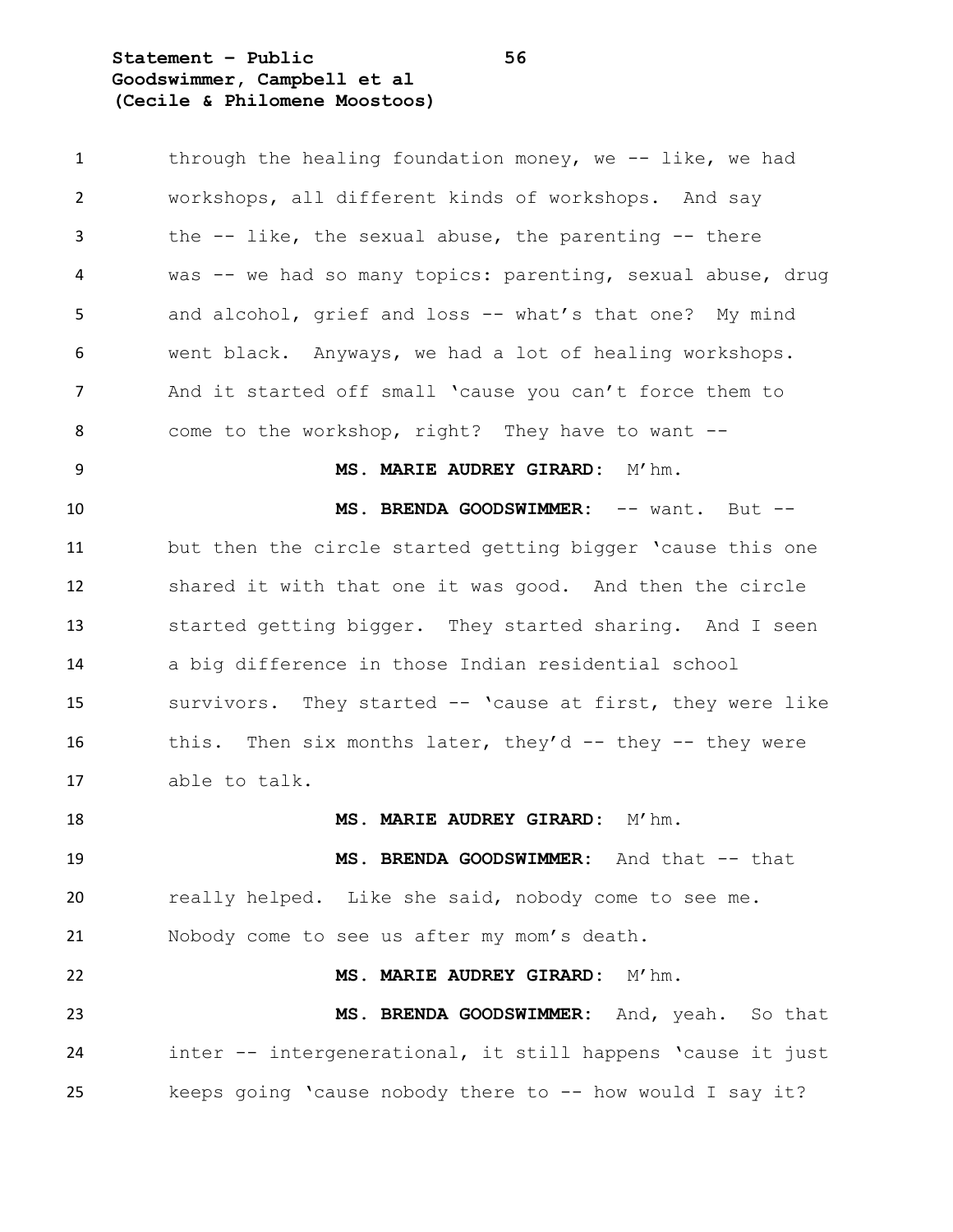# **Statement – Public 57 Goodswimmer, Campbell et al (Cecile & Philomene Moostoos)**

 Like the -- my mom, the intergenerational, what she went through, they never had workshops -- **MS. MARIE AUDREY GIRARD:** M'hm. 4 MS. BRENDA GOODSWIMMER:  $--$  or anything for her after she left the -- the residential school. So it -- like she said, we -- it's got to be broken. **MS. MARIE AUDREY GIRARD:** M'hm. 8 MS. BRENDA GOODSWIMMER: And that's what I told my kids, my daughters. Like, you got to -- you got to hug your daughters, your kids. Tell them you love them. Protect them. Like, there's so much in this world now with the drugs, alcohol, and so much happening. Like, we have to break the cycle. **MS. MARIE AUDREY GIRARD:** M'hm. **MS. BRENDA GOODSWIMMER:** And watch who babysits your kids and, you know. And make -- like, with my -- my son, when he -- they'd drink, I went and took the little granddaughter out of that house -- **MS. MARIE AUDREY GIRARD:** M'hm. **MS. BRENDA GOODSWIMMER:** -- to protect her. But now, I'm living with my son in my house where I raised my kids, after I lost my husband. I've been with my son and his -- 'cause he's a single parent -- **MS. MARIE AUDREY GIRARD:** M'hm. **MS. BRENDA GOODSWIMMER:** -- of the six-year-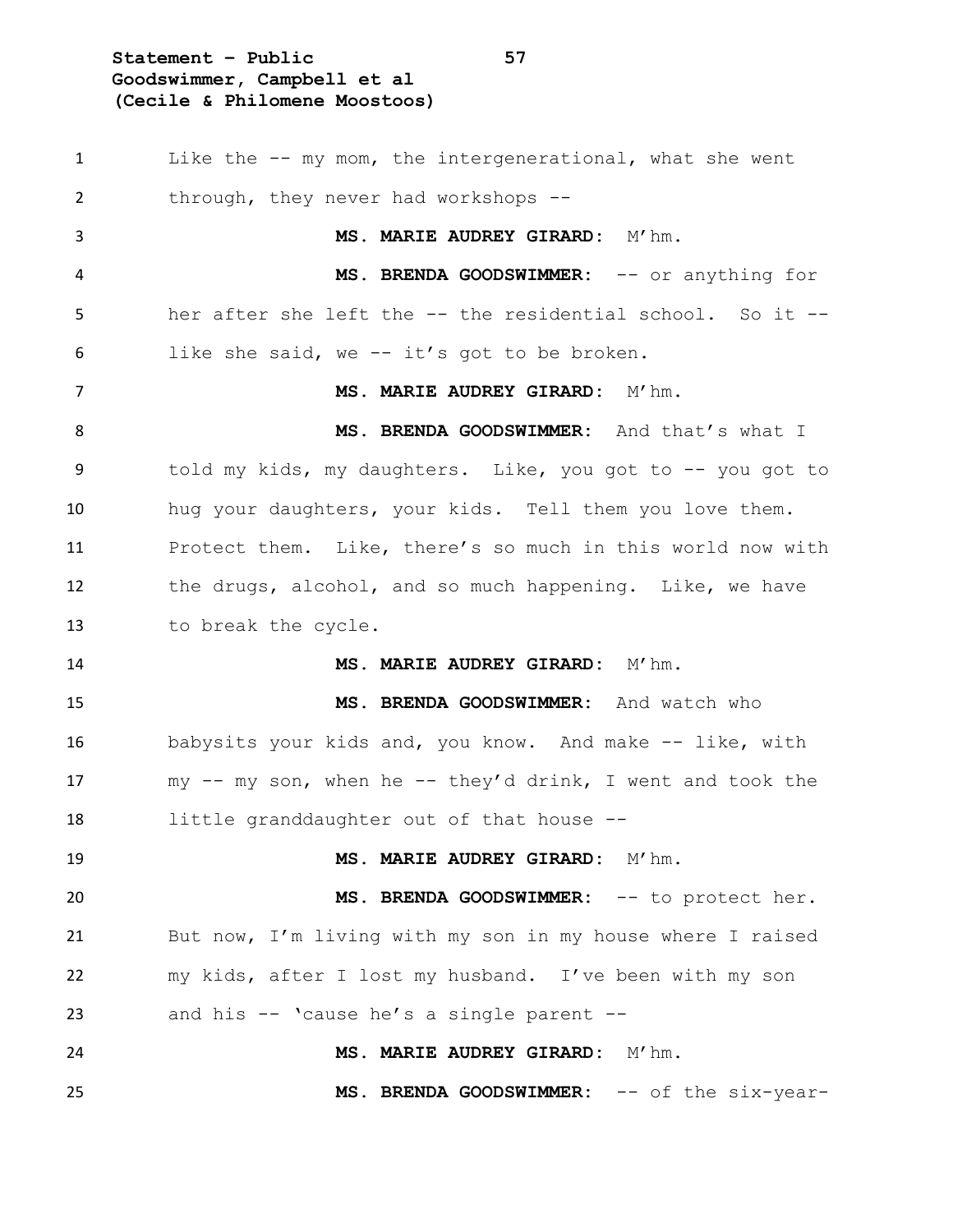## **Statement – Public 58 Goodswimmer, Campbell et al (Cecile & Philomene Moostoos)**

 old girl. So I live with -- with him, just the three of us.

 **MS. MARIE AUDREY GIRARD:** M'hm. **MS. PATSY CAMPBELL:** And when we lost our sister, I figure we lost her about mid -- early November was the last time -- within a week of her last sighting, I was able to track down, between her friend. I reported her missing three times before an actual missing persons file was opened in January. And it's confirmed in the news -- newspaper clippings here: (as read) Although she was reported missing in January, police believe she may have been missing since as early as November. He didn't say -- said RCMP spokesman Constable Ian Sanderson. He didn't say why she wasn't reported missing until January. Although, I challenged them right away. I was here on this date, I spoke to this constable, I was here on that date. **MS. MARIE AUDREY GIRARD:** M'hm. **MS. PATSY CAMPBELL:** But they didn't open 22 the file 'til January. So, again, there we were -- where I feel like even though they helped me a lot after her body was found, leading up to that -- **MS. MARIE AUDREY GIRARD:** M'hm.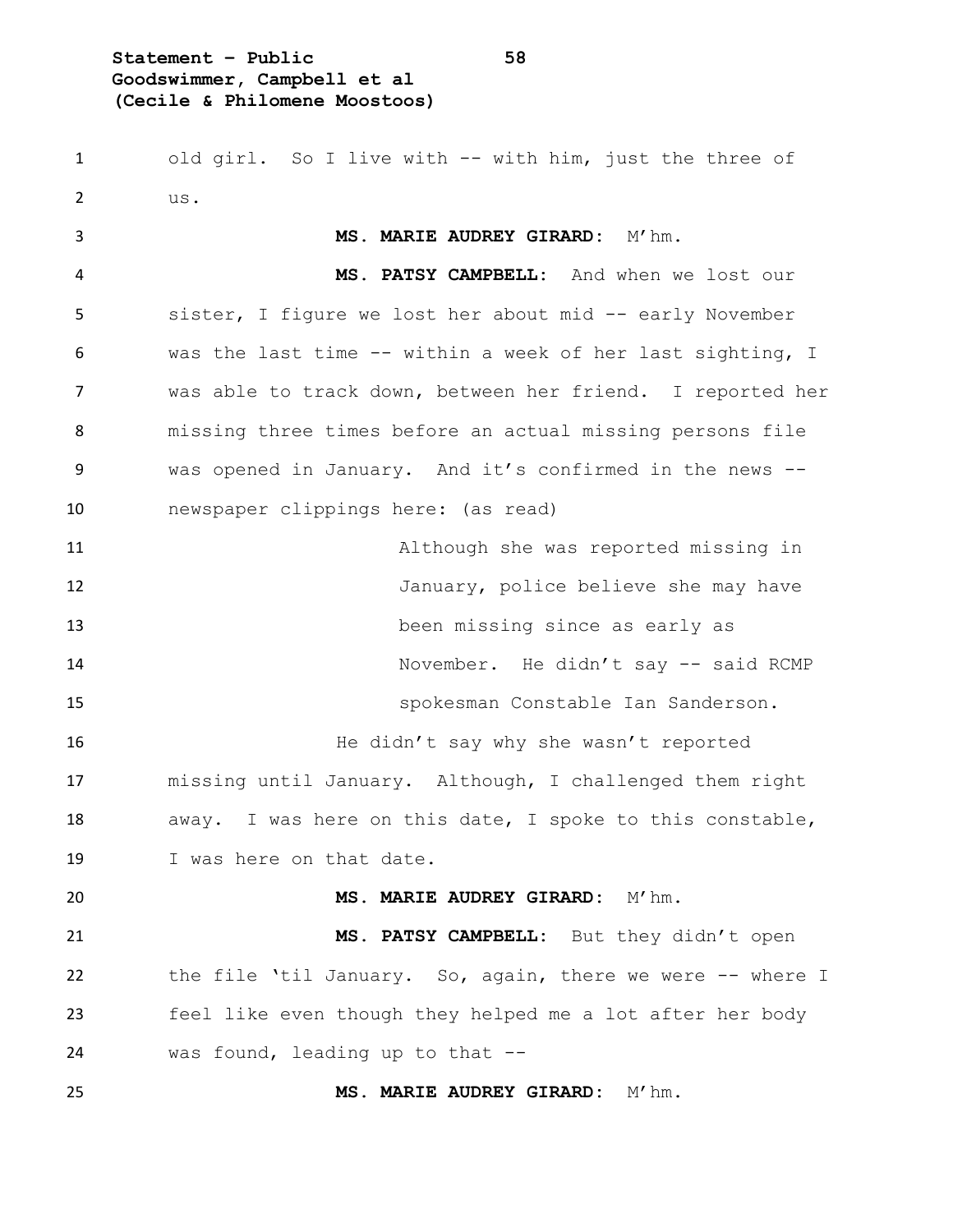**Statement – Public 59 Goodswimmer, Campbell et al (Cecile & Philomene Moostoos)**

| $\mathbf{1}$ | MS. PATSY CAMPBELL: -- I didn't get the                    |
|--------------|------------------------------------------------------------|
| 2            | help, you know, that I needed and was searching for. I     |
| 3            | made my own posters and went plastered them around Grande  |
| 4            | Prairie, me and my friends.                                |
| 5            | MS. MARIE AUDREY GIRARD: So do you remember                |
| 6            | the answer you receive when you actually went to the RCMP  |
| 7            | and told your sister was missing?                          |
| 8            | MS. PATSY CAMPBELL: Well, the first time,                  |
| 9            | he took the name and number $--$ my name $--$              |
| 10           | MS. MARIE AUDREY GIRARD: Okay.                             |
| 11           | MS. PATSY CAMPBELL: -- my number contact.                  |
| 12           | And I assumed there would be a file opened, right?         |
| 13           | MS. MARIE AUDREY GIRARD: M'hm.                             |
| 14           | MS. PATSY CAMPBELL: Based on the                           |
| 15           | information the information they took from me. And I       |
| 16           | hadn't heard, hadn't heard, so I phoned again. Like, I     |
| 17           | waited a month or so, then I phoned again. And then that   |
| 18           | was taken over the phone. And then, I think, then January  |
| 19           | was then -- I said, "I want a file number."                |
| 20           | MS. MARIE AUDREY GIRARD: M'hm.                             |
| 21           | MS. PATSY CAMPBELL: Like, I want to walk                   |
| 22           | away with a number I can reference. And that was when they |
| 23           | opened a file.                                             |
| 24           | MS. MARIE AUDREY GIRARD: I see.                            |
| 25           | MS. PATSY CAMPBELL: So Christmas had come                  |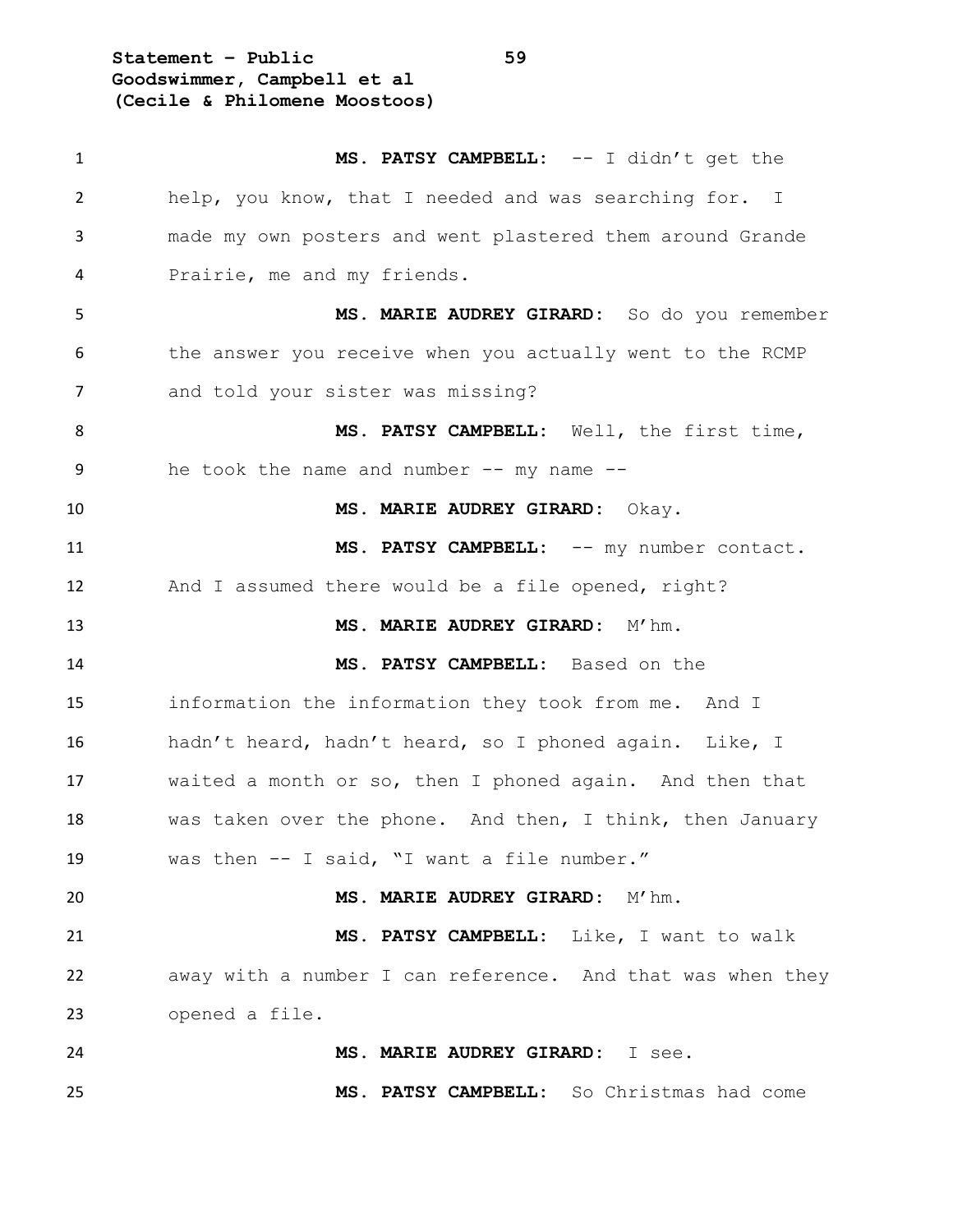**Statement – Public 60 Goodswimmer, Campbell et al (Cecile & Philomene Moostoos)**

1 and gone, she wasn't at the supper table with us. And we knew something, you know. Her -- her -- she had just got an apartment with her friends. She hadn't been home. You know, there was just absolutely no sign of her. **MS. BRENDA GOODSWIMMER:** And the -- the unknown. Like, going to bed wondering, where is she? Waking up. **MS. PATSY CAMPBELL:** (Indiscernible). **MS. BRENDA GOODSWIMMER:** For six months, it was a living hell for us -- **MS. MARIE AUDREY GIRARD:** M'hm. **MS. BRENDA GOODSWIMMER:** -- trying to sleep 13 and wake up. And now, just to think of these ones that are missing. Like -- **MS. MARIE AUDREY GIRARD:** M'hm. M'hm. **MS. BRENDA GOODSWIMMER:** -- some of them, 17 like in Valleyview, the -- my friend there, her daughter's 18 been gone ten years. I just can't imagine. No wonder why she's into drugs. **MS. PATSY CAMPBELL:** M'hm. **MS. BRENDA GOODSWIMMER:** And, you know, 'cause they still haven't found her. **MS. MARIE AUDREY GIRARD:** M'hm. **MS. BRENDA GOODSWIMMER:** She doesn't know where she -- you know, where this daughter is. You know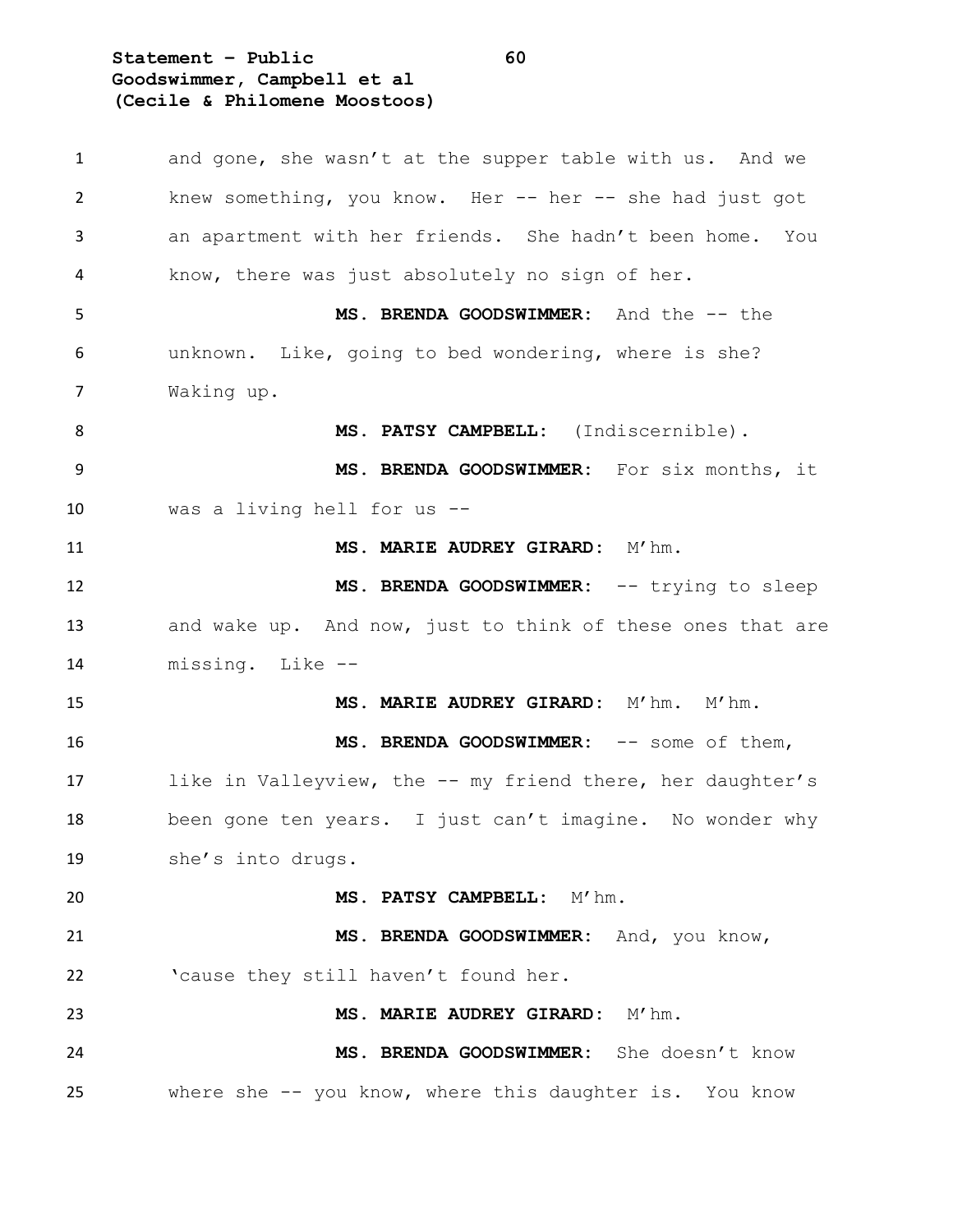**Statement – Public 61 Goodswimmer, Campbell et al (Cecile & Philomene Moostoos)**

 [Friend 1]? Her daughter. And us, ours was only six months. It was -- it was so hard, eh? **MS. PATSY CAMPBELL:** Yeah. **MS. BRENDA GOODSWIMMER:** Waking up, where is she? Going to bed, you know. We went through a lot of stress worried about her, wondering where to -- that 7 happened to us. For -- to wait ten years 'til -- I don't 8 know. **MS. MARIE AUDREY GIRARD:** M'hm. 10 MS. BRENDA GOODSWIMMER: Just -- yeah, I just feel for those families. **MS. PATSY CAMPBELL:** And the other part is the justice system itself. If you have -- you know, if the justice system has proof so-and-so killed, like, it's really painful to know that person can just walk in, grab a 16 piece of paper, and walk back out. That's really hurtful. If there's obvious proof this person is guilty -- **MS. MARIE AUDREY GIRARD:** M'hm. **MS. PATSY CAMPBELL:** -- of a murder, like, why do they let him out? You know, it's disregard for the human's life in my mind. And the justice system -- justice of Canada, not just Alberta. Canada. The Criminal Code of Canada -- **MS. MARIE AUDREY GIRARD:** M'hm. **MS. PATSY CAMPBELL:** -- needs to change in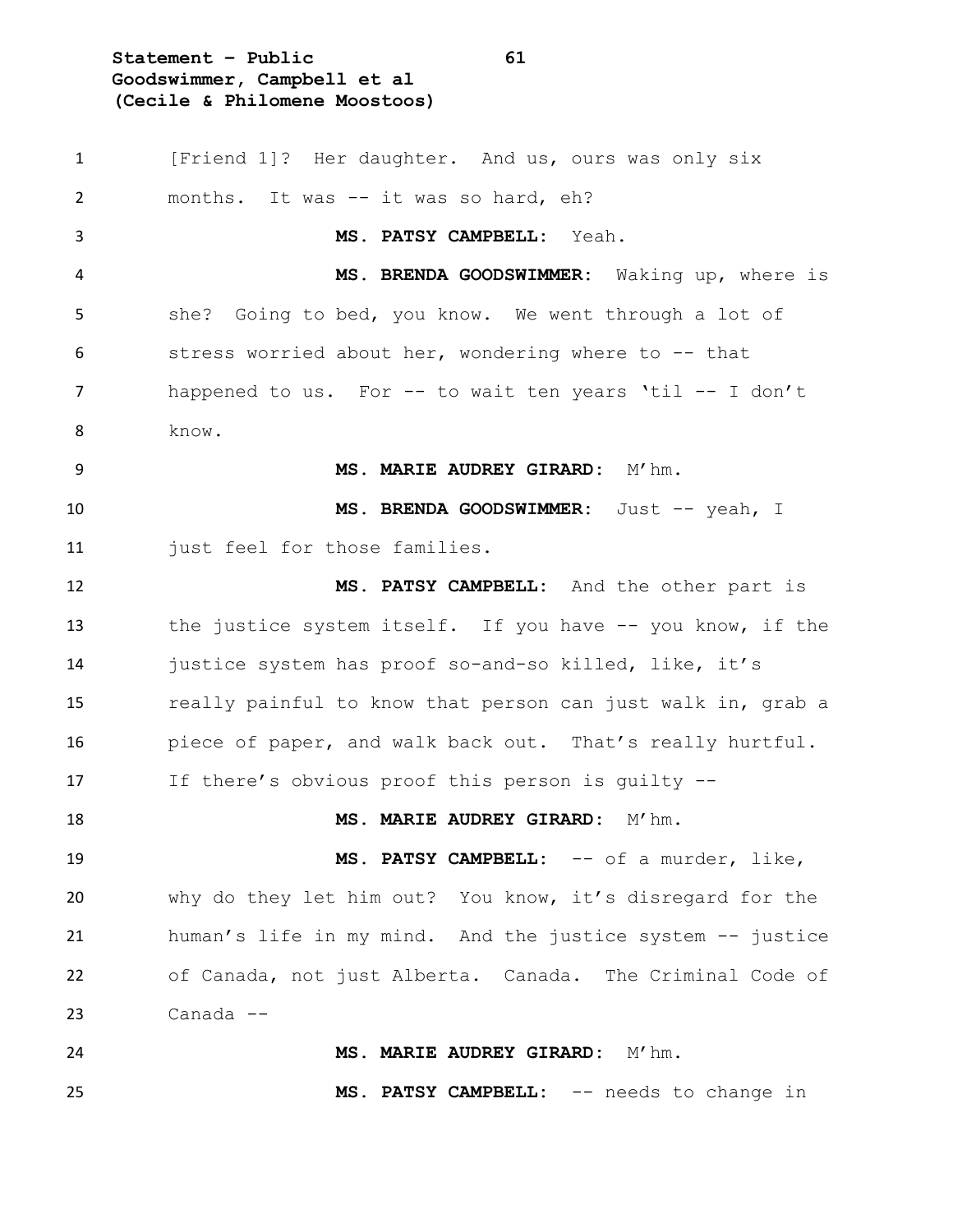## **Statement – Public 62 Goodswimmer, Campbell et al (Cecile & Philomene Moostoos)**

1 such a way that when there is very obvious guilt, that these people should not be allowed out again. **MS. MARIE AUDREY GIRARD:** M'hm. **MS. PATSY CAMPBELL:** And the -- the sentences have to be worthy of a person's life. Not two years and plea bargain with the Crown. That really bothers me, how one's life could be plea bargained. You know, it's 8 just like a friend -- it's just like a handshake, you know, that person isn't worth nothing. Let's shake and agree to their life is only worth two years, six months. **MS. MARIE AUDREY GIRARD:** M'hm. So, if I may ask, I don't know if you've heard about the Gladue report. **MS. PATSY CAMPBELL:** Yeah. I'm aware -- **MS. MARIE AUDREY GIRARD:** Yeah. **MS. PATSY CAMPBELL:** -- of the Gladue report. **MS. MARIE AUDREY GIRARD:** So what will be your opinion. Like, why -- because the Gladue report, basically, what it does is that, for instance, if we have a person that is from -- from a First Nation community, and he's an offender, when it comes to sentencing, like, the 23 judge will be taking consideration, for instance, the trauma he has been, like, through. Like his historic trauma, intergenerational trauma.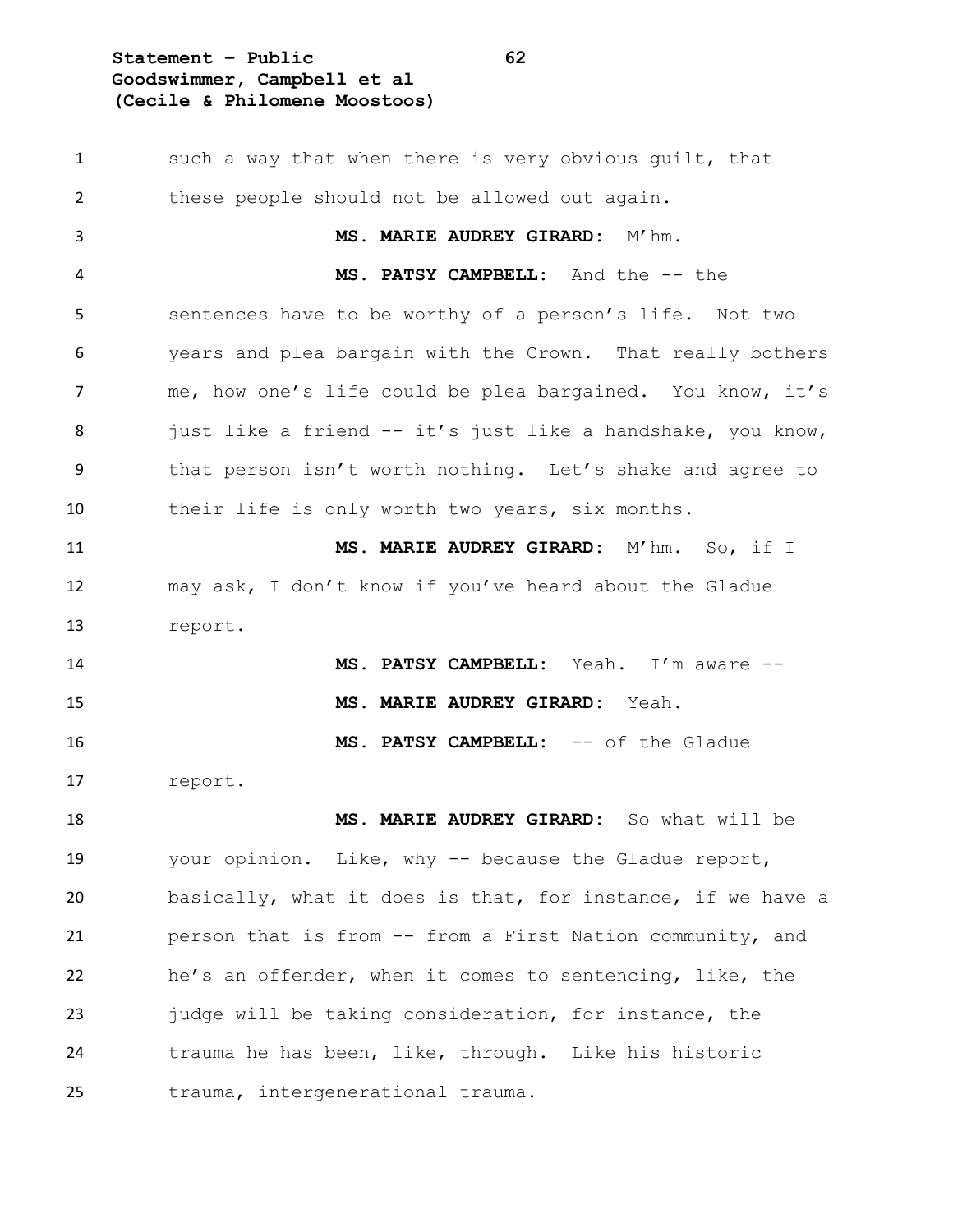**Statement – Public 63 Goodswimmer, Campbell et al (Cecile & Philomene Moostoos)**

 **MS. PATSY CAMPBELL:** M'hm. **MS. MARIE AUDREY GIRARD:** And sometime the sentencing is not as much as another person, so that makes that sometimes for, like, a crime for a murder or something like this, the person will receive a lesser sentence. **MS. PATSY CAMPBELL:** M'hm. **MS. MARIE AUDREY GIRARD:** But considering the trauma the person have been through. So I would be -- and that's -- we've been hearing that a lot in the hearing. That, for instance, some people don't receive punishment -- 11 the right punishment, but at the same time, when we are thinking about the Gladue report, it's to -- in fact, to counter -- like, to be able to say that we recognize that this person had a trauma. And that this trauma probably led him to do this things. So how -- what will be your opinion on that? Should we be recognizing those thing? Is this, like, part -- is our system, justice system, works properly in your opinion? **MS. PATSY CAMPBELL:** No. I understand the Gladue report. And I understand the trauma in, you know, if I went and committed murder based on what I carry today -- **MS. MARIE AUDREY GIRARD:** M'hm. **MS. PATSY CAMPBELL:** -- you know, without taking, you know, a lot of time thinking it through to give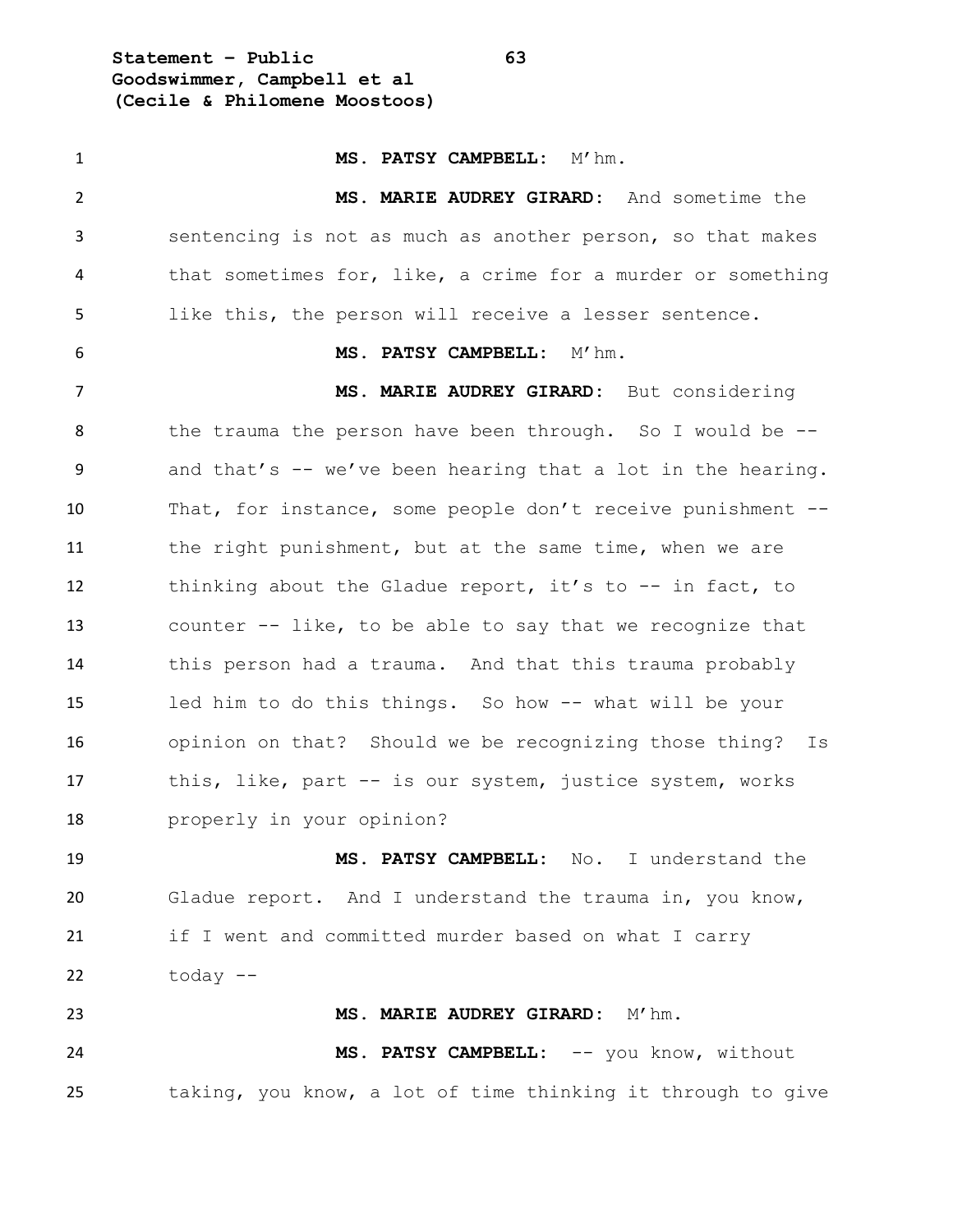**Statement – Public 64 Goodswimmer, Campbell et al (Cecile & Philomene Moostoos)**

 you an answer, there should be a minimum -- **MS. MARIE AUDREY GIRARD:** M'hm. **MS. PATSY CAMPBELL:** -- at minimum. **MS. MARIE AUDREY GIRARD:** M'hm. **MS. PATSY CAMPBELL:** Across the board. **MS. MARIE AUDREY GIRARD:** Yeah. **MS. PATSY CAMPBELL:** You kill somebody, you know, I don't know if it -- the number should be five years, but there should be a minimum. **MS. MARIE AUDREY GIRARD:** M'hm. **MS. PATSY CAMPBELL:** You just took somebody's life. **MS. MARIE AUDREY GIRARD:** M'hm. **MS. PATSY CAMPBELL:** And I understand we all have trauma. You know, there's probably no First Nation person walking around here that does not have trauma. **MS. MARIE AUDREY GIRARD:** M'hm. M'hm. **MS. PATSY CAMPBELL:** I understand that, but that should not supersede somebody's life. **MS. MARIE AUDREY GIRARD:** M'hm. **MS. PATSY CAMPBELL:** That life is life. **MS. MARIE AUDREY GIRARD:** M'hm. **MS. PATSY CAMPBELL:** They can't come back. 24 This person can sit in jail for, you know, if it was a minimum of five years, they can heal. They can work on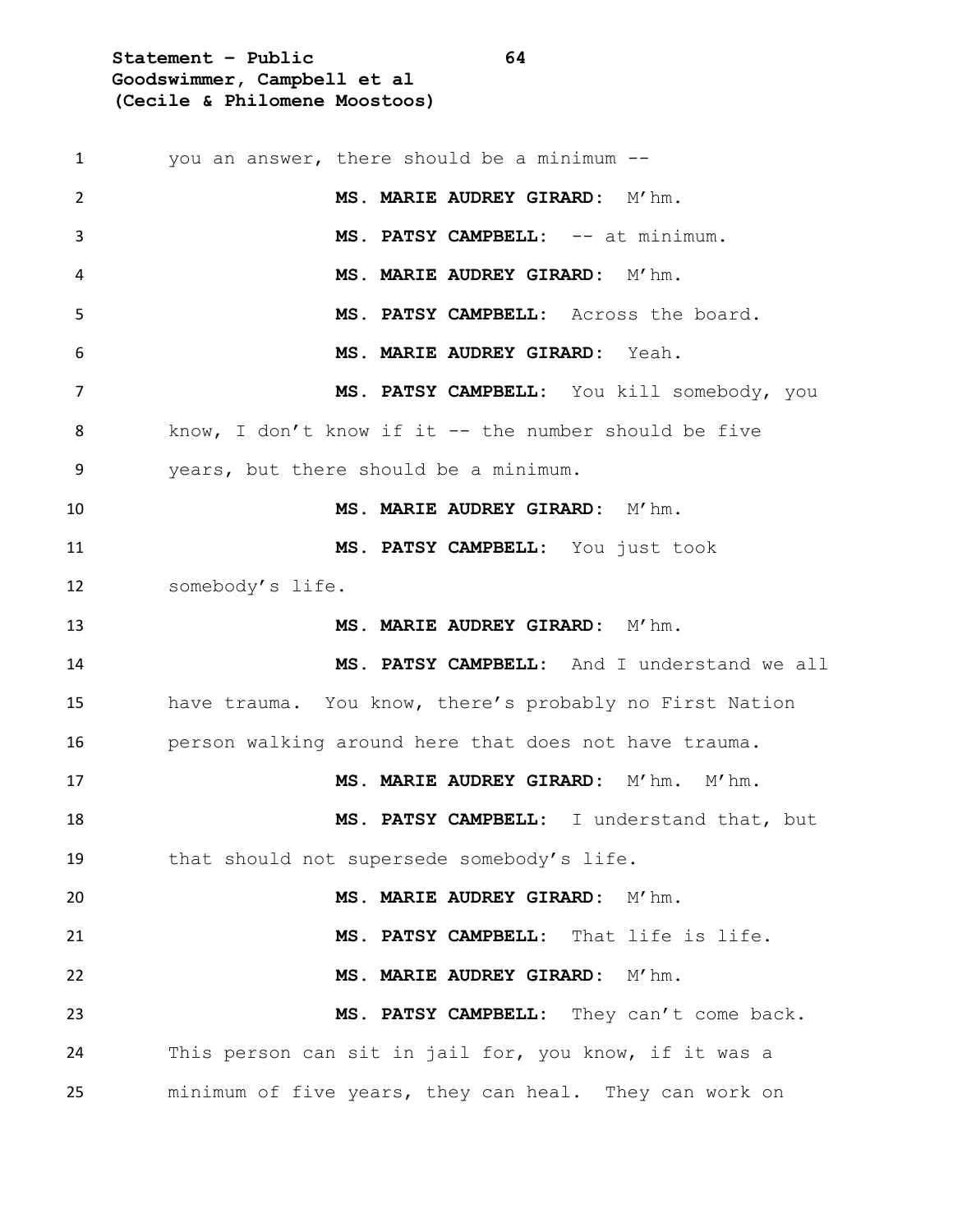**Statement – Public 65 Goodswimmer, Campbell et al (Cecile & Philomene Moostoos)**

 their trauma. This person that's six feet under the ground, has no opportunity. **MS. MARIE AUDREY GIRARD:** M'hm. **MS. PATSY CAMPBELL:** So a fast, quick answer, that would be my answer. **MS. MARIE AUDREY GIRARD:** That's -- **MS. PATSY CAMPBELL:** That if there -- **MS. MARIE AUDREY GIRARD:** Thank -- **MS. PATSY CAMPBELL:** -- has to be a minimum, you know. Taking into consideration that they, you know, have been traumatized -- **MS. MARIE AUDREY GIRARD:** M'hm. **MS. PATSY CAMPBELL:** -- sexually abused, beaten up, but -- you name it, right? **MS. MARIE AUDREY GIRARD:** M'hm. **MS. PATSY CAMPBELL:** All of it. There still should be a minimum -- **MS. MARIE AUDREY GIRARD:** Minimum. **MS. PATSY CAMPBELL:** -- that has -- **MS. MARIE AUDREY GIRARD:** M'hm. **MS. PATSY CAMPBELL:** -- to be served globally because a life is a life. And that person is six feet under the ground. They don't have the opportunity to heal from trauma as that person sitting in jail does, if they even go to jail. Depends how good the writer is.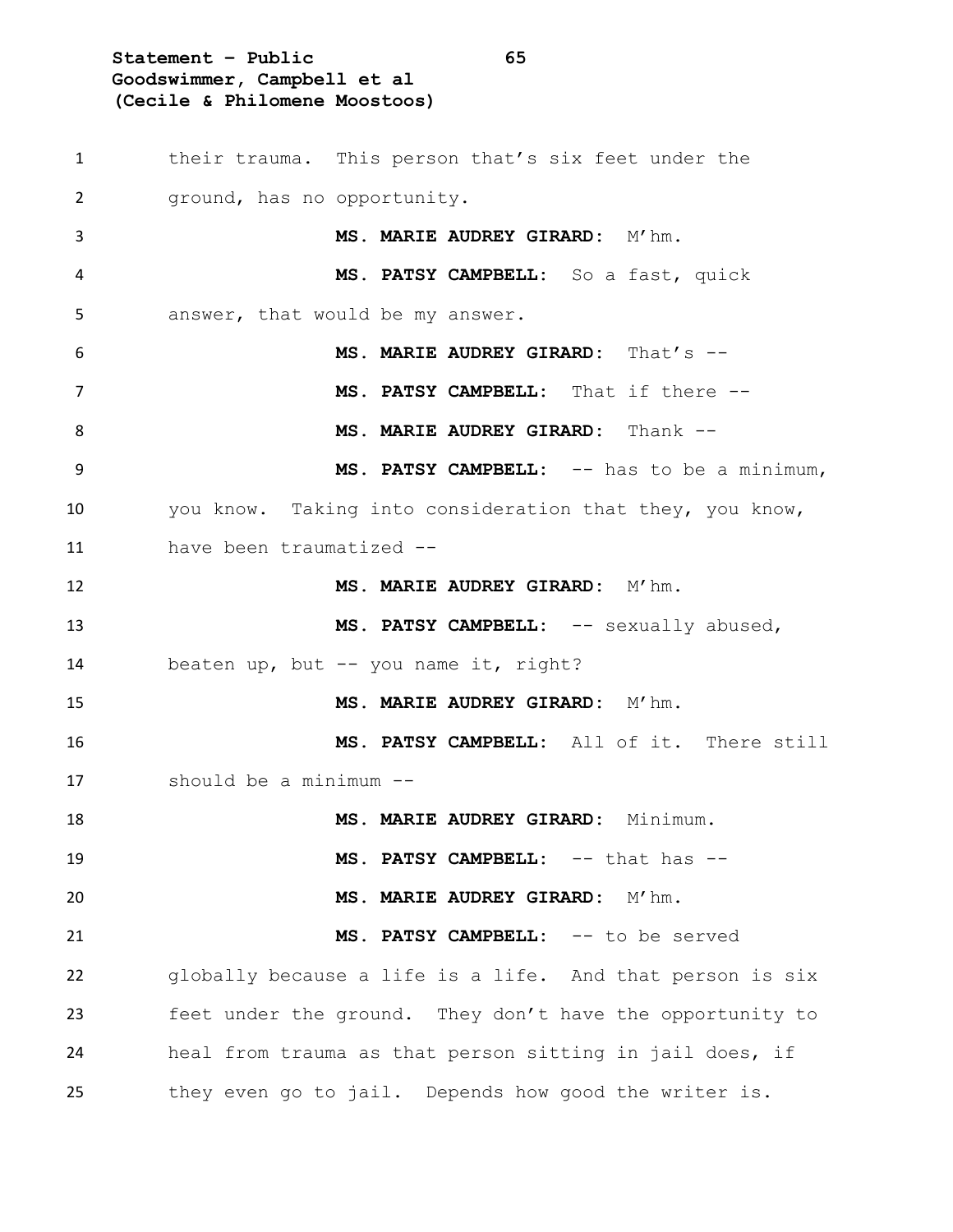**Statement – Public 66 Goodswimmer, Campbell et al (Cecile & Philomene Moostoos)**

 There's some very good writers out there. **MS. MARIE AUDREY GIRARD:** M'hm. **MS. PATSY CAMPBELL:** They could walk away without not even paying the price of that person's life. That's not right. I don't care how traumatized you are. Life is life. **MS. MARIE AUDREY GIRARD:** M'hm. **MS. PATSY CAMPBELL:** It can't be brought back. My mom's life can't be brought back. **MS. MARIE AUDREY GIRARD:** M'hm. **MS. PATSY CAMPBELL:** My sister's life cannot be brought back. And all he paid for was two weeks -- **MS. MARIE AUDREY GIRARD:** M'hm. 14 MS. PATSY CAMPBELL: -- for moving her body. That's all he got. And the only reason he got two weeks, 'cause he breached and had to do dead time. That two weeks. So he -- **MS. MARIE AUDREY GIRARD:** Oh. **MS. PATSY CAMPBELL:** -- his lawyer plea bargained for that dead time of two weeks was equivalent to moving her body. **MS. MARIE AUDREY GIRARD:** Yeah. **MS. PATSY CAMPBELL:** So I don't think that fair -- that's fair. **MS. MARIE AUDREY GIRARD:** Okay.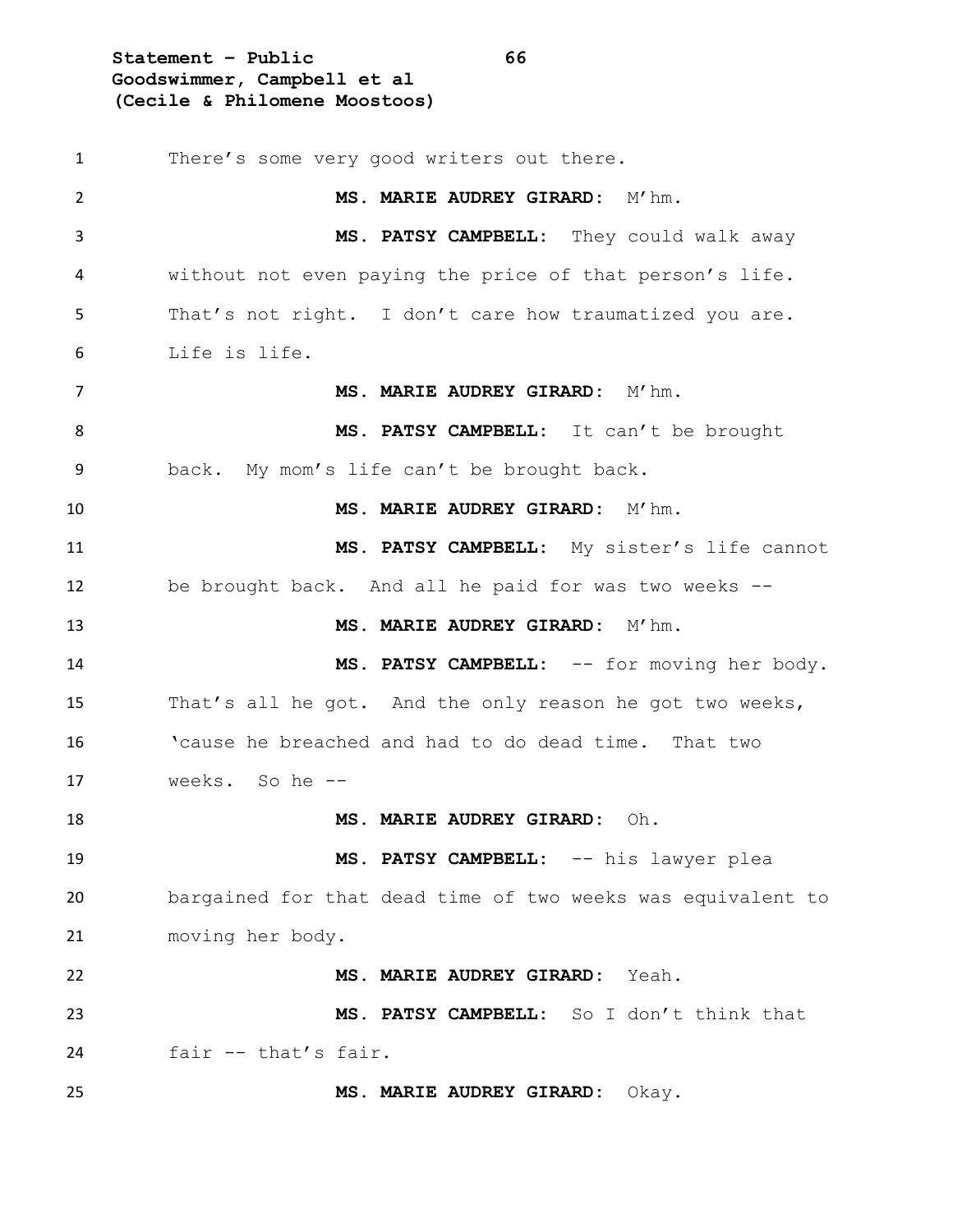**Statement – Public 67 Goodswimmer, Campbell et al (Cecile & Philomene Moostoos)**

 **MS. PATSY CAMPBELL:** So that's probably the quickest way I could answer -- **MS. MARIE AUDREY GIRARD:** That's good. Thank you. **MS. PATSY CAMPBELL:** -- Gladue report. **MS. MARIE AUDREY GIRARD:** Well, thank you. That's it because we had, like, many people, like, telling us, like, the same thing you're -- you're telling us today. And I'm just wondering what's the, like, the feeling about it. 11 MS. PATSY CAMPBELL: M'hm. **MS. MARIE AUDREY GIRARD:** Right? With in -- most of the people answered exactly what you just said. That it has to be still fair. Like -- **MS. PATSY CAMPBELL:** Yeah. It still has to be fair. **MS. MARIE AUDREY GIRARD:** Yeah, exactly. **MS. PATSY CAMPBELL:** That person doesn't have an opportunity to come back -- **MS. MARIE AUDREY GIRARD:** M'hm. **MS. PATSY CAMPBELL:** -- and go sit in jail and have three meals a day, and a warm bed, and an Elder doing ceremony for them. They don't have that opportunity, so -- **MS. MARIE AUDREY GIRARD:** M'hm.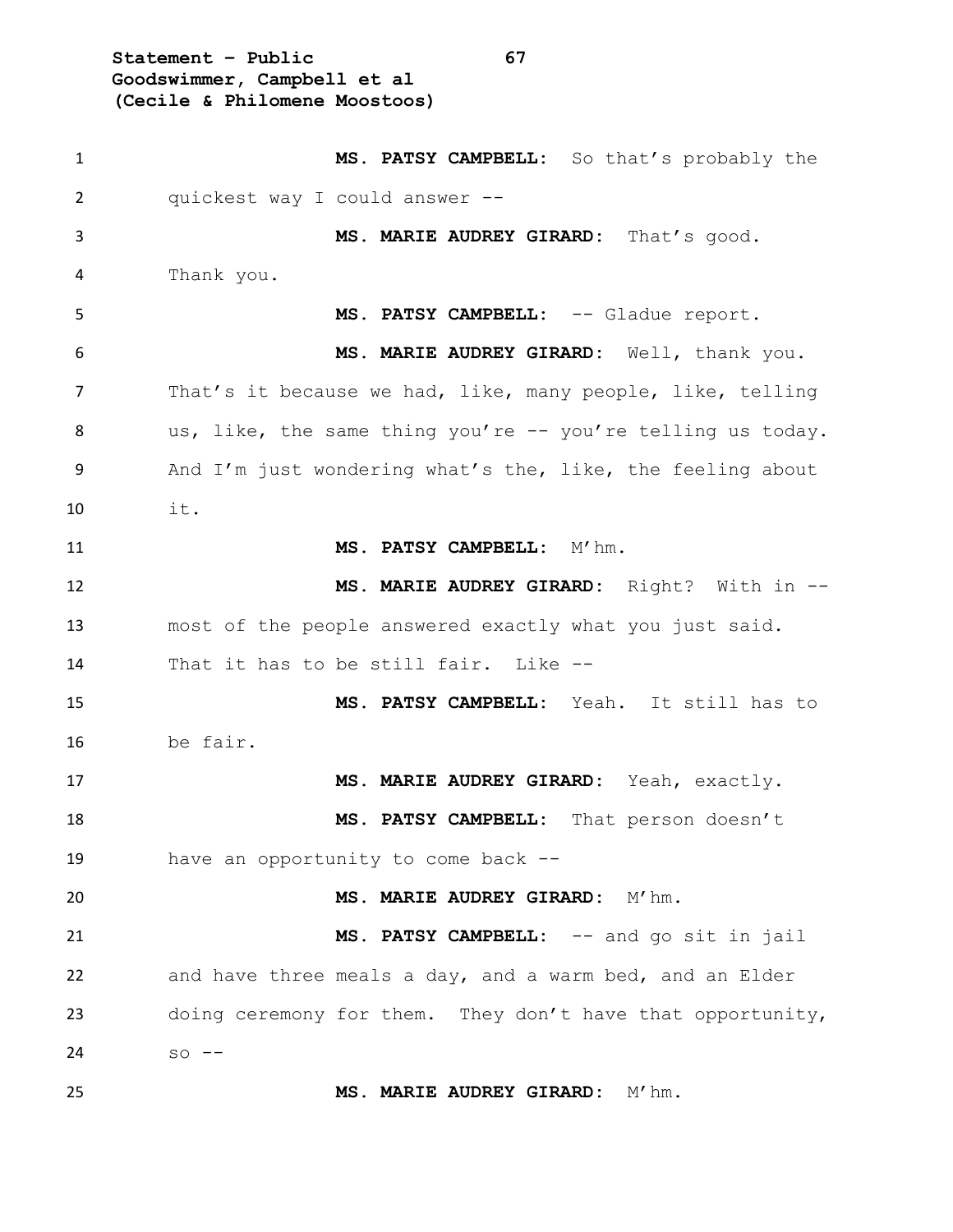**Statement – Public 68 Goodswimmer, Campbell et al (Cecile & Philomene Moostoos)**

 **MS. PATSY CAMPBELL:** -- you still have to pay for your actions. **MS. MARIE AUDREY GIRARD:** M'hm. **MS. PATSY CAMPBELL:** You know. **MS. MARIE AUDREY GIRARD:** Absolutely. **MS. PATSY CAMPBELL:** You can't go around hurting people intentionally, possibly, without paying the price. **MS. MARIE AUDREY GIRARD:** M'hm. **MS. PATSY CAMPBELL:** And some people do, right? Some people -- and if you're not making an effort to find healing, that's even worse because then you're just using a system, such as Gladue report, to get you off. **MS. MARIE AUDREY GIRARD:** M'hm. **MS. PATSY CAMPBELL:** But you continue to drink, you continue to drug, you continue to, you know, self-destruct without trying to heal yourself. So that's 18 the way I probably could best answer that. **MS. MARIE AUDREY GIRARD:** Thank you. Thank you. Well, you, basically -- like, all the question that I wanted to ask, have been asked, but I was wondering if you would like to add something else about what you shared with us today, this afternoon? **MS. BRENDA GOODSWIMMER:** Not real -- I think I'm done, but I just thought maybe our support here, Jerry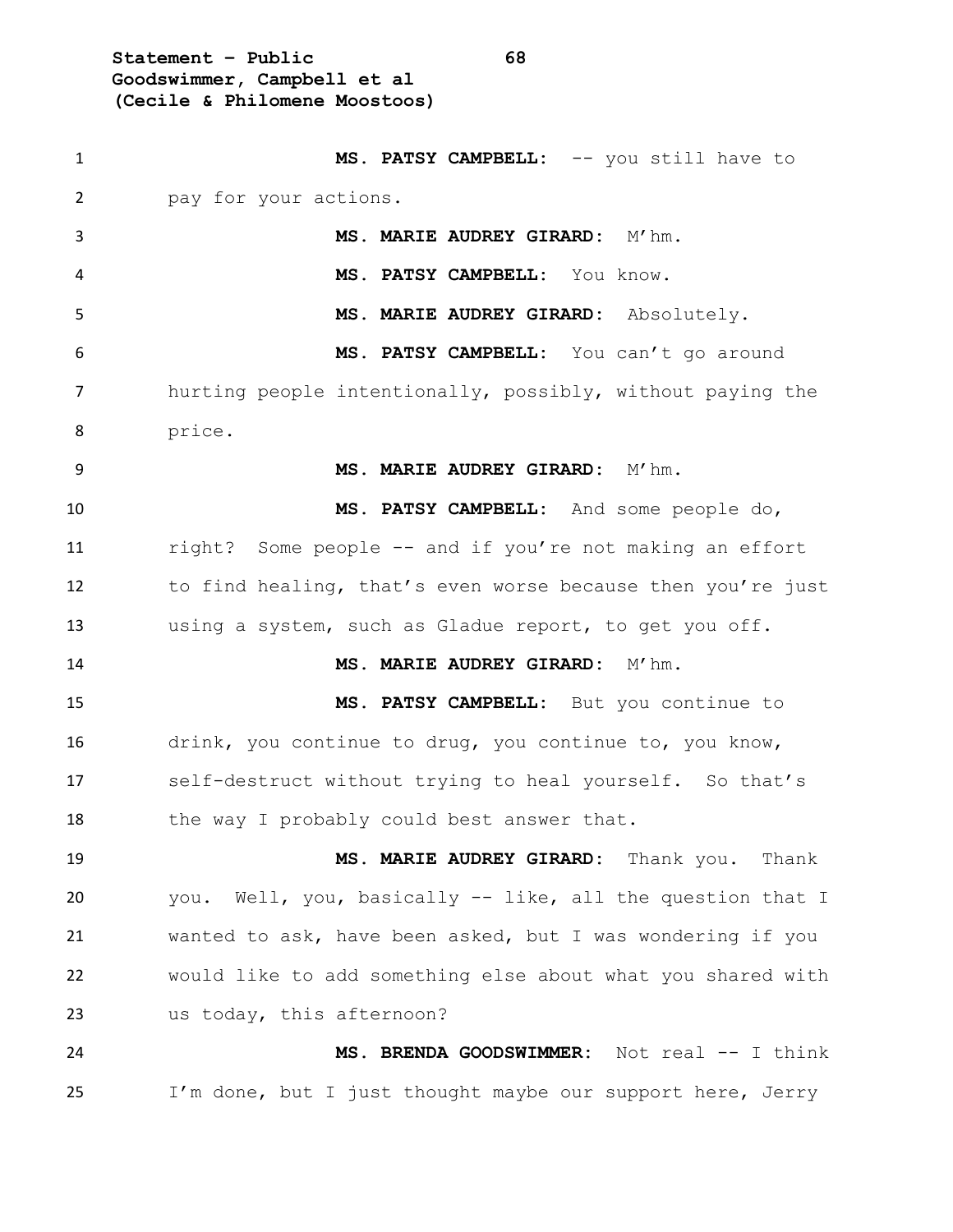**Statement – Public 69 Goodswimmer, Campbell et al (Cecile & Philomene Moostoos)**

 and Gary -- **MS. MARIE AUDREY GIRARD:** M'hm. 3 MS. BRENDA GOODSWIMMER: -- if they want to share something. How they feel about the missing, murdered woman. **MS. MARIE AUDREY GIRARD:** M'hm. 7 MS. BRENDA GOODSWIMMER: Maybe -- would you 8 guys want to share a little bit? **MR. GARY MOOSTOOS:** I could, yeah. **MS. BRENDA GOODSWIMMER:** How you feel and -- **MR. GARY MOOSTOOS:** Yeah. **MS. PATSY CAMPBELL:** 'Cause they've been our support -- **MS. MARIE AUDREY GIRARD:** Will -- will you -- **MS. BRENDA GOODSWIMMER:** -- through a number of sessions. **MS. MARIE AUDREY GIRARD:** Will you be comfortable then -- just have -- you will have, like, we'll need to get your consent -- **MR. GARY MOOSTOOS:** Yeah. **MS. MARIE AUDREY GIRARD:** -- that we will put you in the camera. So if it's okay, I'll be asking as well, are you comfortable if I turn the camera to you -- **MR. JERRY GOODSWIMMER:** Yeah.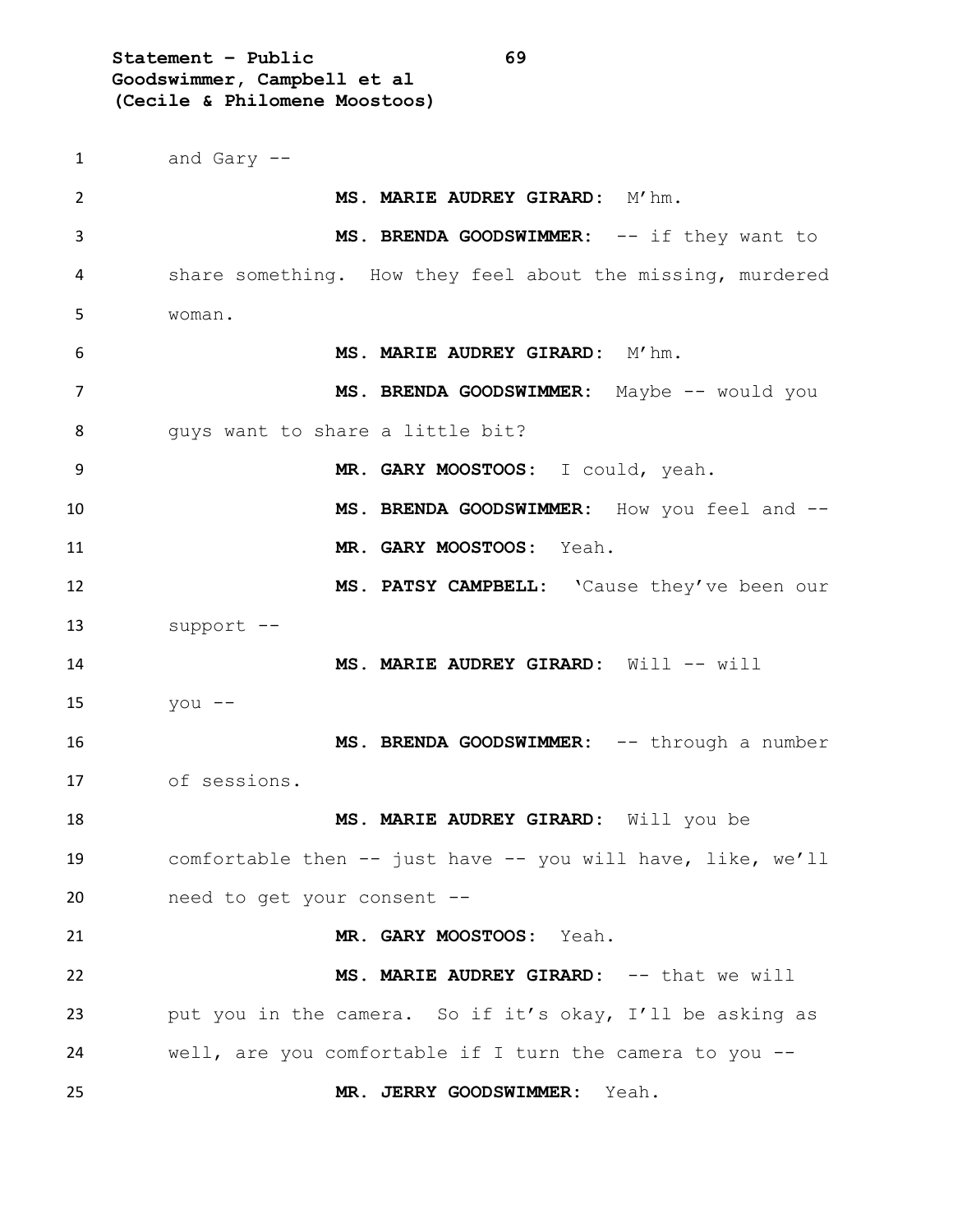**Statement – Public 70 Goodswimmer, Campbell et al (Cecile & Philomene Moostoos) MR. GARY MOOSTOOS:** Yeah. **MS. MARIE AUDREY GIRARD:** And then we're recording -- **MR. JERRY GOODSWIMMER:** He is. **MR. GARY MOOSTOOS:** I am. **MS. MARIE AUDREY GIRARD:** -- and that we're recording -- **MR. JERRY GOODSWIMMER:** He likes the camera. **MR. GARY MOOSTOOS:** I'm camera friendly. **MS. MARIE AUDREY GIRARD:** Okay. So then you'll hear record as well. **MR. GARY MOOSTOOS:** Okay. Yeah. **MS. MARIE AUDREY GIRARD:** And I will have to 14 get your consent as well afterwards. **MR. GARY MOOSTOOS:** Okay. **MS. MARIE AUDREY GIRARD:** Okay? **MR. GARY MOOSTOOS:** Close up. **MR. JERRY GOODSWIMMER:** (Indiscernible). **MS. BRENDA GOODSWIMMER:** You don't want to be there, Jerry? 21 MR. JERRY GOODSWIMMER: I'll -- I'll speak after. **MS. MARIE AUDREY GIRARD:** I'll just -- **MS. BRENDA GOODSWIMMER:** Okay. **MS. MARIE AUDREY GIRARD:** Yes, after. I'll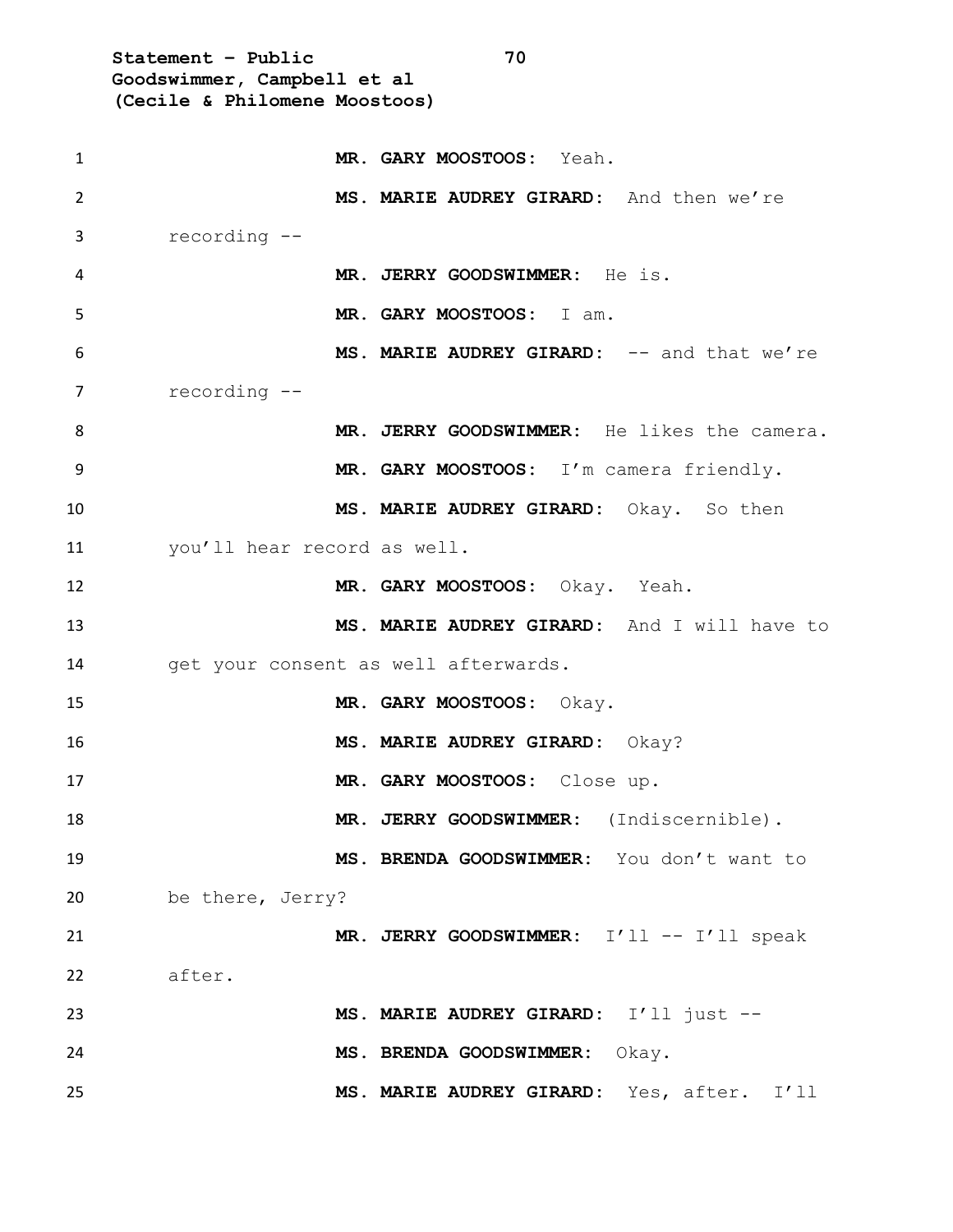**Statement – Public 71 Goodswimmer, Campbell et al (Cecile & Philomene Moostoos)**

move it after.

| $\overline{2}$ | MR. JERRY GOODSWIMMER: Right.                               |
|----------------|-------------------------------------------------------------|
| 3              | MS. BRENDA GOODSWIMMER: Okay.                               |
| 4              | MS. MARIE AUDREY GIRARD: 'Cause if not --                   |
| 5              | we'll be (Indiscernible), yes.                              |
| 6              | MR. JERRY GOODSWIMMER: Yeah.                                |
| 7              | MR. GARY MOOSTOOS: Okay. Are you ready?                     |
| 8              | MS. MARIE AUDREY GIRARD: I'm ready, if you                  |
| 9              | are.                                                        |
| 10             | MR. GARY MOOSTOOS: Yeah, okay. Well, yeah,                  |
| 11             | I -- I have been on the journey with my cousins here. I     |
| 12             | remember those days quite clearly when the news came. What  |
| 13             | really hurt me the most was watching them hurt, and the way |
| 14             | that the -- the justice system treated them. And            |
| 15             | remembering when my uncle was being investigated for even   |
| 16             | committing the crime of murder against his own daughter,    |
| 17             | and how that really in -- really impacted the family a lot. |
| 18             | MS. MARIE AUDREY GIRARD: M'hm.                              |
| 19             | MR. GARY MOOSTOOS: And how they                             |
| 20             | investigated him. And -- and how the -- even the Grande     |
| 21             | Prairie paper had to retract, and -- and apologize for the  |
| 22             | way that they -- that they portrayed Philomene in the       |
| 23             | paper, and kind of smeared her in a way. Kind of a real     |
| 24             | sly way.                                                    |
| 25             | MS. MARIE AUDREY GIRARD:<br>$M'$ hm.                        |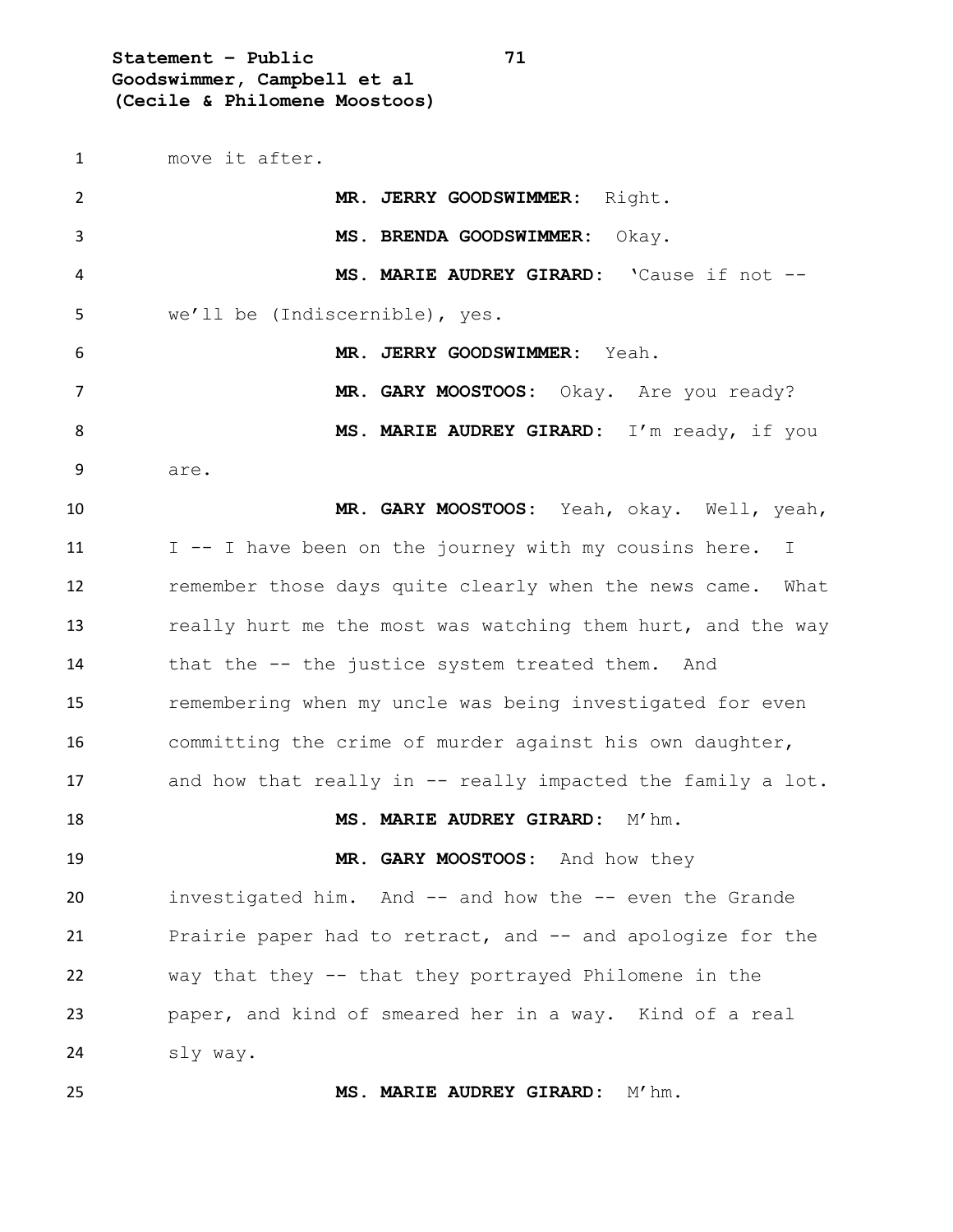**Statement – Public 72 Goodswimmer, Campbell et al (Cecile & Philomene Moostoos)**

1 MR. GARY MOOSTOOS: And -- in saying that the family didn't care that nothing was done, and why now. After her body was found, that all of a sudden now she's missing. So they had to retract that. And that -- that was some of the things that really stood out for me. And that so -- but always there's things missing. 7 Like, even with this Inquiry and this  $-$ 8 this hearing, like the cultural peace, the medicines and that. And I question where is that? And then they'll say, "Well, there's something happened." Or this or that, but really, you know, it -- that should be the -- in the forefront -- **MS. MARIE AUDREY GIRARD:** M'hm. **MR. GARY MOOSTOOS:** -- because looking after my two cousins here is -- is the -- is priority. And to open up their wounds and to send them off, there are certain ceremonies that could be done that could help them 18 in a way to leave what they need to leave here today with. And that's not in place. 20 And my -- my recommendation, I have a couple, would be that -- that Elders take a big role and actually a lead role in when a -- a missing or murdered woman is found, that they be the ones that accompany the RCMP or the police to -- to relay the -- the news to the family. And play a big role in supporting the family from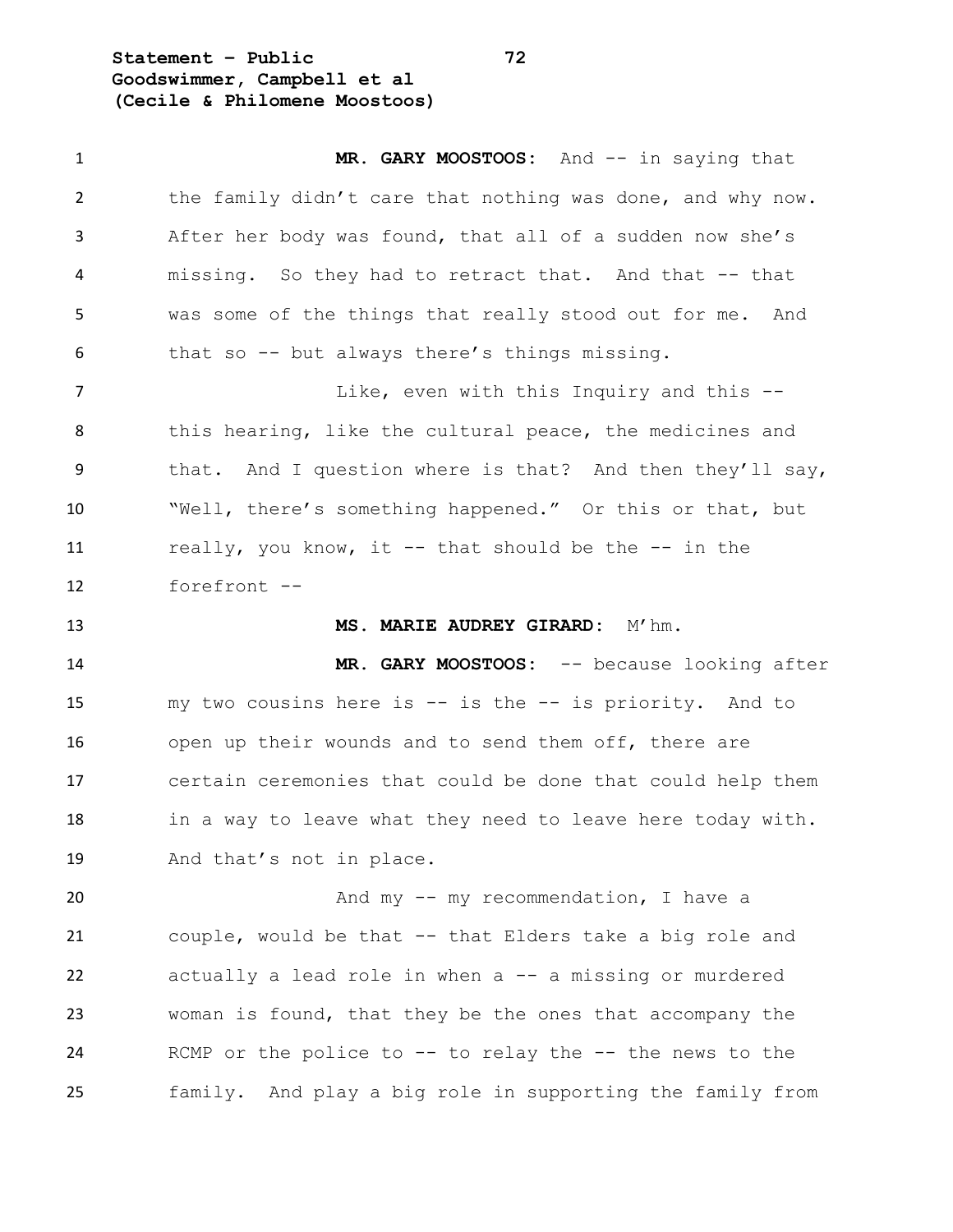**Statement – Public 73 Goodswimmer, Campbell et al (Cecile & Philomene Moostoos)**

| $\mathbf{1}$   | that journey, from that day on, to see them through 'til        |
|----------------|-----------------------------------------------------------------|
| $\overline{2}$ | the very end, and to be $-$ - be able to be their support       |
| 3              | person, their person to go to -- for ceremony, or when they     |
| 4              | need healing, or that, so that they're -- that's -- that's      |
| 5              | looking -- looked after. 'Cause you -- you have to really       |
| 6              | look at the -- the four realms. That -- that we need to         |
| 7              | look after people when they're healing is the physical,         |
| 8              | mental, emotional, and spiritual.                               |
| 9              | MS. MARIE AUDREY GIRARD: M'hm.                                  |
| 10             | MR. GARY MOOSTOOS: The spiritual component                      |
| 11             | is always left out, which was federal Canada -- the federal     |
| 12             | government doesn't really value that piece. When really,        |
| 13             | it's the piece that will really heal our people.                |
| 14             | And even in the justice system, the $-$ - the                   |
| 15             | warehousing of $--$ of $--$ we have a $--$ a high population of |
| 16             | Aboriginal people, both brothers and sisters, in $-$ in the     |
| 17             | jail system. And most of those people are -- are innocent,      |
| 18             | but yet they're money makers. We're money makers. And as        |
| 19             | long as the -- the federal government can continue saying       |
| 20             | we have such a great -- a great employment rate in Alberta      |
| 21             | or in Canada, so again most of those people are being           |
| 22             | employed to look after us, or to dictate to us how to live.     |
| 23             | When to wake up, when to take a crap, and $-$ being guards,     |
| 24             | right down to janitors.                                         |
|                |                                                                 |

In the health care system, I see a lot of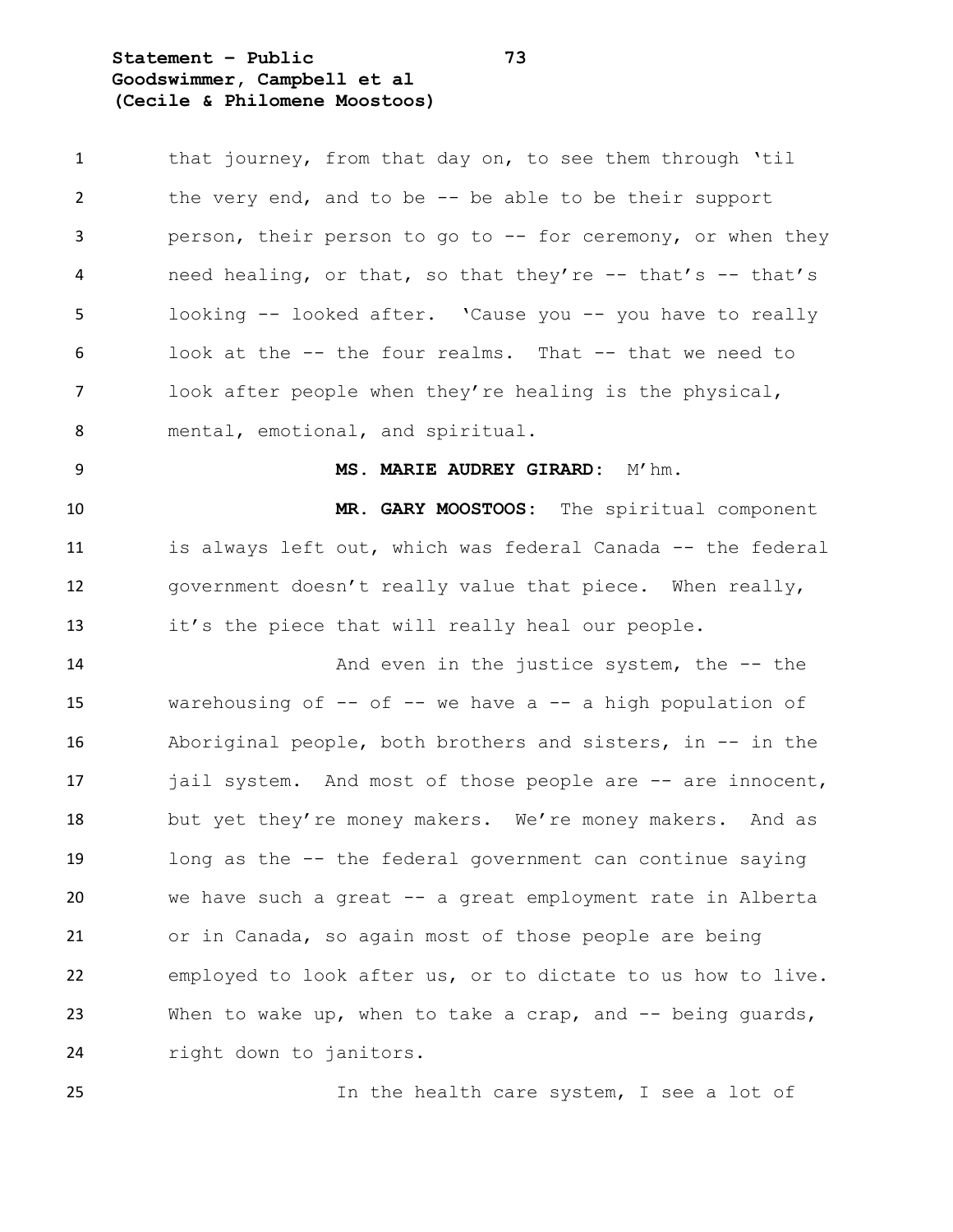# **Statement – Public 74 Goodswimmer, Campbell et al (Cecile & Philomene Moostoos)**

 Aboriginal people in -- in hospitals. They don't need to. It's because of the trauma that they're experiencing. And suicide attempts, all that. Like, I see in the ICU on a daily basis there's brothers and sisters that come into the ICU that -- that are unnamed, unknown. And then when they're -- no -- when they found out they've been beaten to 7 death or that, they don't even make the news. So, you know, these people have a life. As my cousin Patsy was saying, they're -- they -- they have a mother, they have a father, they're somebody's brother, somebody's dad, somebody's you know?

12 But, you know, it would be -- and then this 13 Gladue report, and I -- and I totally agree with Patsy, that dues have to be paid. You know, we all have -- I -- I've had a very rough -- rough childhood. But I -- I stood up and broke the cycle. And that was my -- my focus. And when we do this, and we -- we award these people of, oh, you had a -- you know, you were strapped when you were young, or -- so we'll give you five years less, right, because of that. That's B.S. Because if -- if they're saying that they have all this trauma, and they carry all this trauma, they should -- I would give them more time in -- in jail to be able to think about what you've done, 24 and to heal yourself in jail. So in five years time, when you present yourself to the Parole Board, and you're still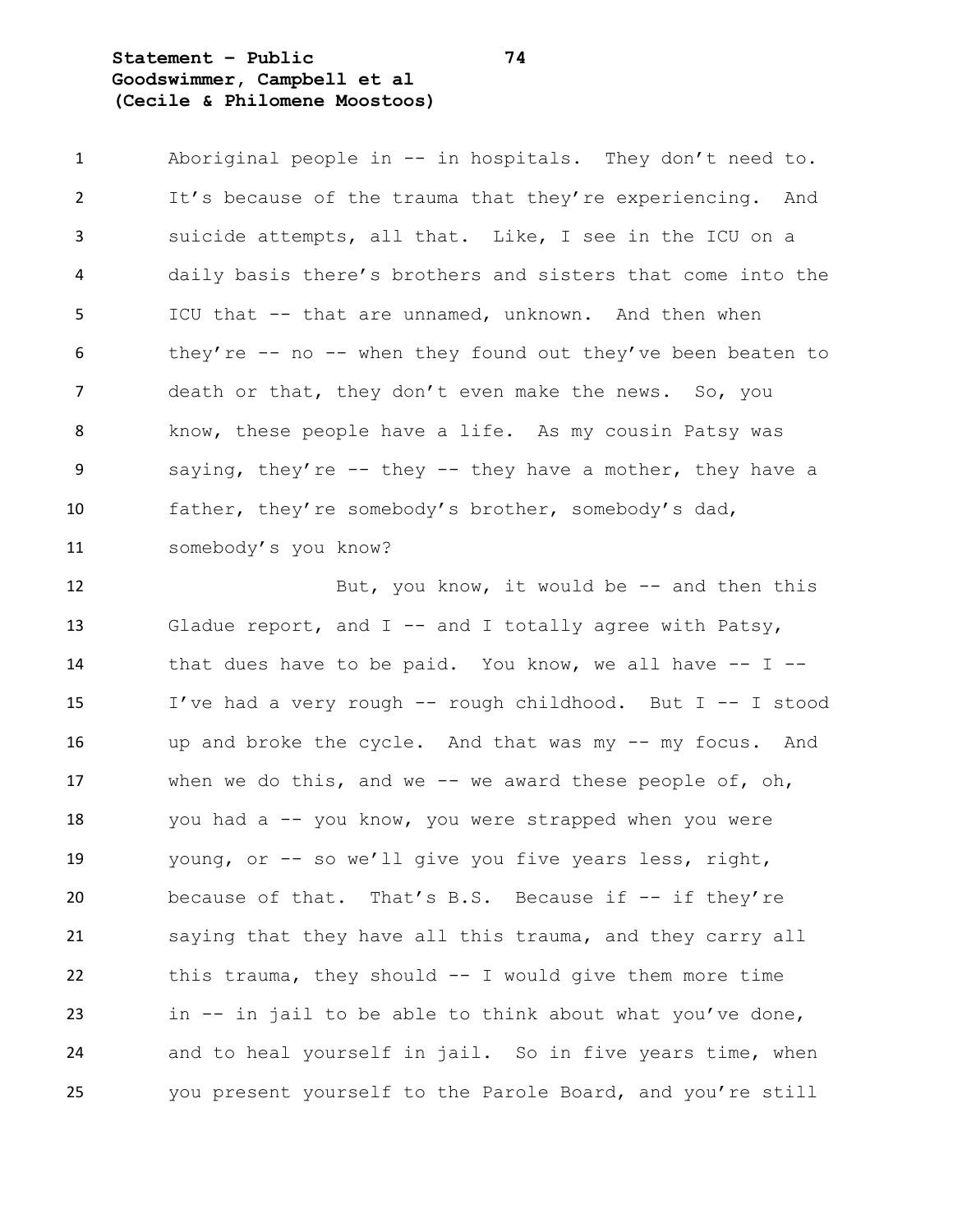**Statement – Public 75 Goodswimmer, Campbell et al (Cecile & Philomene Moostoos)**

 damaged, you still haven't dealt with your -- with your trauma, then, okay, we're going to add another five years. Until you can deal with your trauma, we will release you back out to community as a healed person. You took a life, what is to say that you can't -- you won't take another life -- **MS. PATSY CAMPBELL:** M'hm. 8 MR. GARY MOOSTOOS: -- if we release you, you know, without -- with you still being very damaged. So this Gladue report, is -- is really just a scapegoat to -- to allow people to go out and commit more crime, to fill those beds in the -- in the jail system. Those jails shouldn't even be there. If a person were to commit this crime and that, and kill someone, they should be -- like I said, be -- be given more 16 time. But not having the non-Aboriginal people look after them or to -- to create jobs for non-Aboriginal people. But to be able to provide services and programs, and all 19 that, in the jail system where they can heal these people. Because our brothers or sisters, they're adults now, they're still being -- they're still being raised by the federal government, being told when to go to bed, when to go to -- you know, to the bathroom. 24 And then you see this whole Inquiry, right.

And I have yet to see an Aboriginal person represent this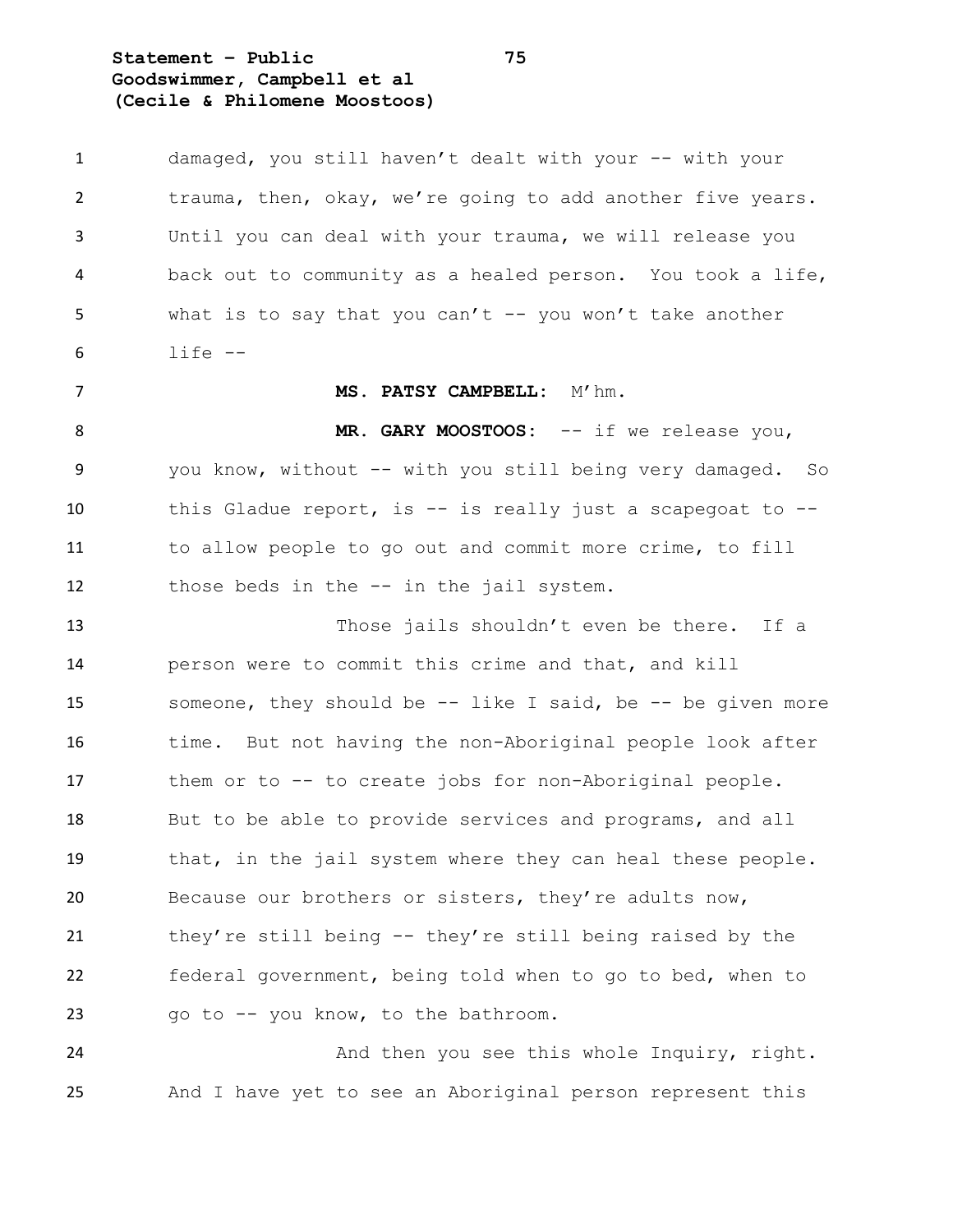**Statement – Public 76 Goodswimmer, Campbell et al (Cecile & Philomene Moostoos)**

 Inquiry. It's all non-Aboriginal people that are being paid to -- to do this work. Where's our people? They're not here, right? So that's what my -- my recommendation is, start looking at the people. It's our people that is 5 going to be healing -- **MS. MARIE AUDREY GIRARD:** M'hm. **MR. GARY MOOSTOOS:** -- our people, not the other way around. We're sick and tired of being told how to do things or when to do things, or that. So anyways, 10 sorry if  $I - -$  if  $I - -$  if  $I$  over  $-$  **MS. BRENDA GOODSWIMMER:** Stayed. **MR. GARY MOOSTOOS:** -- if I stepped on anybody's toes, but those are only toes out of life. **MS. MARIE AUDREY GIRARD:** Thank you. **MS. BRENDA GOODSWIMMER:** M'hm. **MR. GARY MOOSTOOS:** So, I mean, people need to learn and listen. The truth hurts sometimes, but really, I want to see more people -- more Indigenous people healing our people. And once that happens, then we're going just spiral really fast to be able to do that. And I see that -- I seen that happen. So anyways, that's it for me. **MS. MARIE AUDREY GIRARD:** Okay. Thank -- thank you very much.

**MR. GARY MOOSTOOS:** Yeah.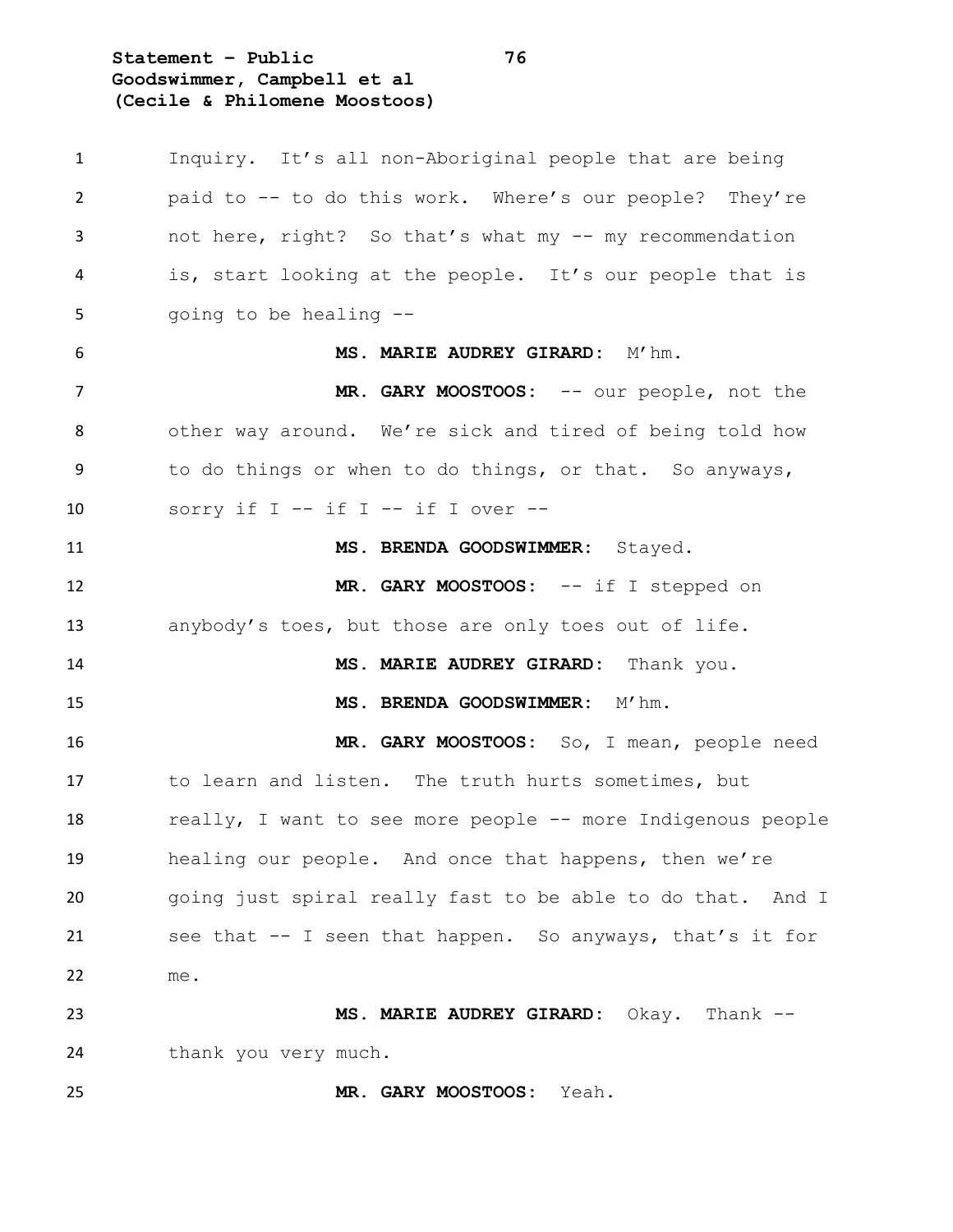**Statement – Public 77 Goodswimmer, Campbell et al (Cecile & Philomene Moostoos)**

 **MS. MARIE AUDREY GIRARD:** Would you like to add something? I'll put -- **MR. JERRY GOODSWIMMER:** No. Go ahead. **MS. MARIE AUDREY GIRARD:** Yes? Okay. **MR. JERRY GOODSWIMMER:** Yeah, sure. **MS. MARIE AUDREY GIRARD:** Here we go. **MR. JERRY GOODSWIMMER:** (Speaking Indigenous language). My name is Jerry Goodswimmer. And I've been quite active in -- here in Edmonton regarding the social issues that we experience, and from activism, like in Sisters in Spirit -- **MS. MARIE AUDREY GIRARD:** M'hm. **MR. JERRY GOODSWIMMER:** -- the big organization that Brenda mentioned about, was something that was really -- opened our eyes in that sense. We always knew the -- that we treat our woman as second-class citizens in our communities, and that men rule. It's a patriarchal system. But I think one of the things too that we have to look at not only the residential school, but the religion aspect of that -- the religion done to us. But also, the Indian Act. Because from there, when the oppression started coming, it was there where we start looking at our woman. 24 We never wrote the Indian Act. It's -- it's

basically a white supremacist document, one of the biggest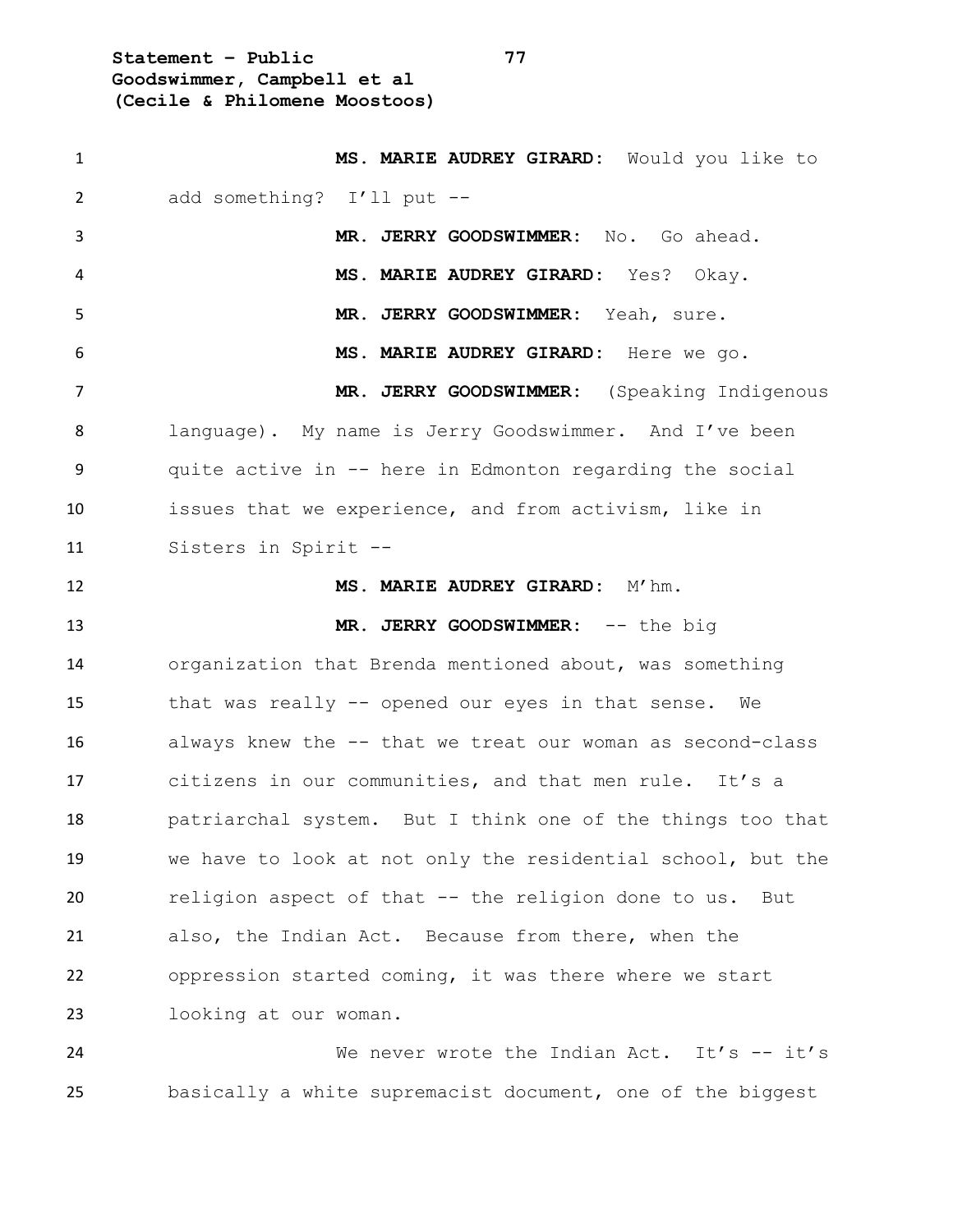# **Statement – Public 78 Goodswimmer, Campbell et al (Cecile & Philomene Moostoos)**

 in -- out there in the world. And what entails in there is a lot. And it really stresses the male roles in our community.

 **MS. MARIE AUDREY GIRARD:** M'hm. **MR. JERRY GOODSWIMMER:** It doesn't talk about our woman, nor does it talk about the two-spirit **people, so those two organization -- those two groups are**  pushed out. And so, in that sense, we start treating our woman as second-class citizens. And out of that comes -- we start filling in the prison system. Because a lot of those brothers who are in jail, are basically charged for domestic violence. And so it continues. It continues and continues to where we are now. We treat our woman as second-class citizens in our communities.

15 And I think one of the things that too, that we can look at the government and whatnot, but in today, we as community members, male community members, have to step up to the plate and say, "Hey. There's something wrong here. There's something definitely wrong." We have to look at ourselves, our roles as men, and --

 **MR. JERRY GOODSWIMMER:** -- support. And I think that's something that we have to do too, is support the woman now. I think the woman are the ones who are going to be healing our communities.

**MS. MARIE AUDREY GIRARD:** M'hm.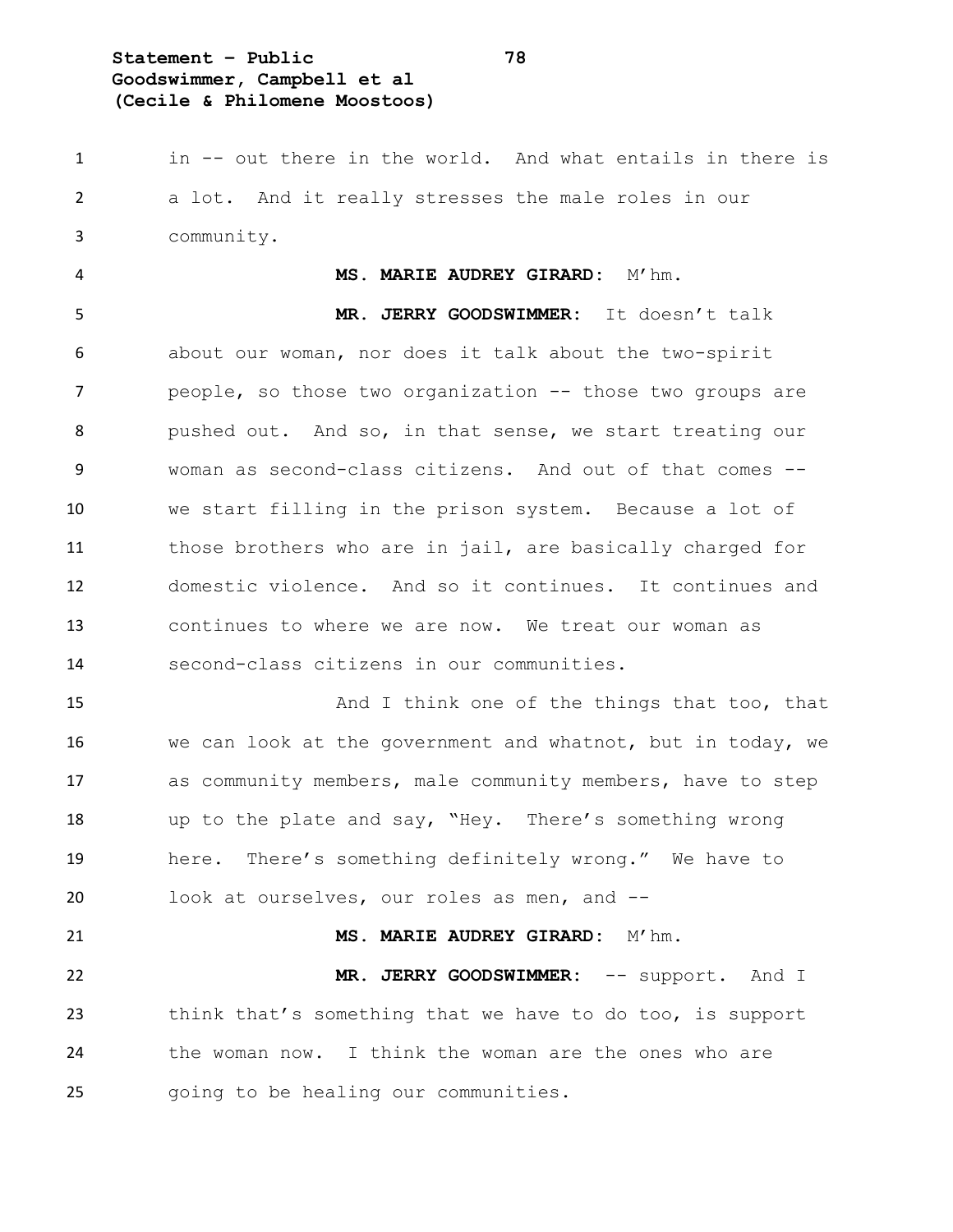**Statement – Public 79 Goodswimmer, Campbell et al (Cecile & Philomene Moostoos)**

 We've been active in, I don't know, more -- me and Gary here -- brother Gary, here in Edmonton. We've been a lot. And a lot of that has to focus on the two- spirit, being supportive with the woman. And the woman really should -- Turtle Island, Canada, regarding the Idle No More Movement. And I think that's where something that 7 the -- we really, really generate our energies towards. And the Murdered and Missing Indigenous Woman is one of the organization that we became involve in. **MS. MARIE AUDREY GIRARD:** M'hm. **MR. JERRY GOODSWIMMER:** And we experienced that. We experienced that. And we walked with our sisters here regarding their mother and their sister. I grew up with their mother. And I remember seeing her mother and their -- that time, it was fashionable thing to do was that she had these cat glasses, and I remember that and her curly hair. But she was a loveable woman. She was really loved. And I think when she found her mate, Uncle Nat, Napoleonian Moostoos (phonetic), I think she -- it was made. And they were such a calming couple, and they were in love. And the kids were 22 there and et cetera, you know. 23 And so I always have this peace that I connect with with them because their grandmother Rose --

Rosalie (phonetic), was one of my -- when I was born, I was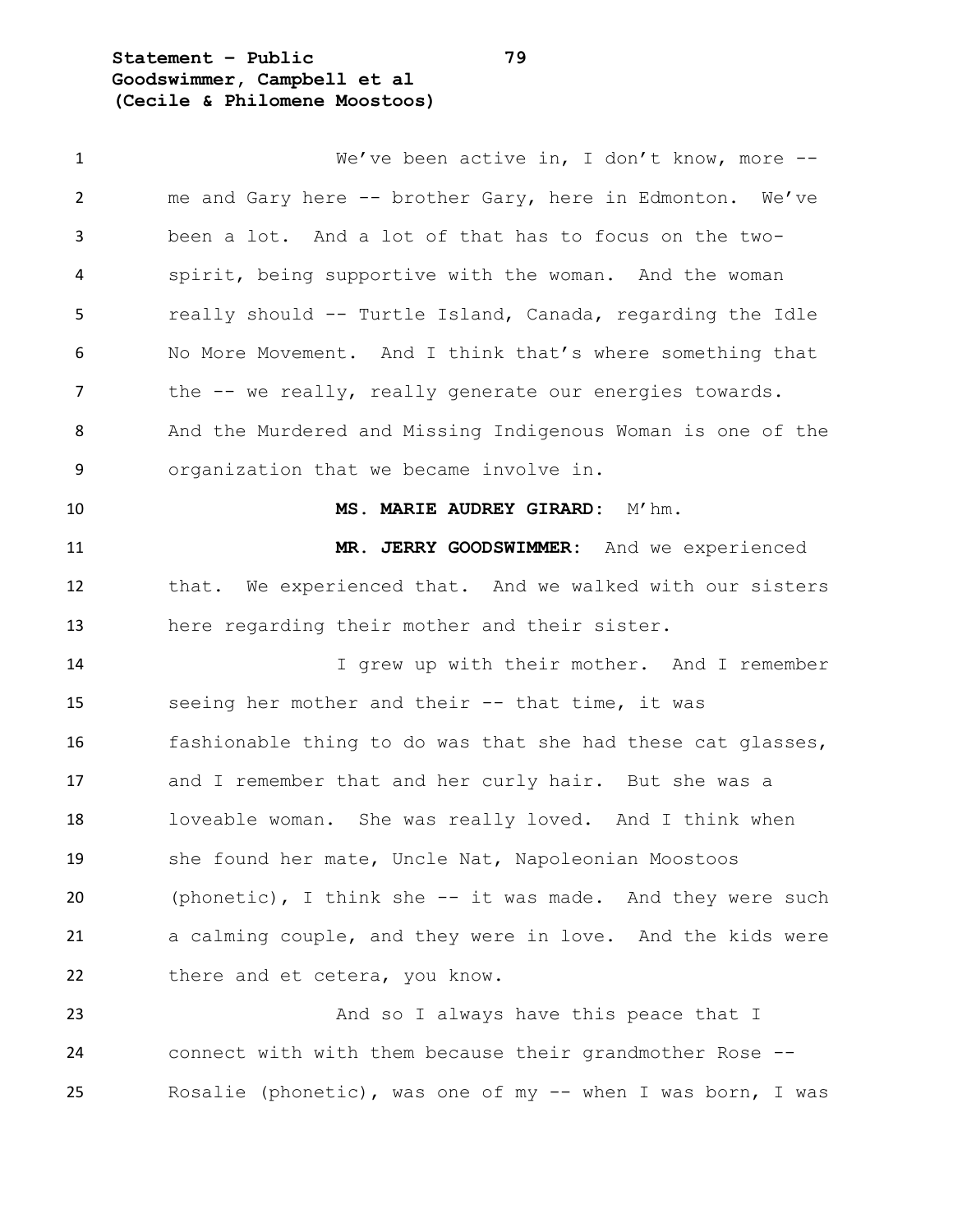# **Statement – Public 80 Goodswimmer, Campbell et al (Cecile & Philomene Moostoos)**

1 born in Sturgeon Lake, in the bush over there, and she happened to be there with Grannie Capple (phonetic), and they were the traditional midwives. So one of the things that she did when I was born was gave me a -- a traditional name, and that was (Speaking Indigenous language), meaning 6 that a person who's cooking out in the open campfire, that was my thing. And that's what Gary was saying and the -- and sister Patsy was saying was, bring back that culture. The culture of what we were -- what we -- the original people in this country.

 And when I look -- I have a social work background, and when I look at regarding trauma and therapeutic -- Indigenous therapeutic processes, I look at the trauma -- the trauma, the cultural trauma that we experience. We have been stereotyped regarding alcohol and drugs, particularly alcohol. That we're real drunks and et cetera. But the problem is not the drunks. The problem is 18 the trauma of oppression, colonization. Once we start dealing with that, and addressing that issue, we'd start looking parenting, and et cetera, and whatnot, and building up from there.

22 And -- because I myself, you know, I -- I went through the -- I'm the residential school survivor. And so I went through the whole thing about the drug thing. And when I look at my -- when I look at my -- my life, my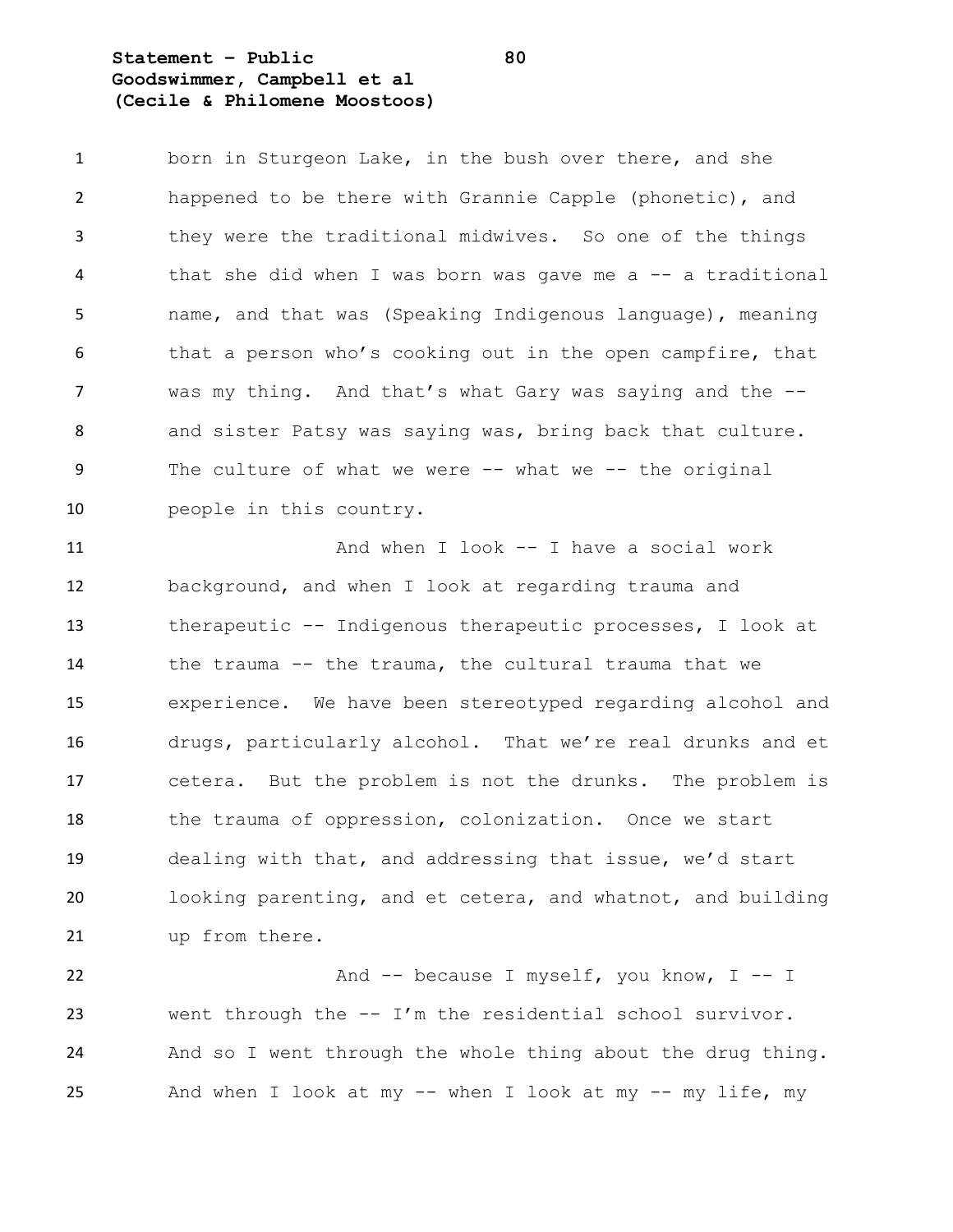### **Statement – Public 81 Goodswimmer, Campbell et al (Cecile & Philomene Moostoos)**

 personal life and whatnot, and what the trauma has done to me, I -- I really look at where do I fit in my community? What's my role? Well, it wasn't 'til not -- a few years that I started looking at, and really looking at analyzing my life as a person who is two-spirited. Where do I fit in my community because the oppression of the church -- 'cause first of all, gay homosexuality was classified as a mental illness. And on top of that, the rules even said we were sinners. And so there was two things coming at us. But we never acknowledge.

11 In my community, there's a lot of  $-$  I think it's one of the most gayest communities in northern Alberta, or the swingiest, but everything is under surfaced, eh? Everything is surfaced because they don't want to talk about the gay. They don't want to talk about 16 their bisexuality and et cetera. So it's gone into a -- an underground. So I think that's something too that we're 18 just really grasping.

 But there is also a lot of that. We need to address -- the Canadian government needs to address the missing and -- missing and murdered two-spirited people because there's nothing, absolutely nothing right now. And that's one of the things that we're going to be -- start pushing for.

**MS. MARIE AUDREY GIRARD:** M'hm.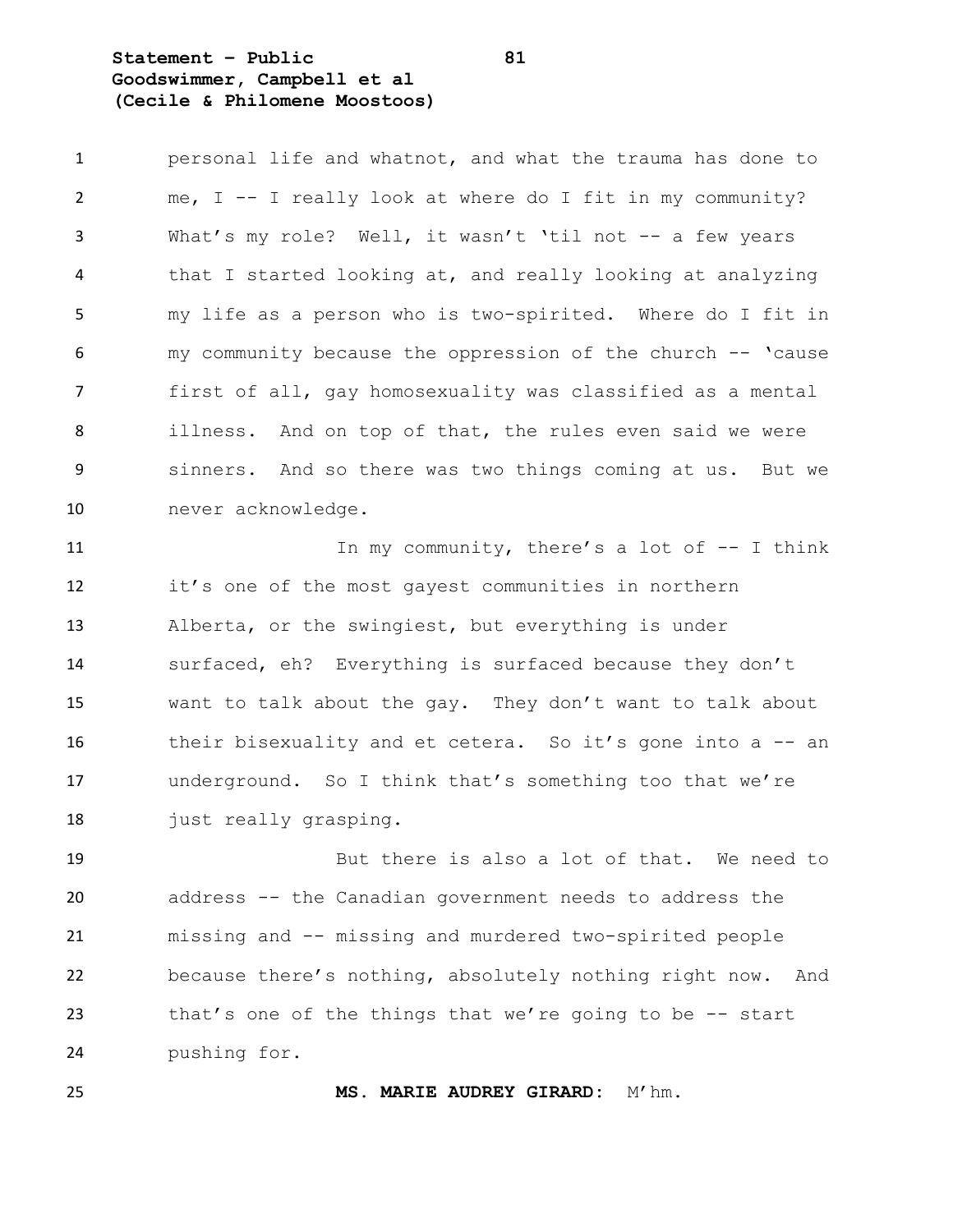**Statement – Public 82 Goodswimmer, Campbell et al (Cecile & Philomene Moostoos)**

| $\mathbf{1}$ | MR. JERRY GOODSWIMMER: And I think that is                  |
|--------------|-------------------------------------------------------------|
| 2            | important, important. But we are here for the sisters that  |
| 3            | we've lost. We've also lost, as they $--$ they expressed,   |
| 4            | there are men out there. Men out -- Indigenous men out      |
| 5            | there who are missing.                                      |
| 6            | MS. MARIE AUDREY GIRARD: (Indiscernible).                   |
| 7            | MR. JERRY GOODSWIMMER: One of them is Rufus                 |
| 8            | Spyway (phonetic). He's been missing for 19 years back      |
| 9            | home. And we still don't know what happened. And one of     |
| 10           | the -- the young people was Bella McLean, who fell off some |
| 11           | third plus stories in a Toronto apartment building.         |
| 12           | MS. BRENDA GOODSWIMMER: Balcony, yeah.                      |
| 13           | MR. JERRY GOODSWIMMER: And those are things                 |
| 14           | that, you know, as a community -- as a community, we don't  |
| 15           | focus on the individual aspect in many circumstances. We    |
| 16           | think about the collectively. And the collectively is that  |
| 17           | we -- we are traumatized regarding -- once we start talking |
| 18           | about missing and murdered Indigenous woman, et cetera. We  |
| 19           | experience all the pain. We sit with our sisters. We know   |
| 20           | when we're singing prayers and et cetera. And so we -- we   |
| 21           | feel the pain. And we feel -- and because there -- there's  |
| 22           | an emptiness in there.                                      |
| 23           | MS. MARIE AUDREY GIRARD: M'hm.                              |
| 24           | MR. JERRY GOODSWIMMER: And there's an                       |
| 25           | emptiness in our heart. And -- and how do we help each      |
|              |                                                             |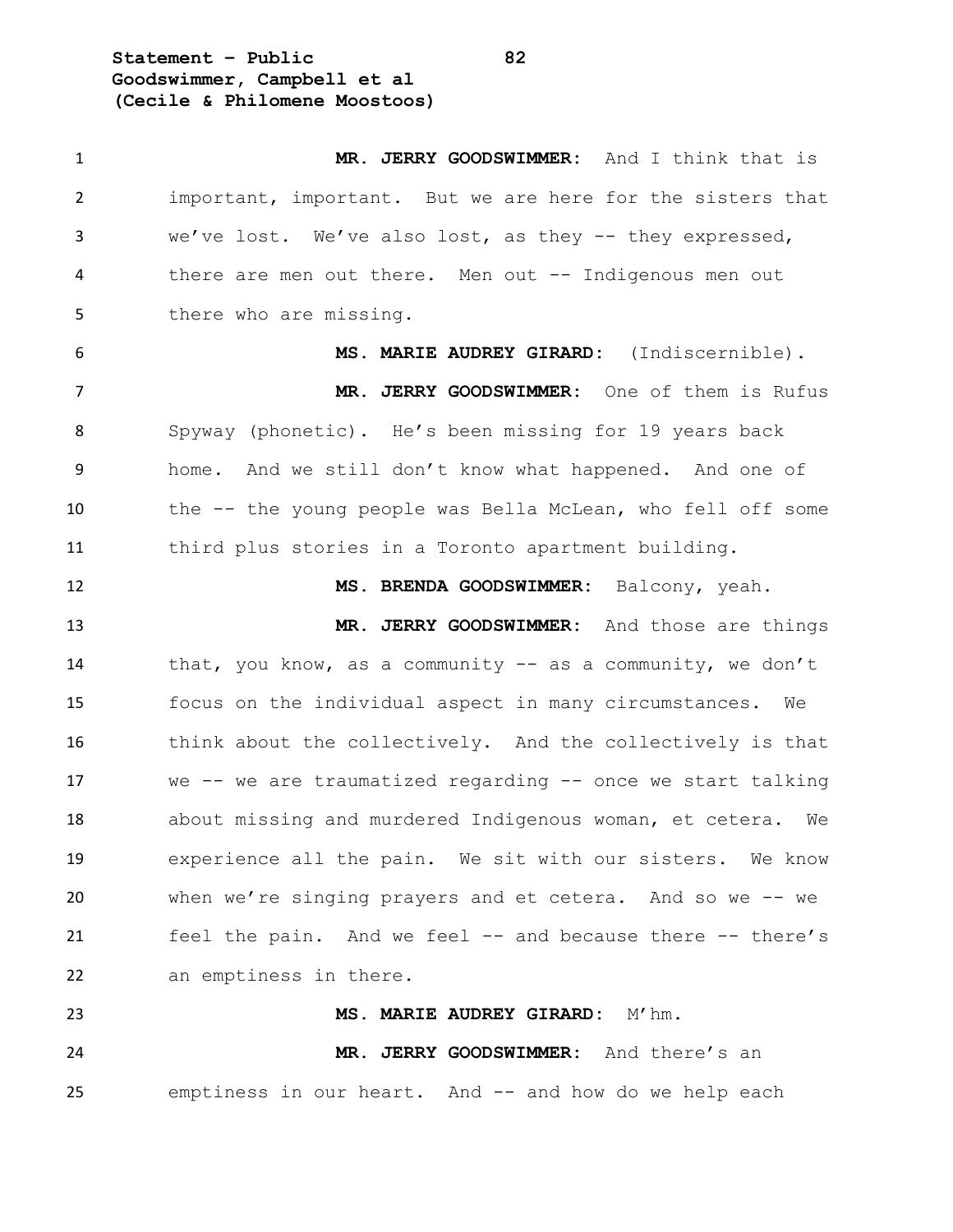### **Statement – Public 83 Goodswimmer, Campbell et al (Cecile & Philomene Moostoos)**

 other? And I think that's something too, that needs to be important is, as a group, as a community, I think that's where we should go channel our -- the -- the funding resources, et cetera. Because if we start looking at one -- one individual, usually, when you go into a one -- to a psychologist therapies, fine, they're sending us to therapies, but only one session is usually -- or one, two session, and that's it, and then we quit that. But when we start dealing with collectively, it does wonders. It does wonders about -- regarding the residential -- she was excellent in -- by the way, in her residential school program. And she addressed it holistically, collectively. 13 And so -- and that's -- I quess, that's -- that's the main thing that we need to focus on.

 And I think there needs to be a database for murdered and missing Indigenous women out there. But I think we also need -- Mr. Trudeau, we need more funding for our communities and whatnot. And so we can start addressing the wrongs of the Canadian government because it's part of one of the -- Canada's darkest histories. And we need to address that (Indiscernible).

 **MS. MARIE AUDREY GIRARD:** Okay. **MR. GARY MOOSTOOS:** That way. **MS. MARIE AUDREY GIRARD:** Yes. **MS. BRENDA GOODSWIMMER:** (Indiscernible).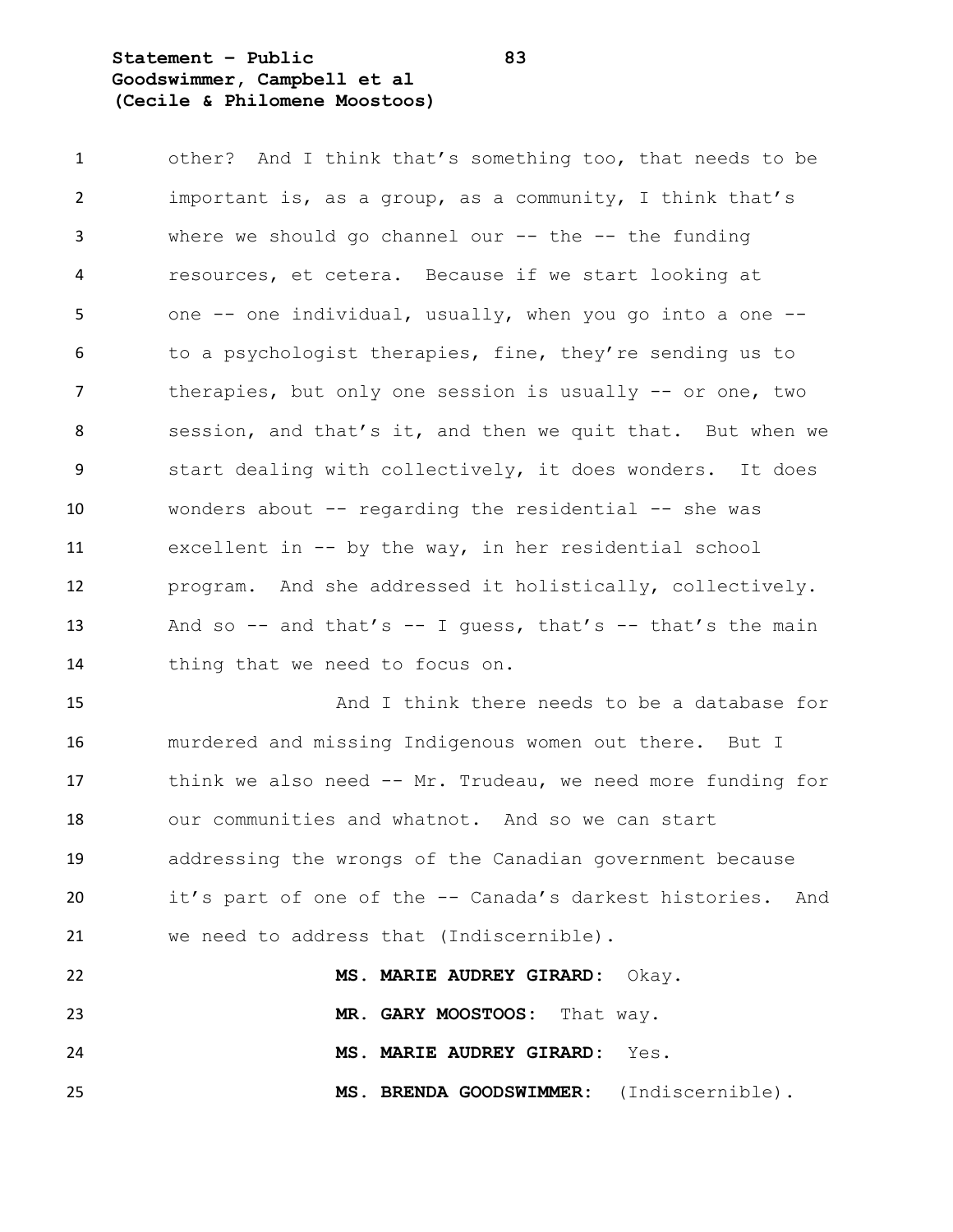**Statement – Public 84 Goodswimmer, Campbell et al (Cecile & Philomene Moostoos)**

| $\mathbf{1}$ | MS. MARIE AUDREY GIRARD: So with that, I                     |
|--------------|--------------------------------------------------------------|
| 2            | think I will be turning off the camera. The time is $3:05$ , |
| 3            | and I'm turning off.                                         |
| 4            | MS. BRENDA GOODSWIMMER: I think we're done,                  |
| .5           | eh?                                                          |
| 6            | --- Upon adjourning at 3:05 p.m.                             |